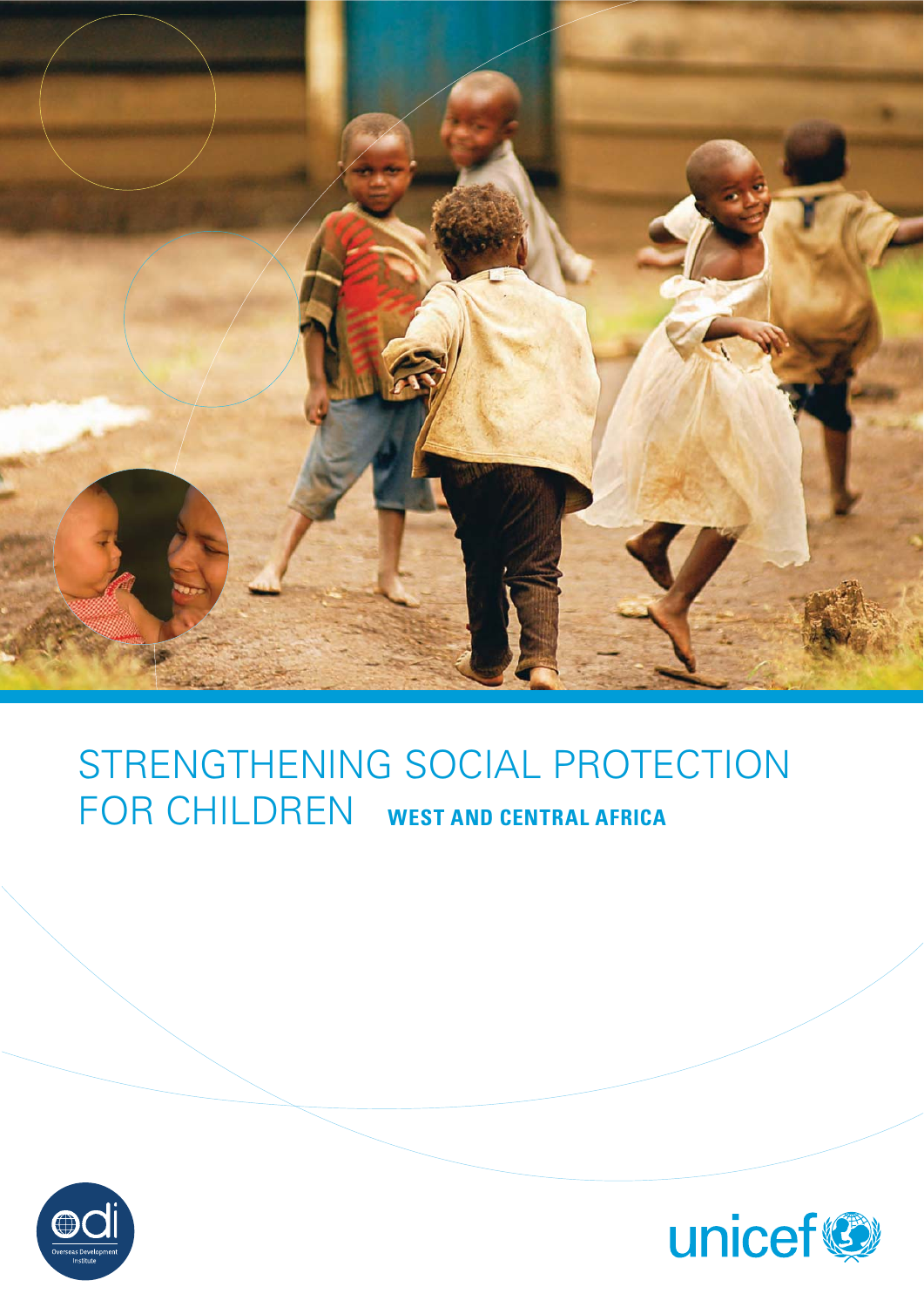### © UNICEF, 2009

The findings, interpretations and conclusions expressed in this paper are entirely those of the author(s) and do not necessarily reflect the policies or the views of UNICEF and ODI.

Layout & design: Julie Pudlowski Consulting/Rita Branco · Photography: © UNICEF/WCARO/2009/Pudlowski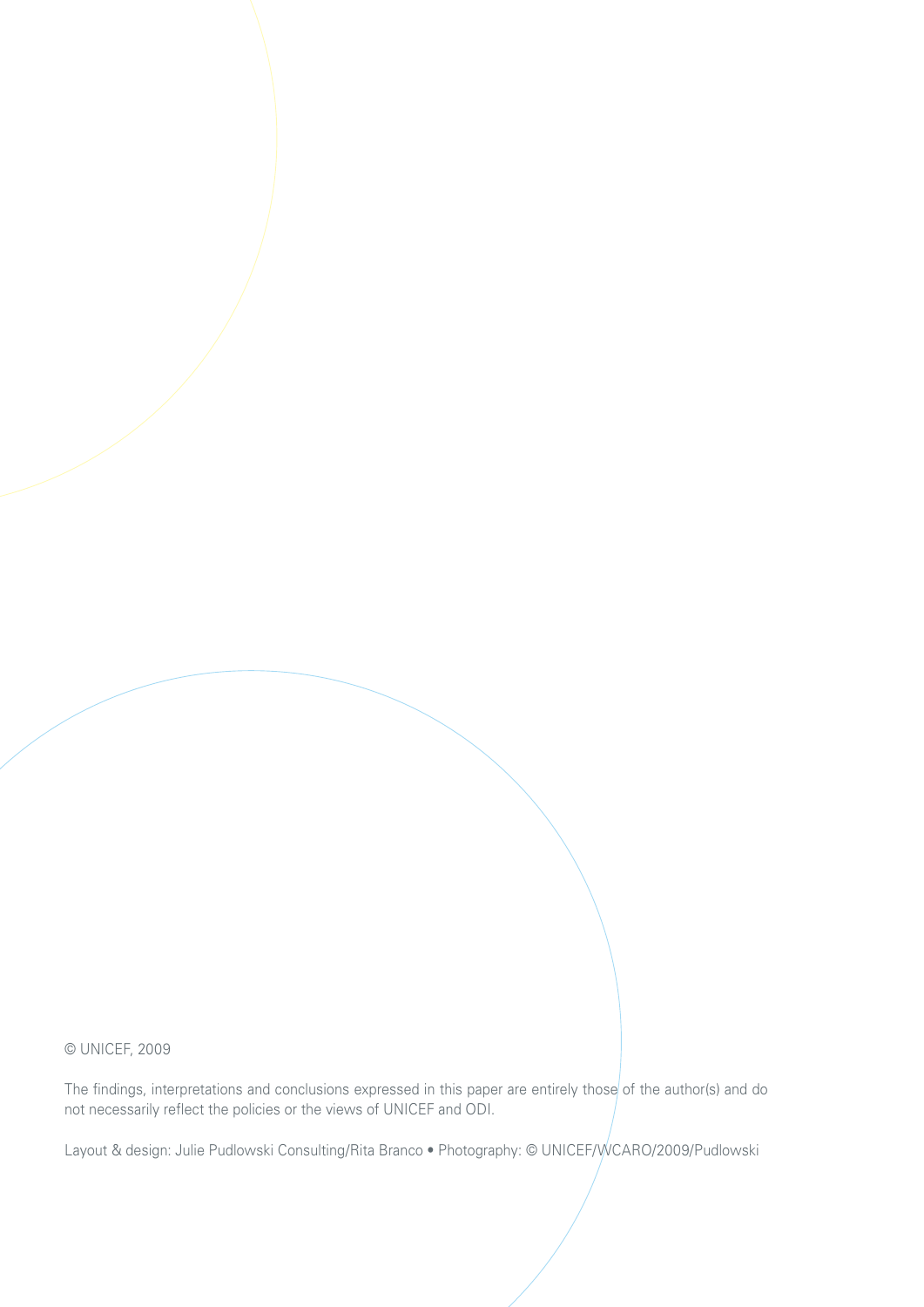# STRENGTHENING SOCIAL PROTECTION FOR CHILDREN WEST AND CENTRAL AFRICA

**UNICEF Regional Office** for West and Central Africa

February 2009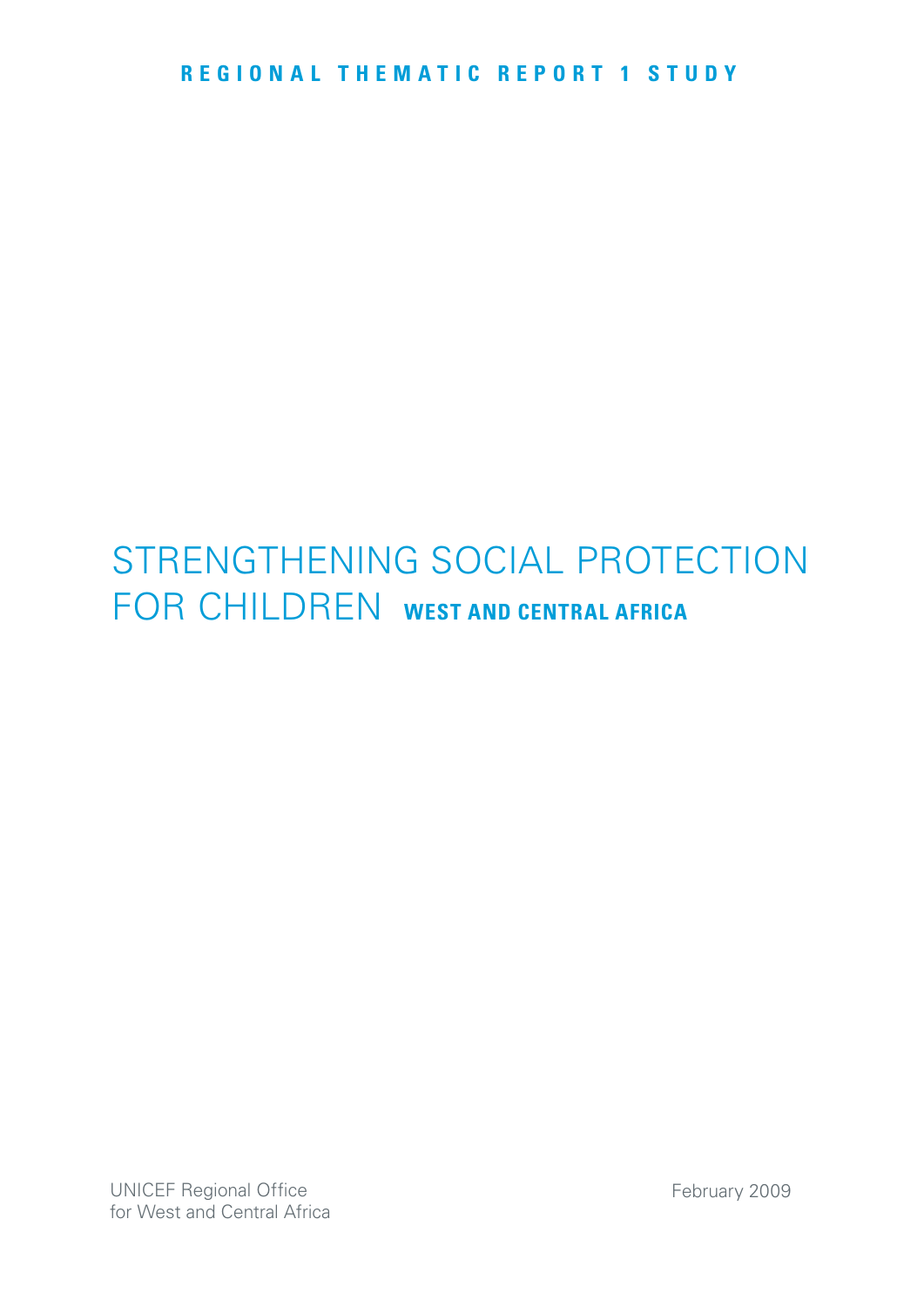

# **CONTENTS**

| List of tables, figures and boxes                                                                                                                                                                                                                                                                         | 4                                      |
|-----------------------------------------------------------------------------------------------------------------------------------------------------------------------------------------------------------------------------------------------------------------------------------------------------------|----------------------------------------|
| <b>List of acronyms</b>                                                                                                                                                                                                                                                                                   | $\overline{5}$                         |
| <b>Preface and acknowledgements</b>                                                                                                                                                                                                                                                                       | $6\,$                                  |
| <b>Executive summary</b>                                                                                                                                                                                                                                                                                  | 9                                      |
| 1. Introduction and analytical framework                                                                                                                                                                                                                                                                  | 13                                     |
| 2. Poverty and vulnerability in West and Central Africa<br>2.1 Country contexts<br>2.2 Household poverty and vulnerability<br>2.3 Childhood poverty and vulnerability                                                                                                                                     | 17<br>17<br>19<br>22                   |
| 3. Existing social protection in West and Central Africa<br>3.1 Traditional and informal social protection mechanisms<br>3.2 Formal sector social security schemes<br>3.3 Social insurance<br><b>3.4 Social assistance</b><br><b>3.5 Social services</b><br>3.6 Social protection strategies and policies | 29<br>29<br>31<br>32<br>33<br>34<br>35 |
| 4. Regional and international support to social protection                                                                                                                                                                                                                                                | 37                                     |
| 5. Design and implementation challenges<br><b>5.1</b> Implications of the extensive nature of income poverty<br>5.2 Implications of the phenomenon of 'top inequity'<br>5.3 Fiscal space for social protection<br><b>5.4 Governance and administrative capacity</b>                                       | 39<br>39<br>40<br>41<br>43             |
| 6. Conclusions: Implications for child-sensitive social protection policy and programming                                                                                                                                                                                                                 | 45                                     |
| <b>References</b>                                                                                                                                                                                                                                                                                         | 47                                     |
| <b>Annex 1: Overview of social protection in selected PRSPs</b>                                                                                                                                                                                                                                           | 51                                     |

# LIST OF TABLES, FIGURES AND BOXES

|                                                   | <b>Table 1:</b> Vulnerabilities: Lifecycle and childhood manifestations<br><b>Table 2:</b> Types of social protection and household and child-specific measures<br><b>Table 3:</b> Comparative indicators on multidimensional poverty in sub-Saharan Africa<br><b>Table 4:</b> Child poverty and vulnerability indicators by household wealth in case study countries | 14<br>16<br>22<br>23 |
|---------------------------------------------------|-----------------------------------------------------------------------------------------------------------------------------------------------------------------------------------------------------------------------------------------------------------------------------------------------------------------------------------------------------------------------|----------------------|
|                                                   | <b>Figure 1: Poverty rates in West and Central Africa</b><br>Figure 2: Child mortality by wealth quintile: Africa and the rest of the world<br>Figure 3: Percentage of under-five children receiving six or more health interventions: Benin and Brazil<br>Figure 4: Overall fiscal balance in West and Central African countries, including grants, 2007             | 19<br>40<br>41<br>42 |
| $Box 1$ :<br>$Box 2$ :<br>Box 3:<br><b>Box 4:</b> | Informal social protection mechanisms in Ghana<br>Social security system and extent of coverage in Senegal<br>Cash transfer programmes in West and Central Africa<br>National social protection strategies and plans: Examples in West and Central Africa                                                                                                             | 29<br>32<br>33<br>35 |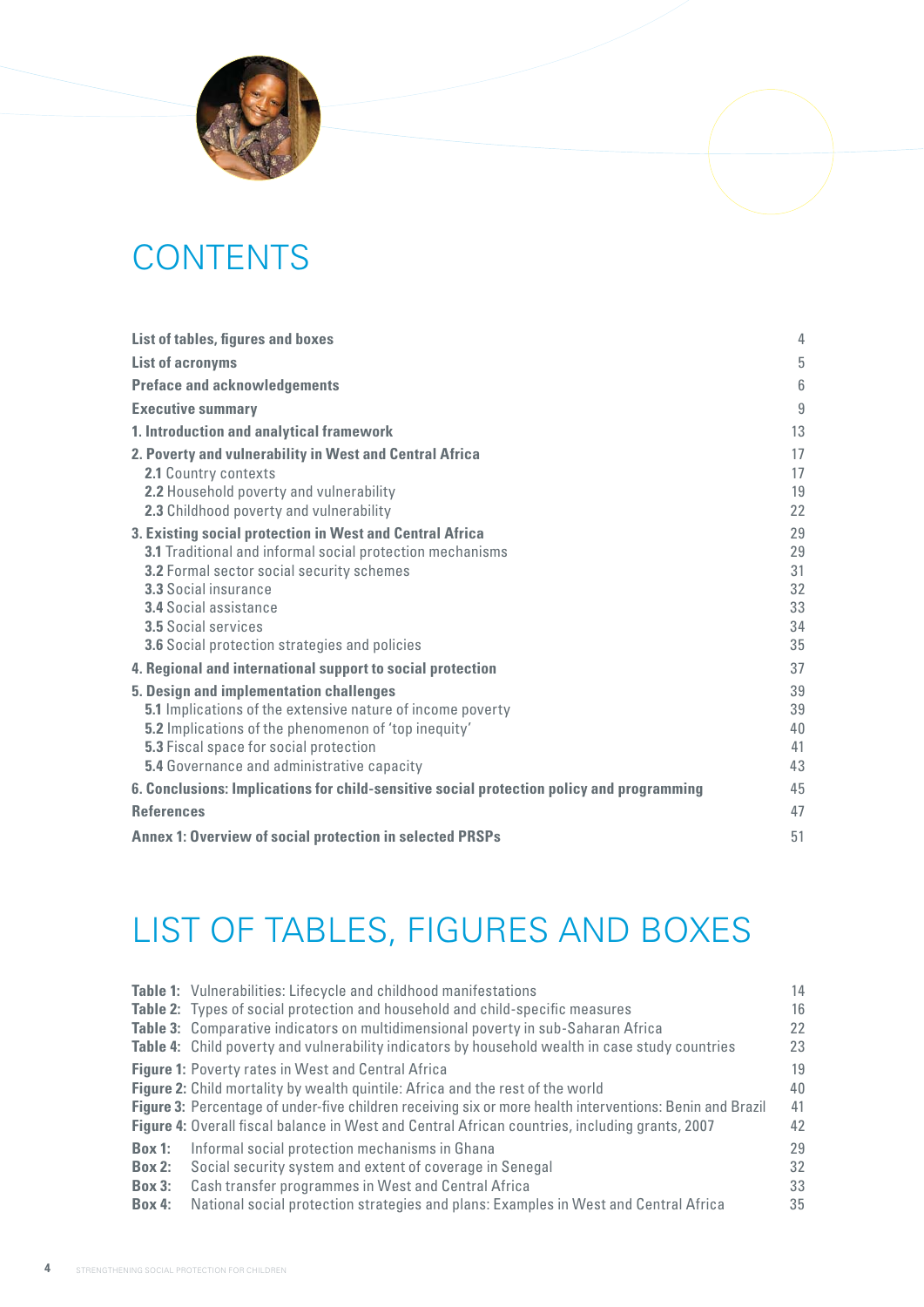

# LIST OF ACRONYMS

| <b>AIDS</b>      | Acquired Immune Deficiency Syndrome                                                              |
|------------------|--------------------------------------------------------------------------------------------------|
| AM <sub>0</sub>  | <b>Compulsory Health Insurance</b><br>Programme (Mali)                                           |
| ASCA             | <b>Accumulating Savings and Credit</b><br>Association                                            |
| AU               | African Union                                                                                    |
| CH <sub>O</sub>  | <b>Community Health Organisation</b>                                                             |
| COPE             | In Care of the Poor (Nigeria)                                                                    |
| CS <sub>0</sub>  | <b>Civil Society Organisation</b>                                                                |
| CSS              | Social Security Fund (Senegal)                                                                   |
| <b>DALY</b>      | Disability Adjusted Life Year                                                                    |
| DFID             | UK Department for International<br>Development                                                   |
| DHS              | Demographic and Health Survey                                                                    |
| DPT <sub>3</sub> | Diphtheria-Pertussis-Tetanus                                                                     |
| <b>ECPAT</b>     | End Child Prostitution, Child<br>Pornography, and Trafficking in Children<br>for Sexual Purposes |
| <b>FAM</b>       | Medical Assistance Fund (Mali)                                                                   |
| <b>FCPN</b>      | <b>Food Crises Prevention Network</b>                                                            |
| <b>FGC</b>       | <b>Female Genital Mutilation</b>                                                                 |
| FGM              | <b>Female Genital Cutting</b>                                                                    |
| <b>FNR</b>       | <b>National Retirement Fund (Senegal)</b>                                                        |
| GDP              | <b>Gross Domestic Product</b>                                                                    |
| GJAS             | Ghana Joint Assistance Strategy                                                                  |
| <b>HIPC</b>      | <b>Heavily Indebted Poor Countries</b><br>Initiative                                             |
| HIV              | Human Immunodeficiency Virus                                                                     |
| <b>IFAD</b>      | International Fund for Agricultural<br>Development                                               |
| ILO              | <b>International Labour Organization</b>                                                         |
| <b>IMF</b>       | <b>International Monetary Fund</b>                                                               |
| <b>IPM</b>       | Health Insurance Institute (Senegal)                                                             |
| <b>IPRES</b>     | Institute for Retirement Planning of Senegal                                                     |
| LEAP             | Livelihood Empowerment Against<br>Poverty (Ghana)                                                |

| MDG             | Millennium Development Goal                                           |
|-----------------|-----------------------------------------------------------------------|
| <b>MICS</b>     | Multiple Indicator Cluster Survey                                     |
| <b>MMR</b>      | <b>Maternal Mortality Rate</b>                                        |
| MH O            | <b>Mutual Health Organisation</b>                                     |
| NAPEP           | <b>National Poverty Eradication Programme</b><br>(Nigeria)            |
| <b>NASSIT</b>   | <b>National Social Security and Insurance</b><br>Trust (Sierra Leone) |
| <b>NDPC</b>     | <b>National Development Planning</b><br><b>Commission (Ghana)</b>     |
| NGO             | Non-governmental Organisation                                         |
| <b>NHIS</b>     | National Health Insurance Scheme<br>(Ghana)                           |
| 0DI             | <b>Overseas Development Institute</b>                                 |
| 0VC             | Orphans and Vulnerable Children                                       |
| <b>PRSP</b>     | <b>Poverty Reduction Strategy Paper</b>                               |
| PYLL            | Potential Years of Life Lost                                          |
| RoSCA           | <b>Rotating Savings and Credit</b><br>Association                     |
| SSN             | Social Safety Net (Sierra Leone)                                      |
| <b>SSNIT</b>    | <b>Social Security and National Insurance</b><br>Trust (Ghana)        |
| U5MR            | <b>Under-five Mortality Rate</b>                                      |
| UN              | <b>United Nations</b>                                                 |
| <b>UNFPA</b>    | <b>UN Population Fund</b>                                             |
| <b>UNICEF</b>   | UN Children's Fund                                                    |
|                 | <b>UNRISD</b> UN Research Institute for Social<br>Development         |
| USAID           | <b>US Agency for International</b><br>Development                     |
|                 | <b>WCARO</b> West and Central Africa Regional Office<br>(UNICEF)      |
| WH <sub>0</sub> | <b>World Health Organization</b>                                      |
| <b>WFP</b>      | <b>World Food Programme</b>                                           |
| YLD             | <b>Years Lost to Disability</b>                                       |
| YLL             | Years of Life Lost                                                    |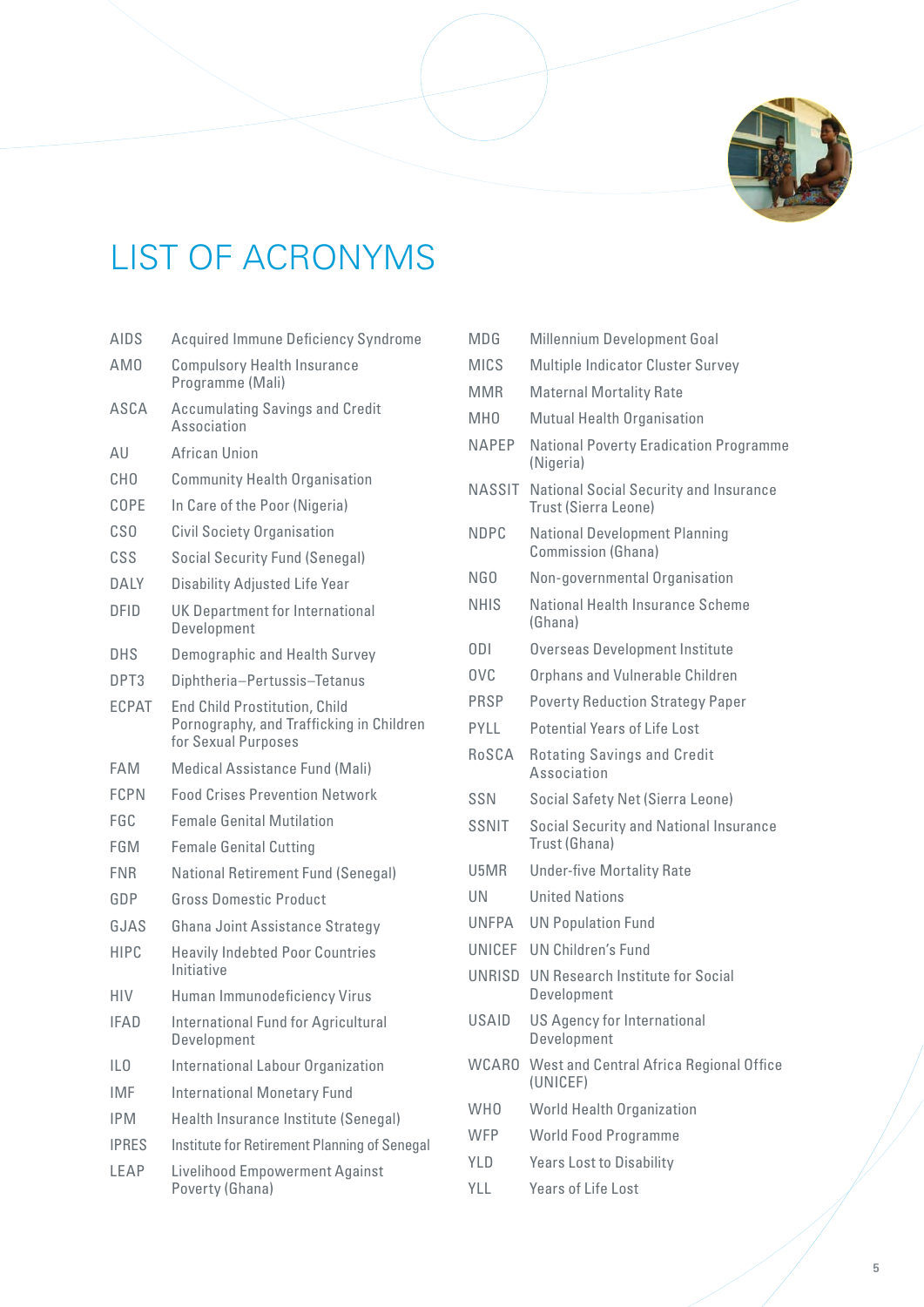

# PREFACE AND ACKNOWLEDGEMENTS

This is one of a series of reports produced by a regional study on social protection and children in West and Central Africa, commissioned by the United Nations Children's Fund (UNICEF) West and Central Africa Regional Office (WCARO) and carried out by the Overseas Development Institute (ODI) in London between November 2007 and November 2008, in partnership with local researchers in the region.

Social protection is now widely seen as an important component of poverty reduction strategies and efforts to reduce vulnerability to economic, social, natural and other shocks and stresses. It is particularly important for children, in view of their heightened vulnerability relative to adults, and the role that social protection can play in ensuring adequate nutrition, utilisation of basic services (education, health, water and sanitation) and access to social services by the poorest. It is understood not only as being protective (by, for example, protecting a household's level of income and/or consumption), but also as providing a means of preventing households from resorting to negative coping strategies that are harmful to children (such as pulling them out of school), as well as a way of promoting household productivity, increasing household income and supporting children's development (through investments in their schooling and health), which can help break the cycle of poverty and contribute to growth.

The study's objective was to provide UNICEF with an improved understanding of existing social protection mechanisms in the region and the opportunities and challenges in developing more effective social protection programmes that reach the poorest and most vulnerable. The ultimate aim was to strengthen UNICEF's capacity to contribute to policy and programme development in this important field. More generally, however, the study has generated a body of knowledge that we are hopeful will be of wide interest to policymakers, programme practitioners and researchers, both in West and Central Africa and internationally.

Specifically, the study was intended to provide:

- A situation analysis of the current situation of social protection systems and programmes in West and Central Africa and their impact on children;
- An assessment of the priority needs for strengthening social protection systems to reduce poverty and vulnerability among children in the region;
- $\bullet$  Preliminary recommendations to inform UNICEF's strategy development in the region.

The study combined a broad desk review of available literature, official documents and data covering the region as a whole on five key dimensions of social protection systems, with in-depth case studies in five countries, resulting in 11 reports produced overall. These are as follows1:

Five regional thematic reports:

- $\bullet$  R. Holmes and T. Braunholtz-Speight (2009) 'Strengthening Social Protection for Children in West and Central Africa';
- $\bullet$  G. Handley (2009) 'Fiscal Space for Strengthened Social Protection in West and Central Africa';

<sup>1</sup> Full titles are listed in the references.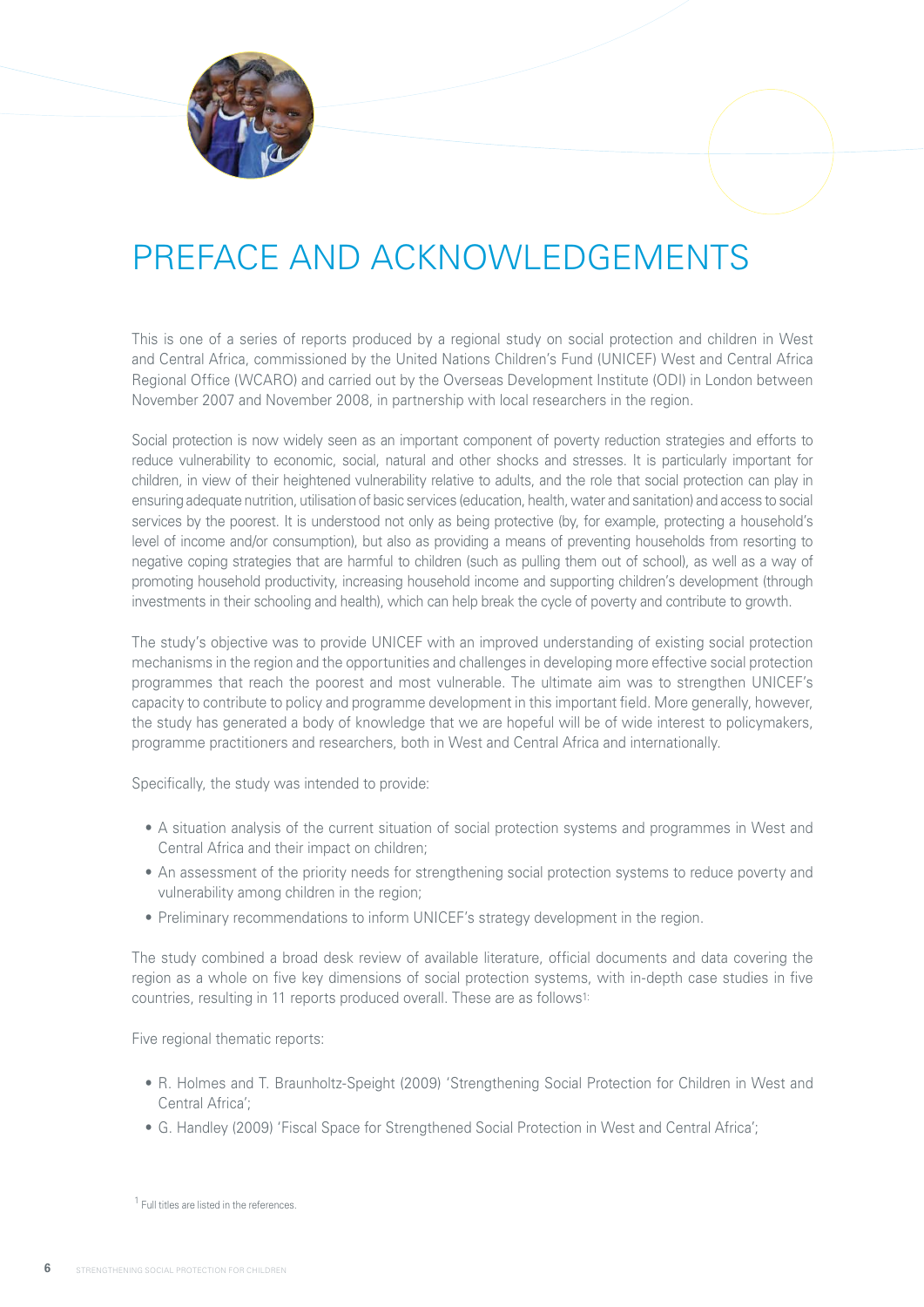

- R. Holmes and A. Barrientos (2009) ' Child Poverty: A role for cash transfers?':
- . C. Walsh, with N. Jones (2009) 'Maternal and Child Health: the Social Protection Dividend'; and
- . N. Jones (2009) 'Promoting synergies between Child Protection and Social Protection'.

Five country case study reports:

- E. Villar and B. Makosso with R. Holmes, N. Jones and P. Pereznieto (2009) 'Social Protection and Children in West and Central Africa: Case Study Republic of Congo';
- R. Holmes and E. Villar (2009) 'Social Protection and Children in West and Central Africa: Case Study Equatorial Guinea';
- N. Jones, W. Ahadzie and D. Doh (2009) 'Social Protection and Children in West and Central Africa: Opportunities and Challenges in Ghana';
- . P. Pereznieto and V. Diallo (2009) 'Social Protection and Children in West and Central Africa: Case Study Mali': and
- . P. Pereznieto and A. Fall (2009) 'Social Protection and Children in West and Central Africa: Case Study Senegal'.

A final synthesis report:

• R. Holmes and N. Jones (2009) 'Child-sensitive Social Protection in West and Central Africa: Opportunities and Challenges'.

For this current report on child protection and broader social protection linkages, valuable research assistance was provided by Hannah Marsden, Jessica Espey and Emma Broadbent and is gratefully acknowledged. Similarly, helpful comments were provided by Anthony Hodges and Joachim Theis of UNICEF WCARO and Alexandra Yuster of UNICEE New York

We would also like to thank Carol Watson for her valuable editorial support. While we have done our best to reflect the valuable insights and suggestions they provided, we alone are responsible for the final text, which does not necessarily reflect the official views of either UNICEF or ODI. Finally, we would like to thank Roo Griffiths of www.griffiths-saat.org.uk for copyediting all of the papers.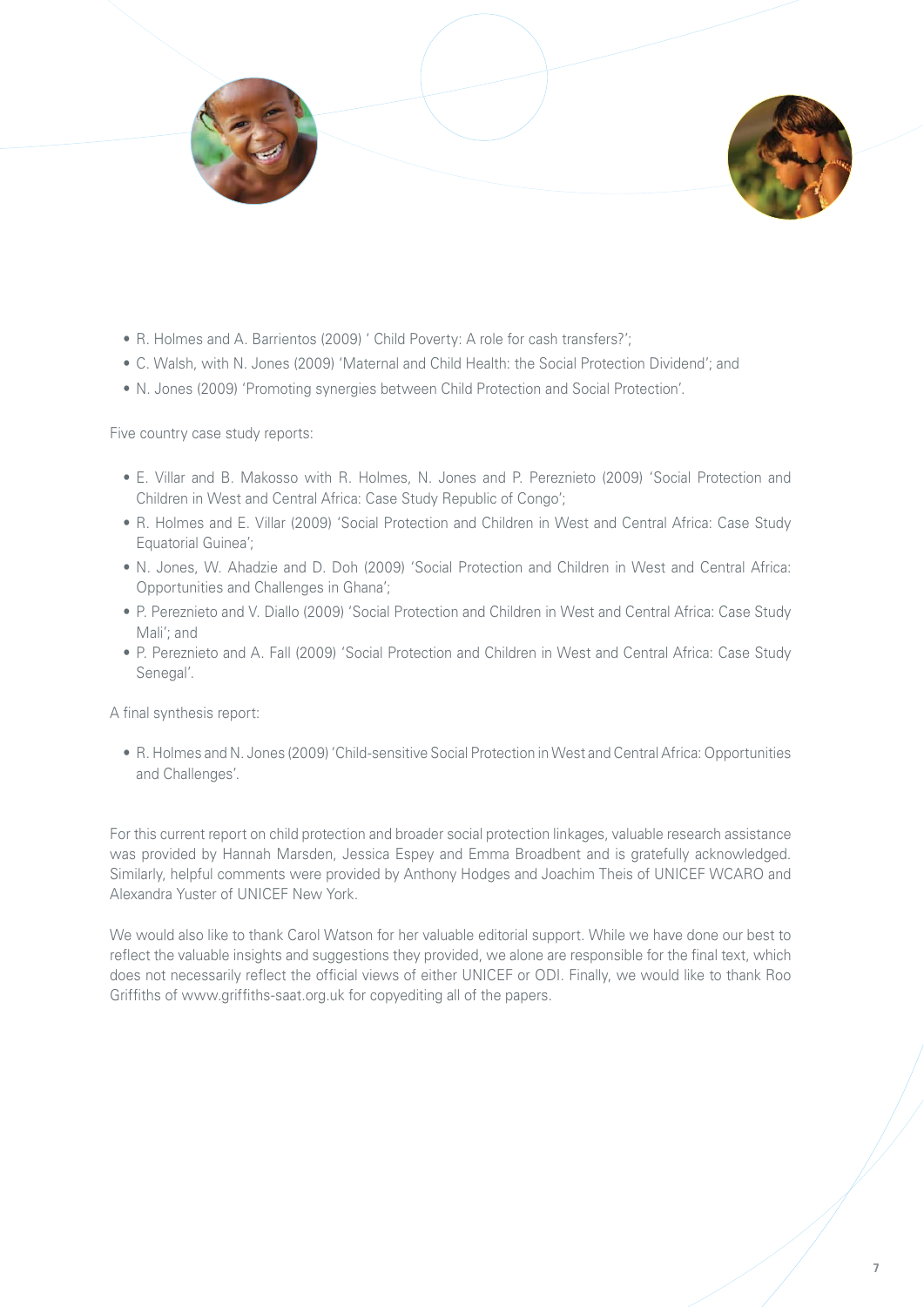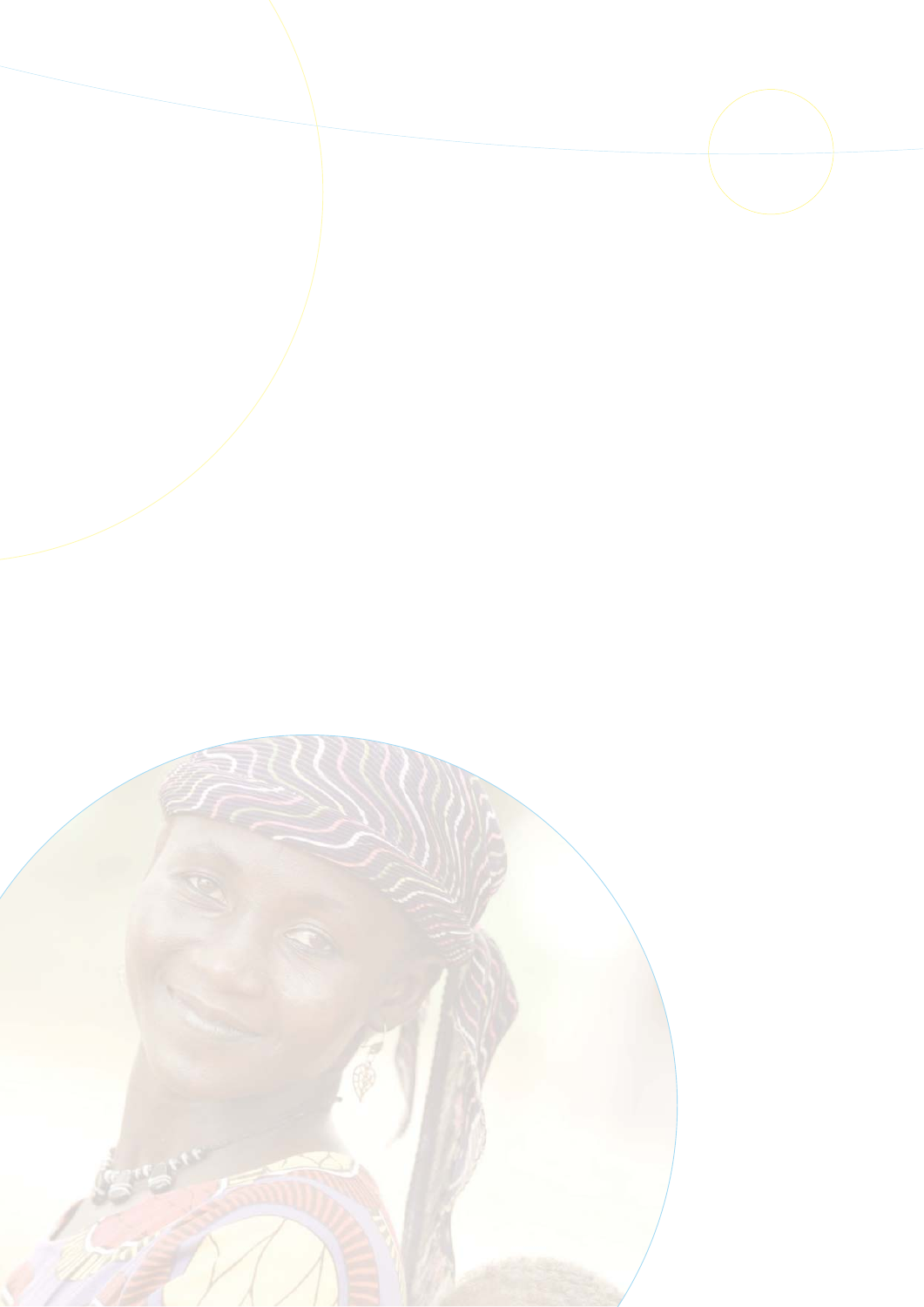# **EXECUTIVE SUMMARY**

This report, the first in a series of regional thematic reports produced for a study on social protection and children in West and Central Africa, seeks to provide an overview of existing social protection policy and programming initiatives in the region and to assess the extent to which these address the particular manifestations of childhood poverty and vulnerability that characterise different countries in the region. It highlights challenges in the design and implementation of child-sensitive social protection and offers a number of policy recommendations based on the analysis and lessons learned.

Increasingly, social protection is conceptualised as a set of public actions that address poverty, vulnerability and risk throughout the lifecycle. Such actions may potentially be conducted in tandem with private initiatives - either formal private sector or informal individual or community initiatives. Children's experience of risk. vulnerability and deprivation is shaped by four broad characteristics of childhood poverty and vulnerability: multidimensionality, embracing both monetary and non-monetary aspects of poverty; changes over the course of the lifecycle; the relational nature of childhood derived from the situation of dependence on adults; and the particular voicelessness that characterises children's status in society.

In view of the particularly severe, multiple and intersecting deprivations, vulnerabilities and risks faced by children and their caregivers in the West and Central Africa region, a transformative social protection framework is adopted for an analytical view that encompasses protective, preventative, promotive and transformative social protection measures (Devereux and Sabates-Wheeler, 2004). Operationally, this framework refers to social protection as the set of all initiatives, both formal and informal, that provide social assistance, social services, social insurance and social equity measures in an integrated manner that addresses all aspects of poverty and vulnerability as experienced by children.

Household and childhood poverty are both extremely high in West and Central Africa; in many of the countries, more than half the population lives below the officially defined absolute poverty line. Children constitute about half of the total population in the region and face a range of economic and social risks because of their age and dependency, Moreover, children are overrepresented among the poor and extreme poor owing to the relatively higher fertility rates among the poor. Deprivations in childhood can have lifecourse consequences, trapping individuals in poverty and contributing to the intergenerational transmission of poverty. This throws into relief the centrality of children in strategies for the reduction of poverty and vulnerability - and thus social protection programming.

Because vulnerability is not exclusively economic in nature, social and cultural factors also play a role, and at the micro (household) level vulnerability is often a complex interplay of different factors, including gender relations, discrimination and power imbalances. Children, again because of their age and their dependence on adults, can be vulnerable to adverse intra-household dynamics, including abuse, as well as one of the greatest risks of all – the disintegration or loss of the family environment, the basic social unit for the care and upbringing of children. This is a particularly important in the context of the HIV and AIDS crisis and in certain war-affected countries

Risk, vulnerability and poverty are closely related. Key factors identified as contributing to risks for children and households in the region include: economic shocks and stresses; environmental fragility; heightened vulnerability to disease and ill health; discriminatory social norms and belief systems; weaknesses in governance and government capacity; and situations of political instability and armed conflict and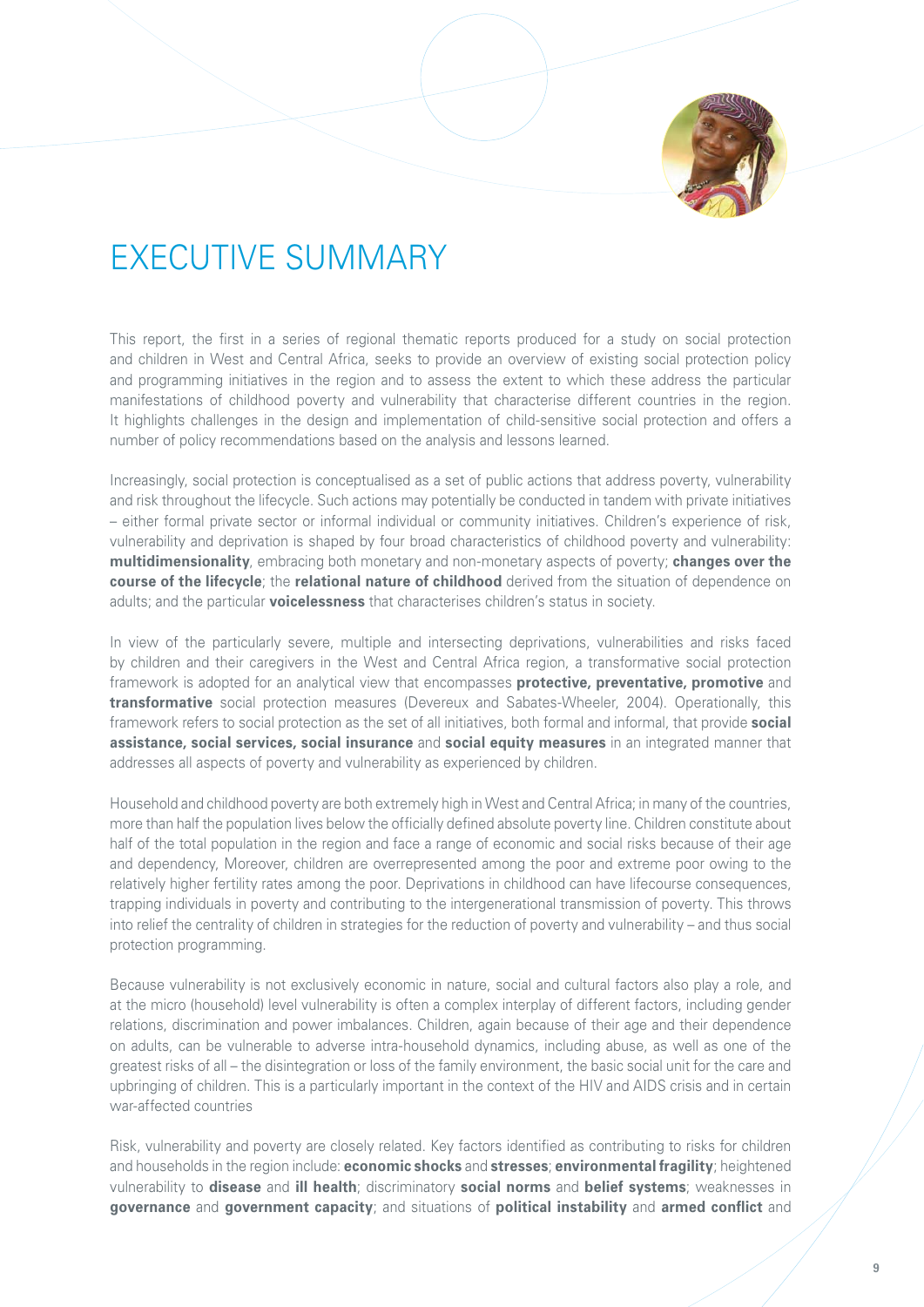

The intersecting nature of these manifestations is clear from a multidimensional child poverty perspective: children brought up in income-poor households are more likely to suffer nutritional deficiencies, as well as poor housing conditions, poor sanitation and lack of access to potable water – all of which put their health at risk and compromise their well-being and development. They are less likely to receive medical care when they are sick and more likely to drop out of school early or in some cases never to be enrolled at all. Furthermore, they are more exposed to the risks of exploitation, including child labour and trafficking. Significant variations in such indicators (by wealth, urban/rural location, gender) highlight the need for disaggregated data analysis to inform policy and programme design to address these issues.

Although the countries of West and Central Africa have diverse economic, social, political and environmental conditions, which have specific implications for the design of social protection programmes, the analysis highlights a number of common characteristics that pose important challenges for social protection and its implementation across the region. These characteristics include the **extensive nature of poverty**, the **erosion of informal social protection mechanisms** as a result of rapid urbanisation and migration, national **fiscal resource constraints** and **institutional** and **governance challenges**.

Some countries in the region have developed national social protection plans and policies; in others, the political commitment to social protection has yet to be established. Even for countries with national social protection policies, their operationalisation and the commitment of resources remain a challenge. National social protection programming is still mainly small scale, uncoordinated and with limited monitoring and evaluation systems in place. The majority of social protection programmes – outside the formal contributory social security systems, which rarely reach more than a small fraction of the population in the formal sector of the economy – are implemented with significant support from donors and international organisations.

In many of the countries in the region where social protection has not been on the policy agenda, childsensitive social protection that addresses both the economic and social risks and vulnerabilities that children face still has a long road ahead, especially given broader political and institutional governance challenges and fiscal constraints. In countries with existing social protection policies and programmes, the challenges centre on the need to build and support existing capacity to deliver social protection, and in particular to support inter-sectoral coordination to deliver child-sensitive social protection programming.

Ideally, an integrated approach to social protection would address the multiple dimensions of child vulnerability through cushioning the impacts of shocks and stresses on households and reducing chronic poverty, as well as ensuring that child-specific risks are addressed through specialised social welfare services and through linkages with complementary activities such as birth registration. The design of social protection policies aimed at reaching all members of the household – and in particular children – also needs to consider the gendered distribution of power, resources and decision making within households; how women's empowerment can influence and support children's well-being; and how women's time and the double burden of reproduction and production affect childcare responsibilities.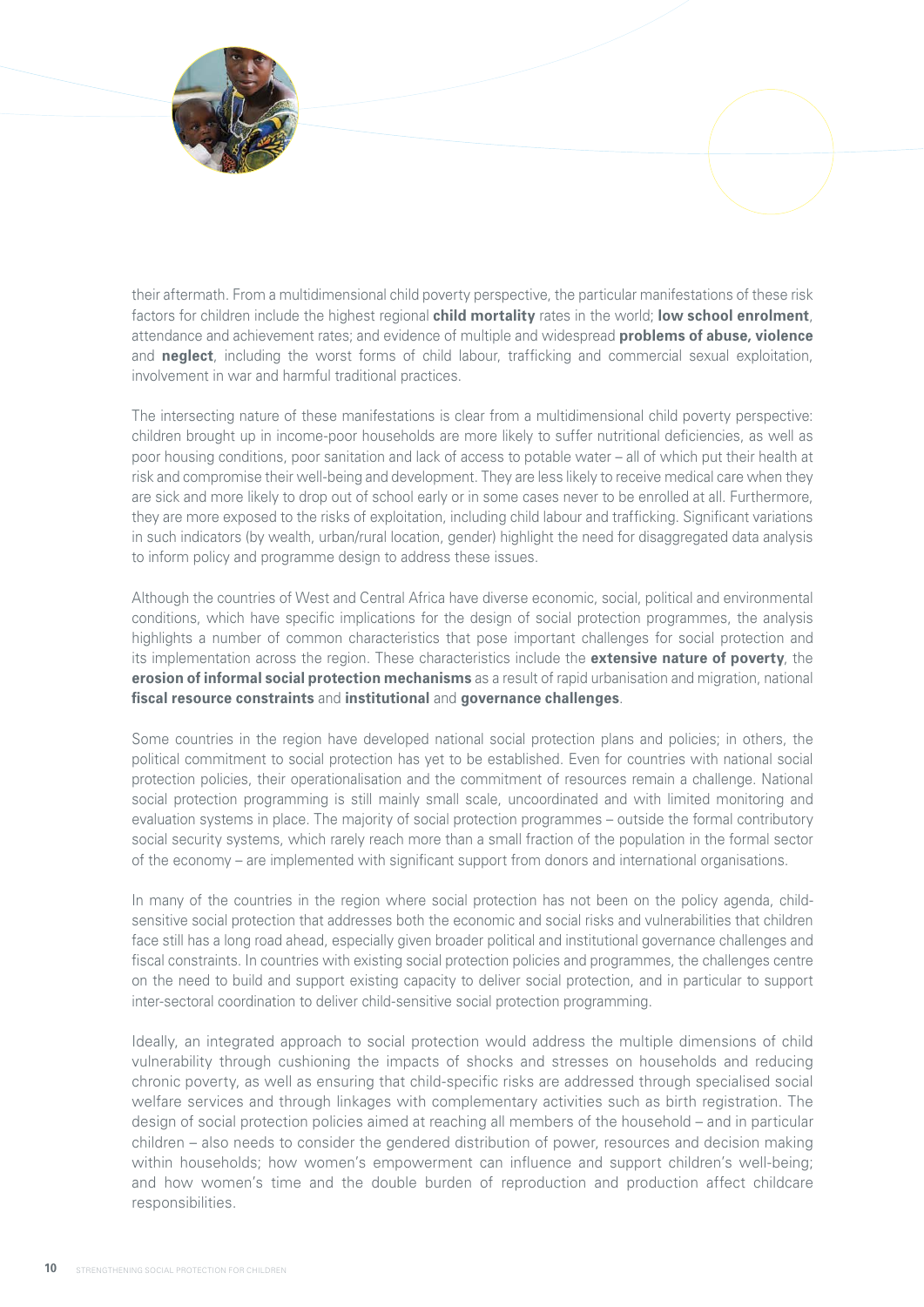An integrated approach means developing comprehensive national social protection strategies rather than adopting piecemeal initiatives: this underscores the critical importance of capacity building, especially in ministries that have responsibility for a range of social protection and complementary programmes and services. An effective social protection system that can address childhood poverty should be built on strong linkages between ministries (such as health, education, social welfare, justice).

Recommendations for support to emerging social protection initiatives include: **assistance in the scale-up and refinement** of social protection programmes where they exist; support for the **operationalisation of national social protection strategies** where these have been prepared or adopted; and encouragement and support to **help translate the general commitments to social protection** that appear in many poverty reduction strategy papers (PRSPs) into social protection strategies and costed implementation plans for eventual programme design, operationalisation, monitoring and evaluation.

More broadly, the analysis concludes that governments and international development partners can take the following steps to develop and implement **child-sensitive** social protection: (i) review existing social protection policies and programmes to ensure that they are child sensitive; (ii) support priority setting and sequencing of policy development and implementation for the **progressive realisation** of a basic social protection package accessible to all those in need; (iii) improve fiscal space so as to **increase available resources**; (iv) enhance **capacity and coordination at all levels**, building awareness, political will, capacity and inter-sectoral synergies among a broad array of actors; (v) ensure **balance and synergies between social protection and complementary services**; and (vi) continue to build the **evidence base on childsensitive social protection** through strengthened research, data disaggregation, monitoring and evaluation and knowledge management systems.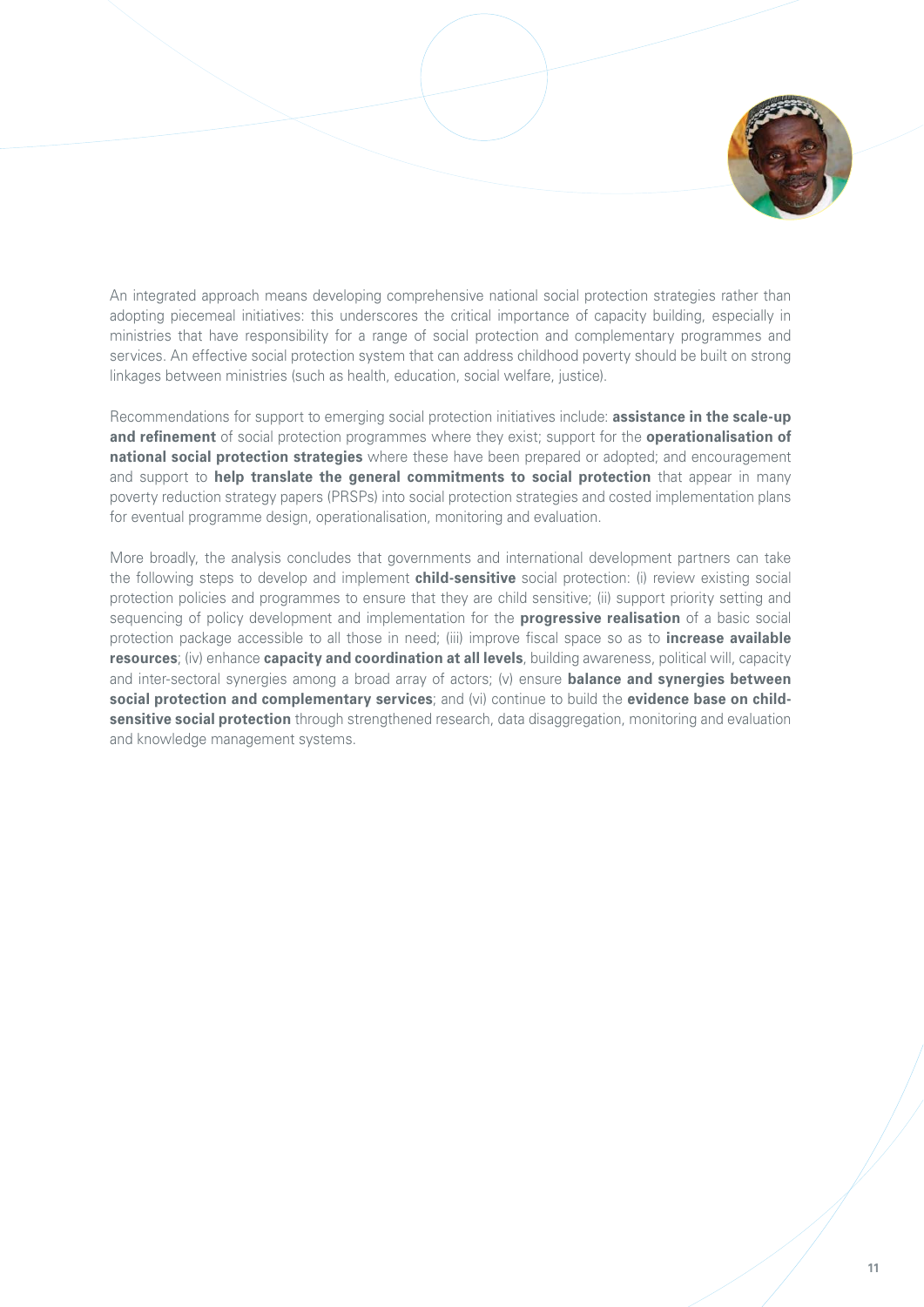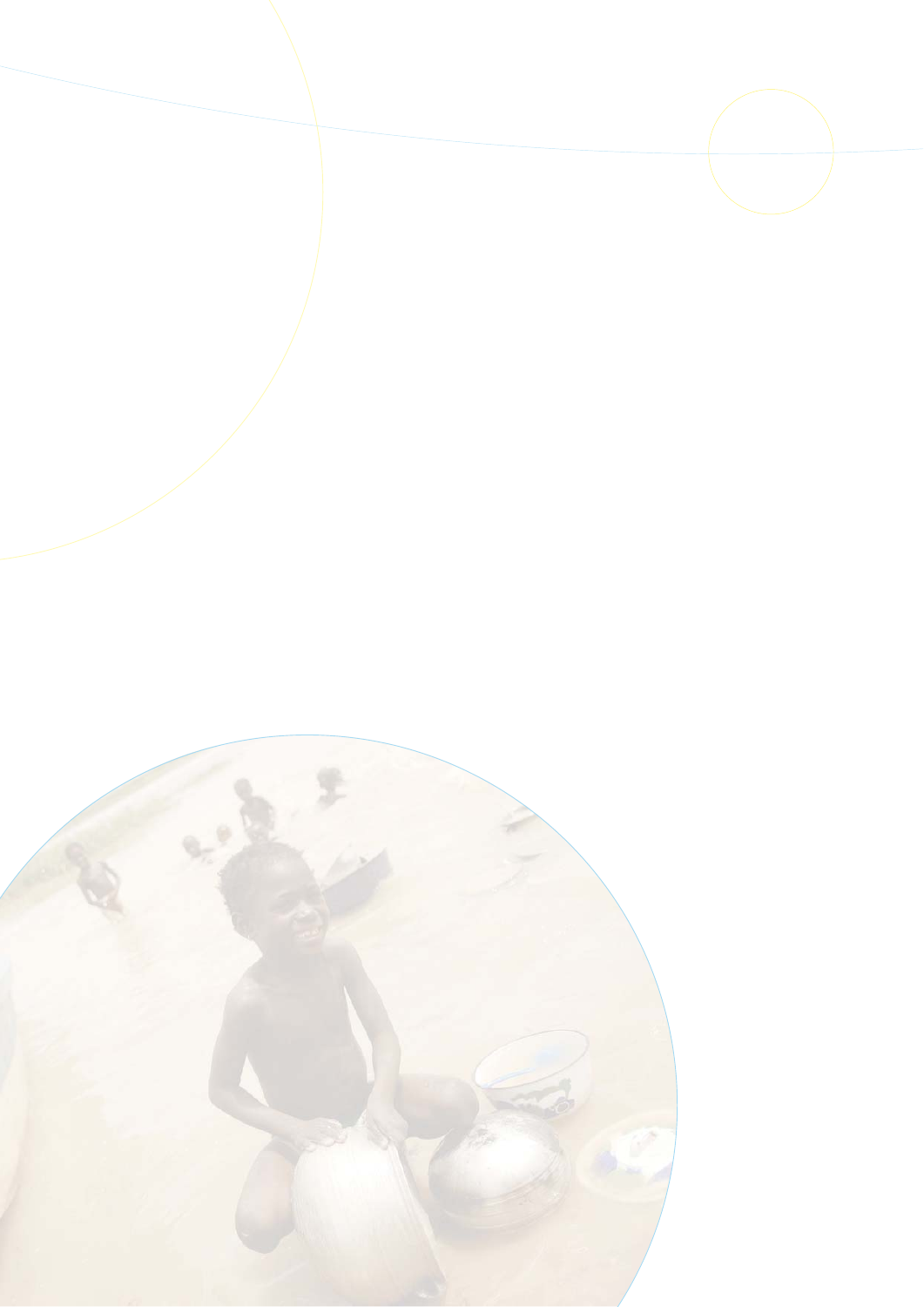

# **1.** INTRODUCTION AND ANALYTICAL **FRAMEWORK**

This report is the first in a series of regional thematic reports produced for a study on social protection and children in West and Central Africa. It seeks to provide an overview of existing social protection policy and programming initiatives in the region and to assess in particular the extent to which these address childhood poverty and vulnerability. The report is based on a desk review of available documents and sources for the region as well as case study material from the Republic of Congo (hereafter Congo), Senegal, Mali, Ghana and Equatorial Guinea.

This introductory **Section 1** sets out the analytical framework and approach adopted for the study as a whole, focusing on the multidimensionality of issues to consider in relation to children and social protection. It is followed, in **Section 2**, by an analysis of the dominant factors contributing to poverty and vulnerability in the region, outlining key country characteristics and examining the principal sources of poverty and vulnerability and their manifestations at the household level as well as specifically for children. **Section 3** reviews existing social protection systems and initiatives in different countries in the region, identifying key social protection strategies and plans and touching on both traditional forms of social solidarity as well as formal sector programmes for social security, social insurance, social assistance and social service provision. **Section 4** highlights some of the key challenges in the design and implementation of social protection within a region characterised by extensive poverty, 'top inequity', limited fiscal space and weak governance and administrative capacity. **Section 5** draws a number of policy implications for child-sensitive social protection policy and programming and offers specific recommendations for the design, operationalisation and scale-up of national polices, plans and programmes. An overview of social protection issues included in selected poverty reduction strategy papers (PRSPs) in countries in the region is provided in **Annex 1**.

Increasingly, social protection is conceptualised as a set of public actions that address poverty, vulnerability and risk throughout the lifecycle. Such actions may potentially be conducted in tandem with private initiatives – either formal private sector or informal individual or community initiatives. Building on the recognition that poverty has both monetary and non-monetary dimensions, vulnerability and risk are now also recognised as being multidimensional, including natural and environmental, economic, health, social and lifecycle axes. The distribution and intensity of these vulnerabilities are likely to be experienced differently, depending on the stage in the lifecourse (infant, child, youth, adult, aged), social group positioning (gender, ethnicity, class) and geographic location (for example urban/rural), among other factors.

For children, the experience of risk, vulnerability and deprivation is shaped by four broad characteristics of childhood poverty and vulnerability:

- **Multidimensionality** related to risks to children's survival, development, protection and participation in decisions that affect their lives;
- **Changes over the course of childhood** in terms of vulnerabilities and coping capacities (e.g. young infants have much lower capacities than teenagers to cope with shocks without adult care and support);
- Relational nature given the dependence of children on the care, support and protection of adults, especially in the earlier parts of childhood, the individual vulnerabilities of children are often compounded by the vulnerabilities and risks experienced by their caregivers (owing to their gender, ethnicity, spatial location, etc.);
- U **Voicelessness** although marginalised groups often lack voice and opportunities for participation in society, voicelessness in childhood has a particular quality, owing to legal and cultural systems that reinforce their marginalisation (Jones and Sumner, 2007).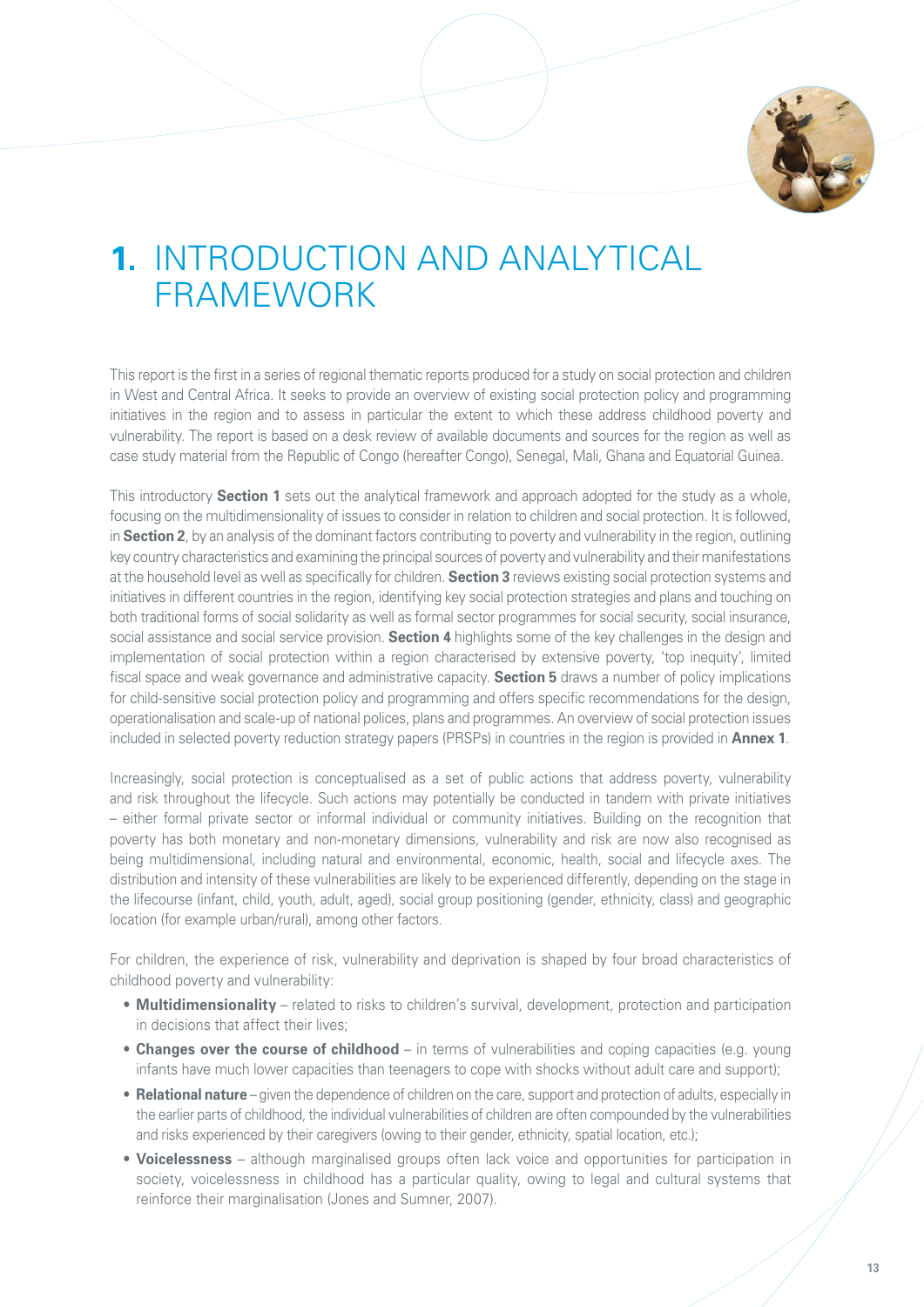

The diversity and relational nature of childhood risks are mapped out in Table 1. Health, lifecycle and social vulnerabilities have clearly identifiable child-specific manifestations. Natural/environmental and economic shocks impact children largely owing to the relational nature of childhood poverty and vulnerability. There is, however, also an argument to be made that, as a result of children's physical and psychological immaturity and their dependence on adult care and protection, especially in early childhood, risks in general affect children more profoundly than they do adults. This suggests both that all types of vulnerability and risk should be assessed through the lens of children's 'evolving capacities' and that it is likely that the most detrimental effects of any shock will therefore be concentrated in infancy and early childhood.

In view of the particularly severe, multiple and intersecting deprivations, vulnerabilities and risks faced by children and their caregivers in the West and Central Africa region, we draw on Devereux and Sabates-Wheeler's (2004) transformative social protection framework for an analytical view that encompasses protective, preventative,

| <b>Type of</b><br>vulnerability | <b>Indicators</b>                                                                                                                                                                                                                                                                                                                                                                                                                                                                                                                                            | <b>Child-specific manifestation</b>                                                                                                                                                |
|---------------------------------|--------------------------------------------------------------------------------------------------------------------------------------------------------------------------------------------------------------------------------------------------------------------------------------------------------------------------------------------------------------------------------------------------------------------------------------------------------------------------------------------------------------------------------------------------------------|------------------------------------------------------------------------------------------------------------------------------------------------------------------------------------|
| Natural/<br>environmental       | Natural disasters/phenomena/environmental (human-<br>generated environmental degradation, e.g. pollution,<br>deforestation)                                                                                                                                                                                                                                                                                                                                                                                                                                  | Children more vulnerable owing to physical<br>and psychological, and also possible spill-<br>over economic vulnerabilities, as natural<br>disasters may destroy family livelihoods |
| Economic                        | · Income (low returns to labour, unemployment, irregular<br>salaries, no access to credit)<br>. Inter-household inequality in access to land, rights and<br>duties related to social standing, gender discrimination<br>(access to productive assets)                                                                                                                                                                                                                                                                                                        | As above + child labour, child trafficking,<br>child sexual exploitation owing to<br>conceptualisation of children as<br>economic assets                                           |
| Lifecycle                       | Age-dependent requirements for care and support<br>(infancy through to old age)                                                                                                                                                                                                                                                                                                                                                                                                                                                                              | Physical/psychological vulnerabilities<br>compounded by political voicelessness                                                                                                    |
| <b>Social</b>                   | • Family composition (high dependency, intra-household<br>inequality, household break-up, family violence, family<br>break-up)<br>· Extra-family violence, social upheaval, social exclusion<br>and discrimination<br>• Gender discrimination (unequal access to productive<br>assets, access to information, capacity-building<br>opportunities)<br>· Social capital (access to networks both within one's<br>community and beyond (bonding and bridging social<br>capital), access to community support and inclusion)<br>• Education/information/literacy | Family and school/community violence,<br>diminished quantity and quality of adult<br>care, discrimination                                                                          |
| <b>Health</b>                   | Age-specific health vulnerabilities (e.g. infancy, early<br>childhood, adolescence, childbearing, old age), illness<br>and disability                                                                                                                                                                                                                                                                                                                                                                                                                        | Under three years especially vulnerable,<br>access to immunisation, malnutrition,<br>adolescence and child bearing                                                                 |

### **Table 1: Vulnerabilities - Lifecycle and childhood manifestations**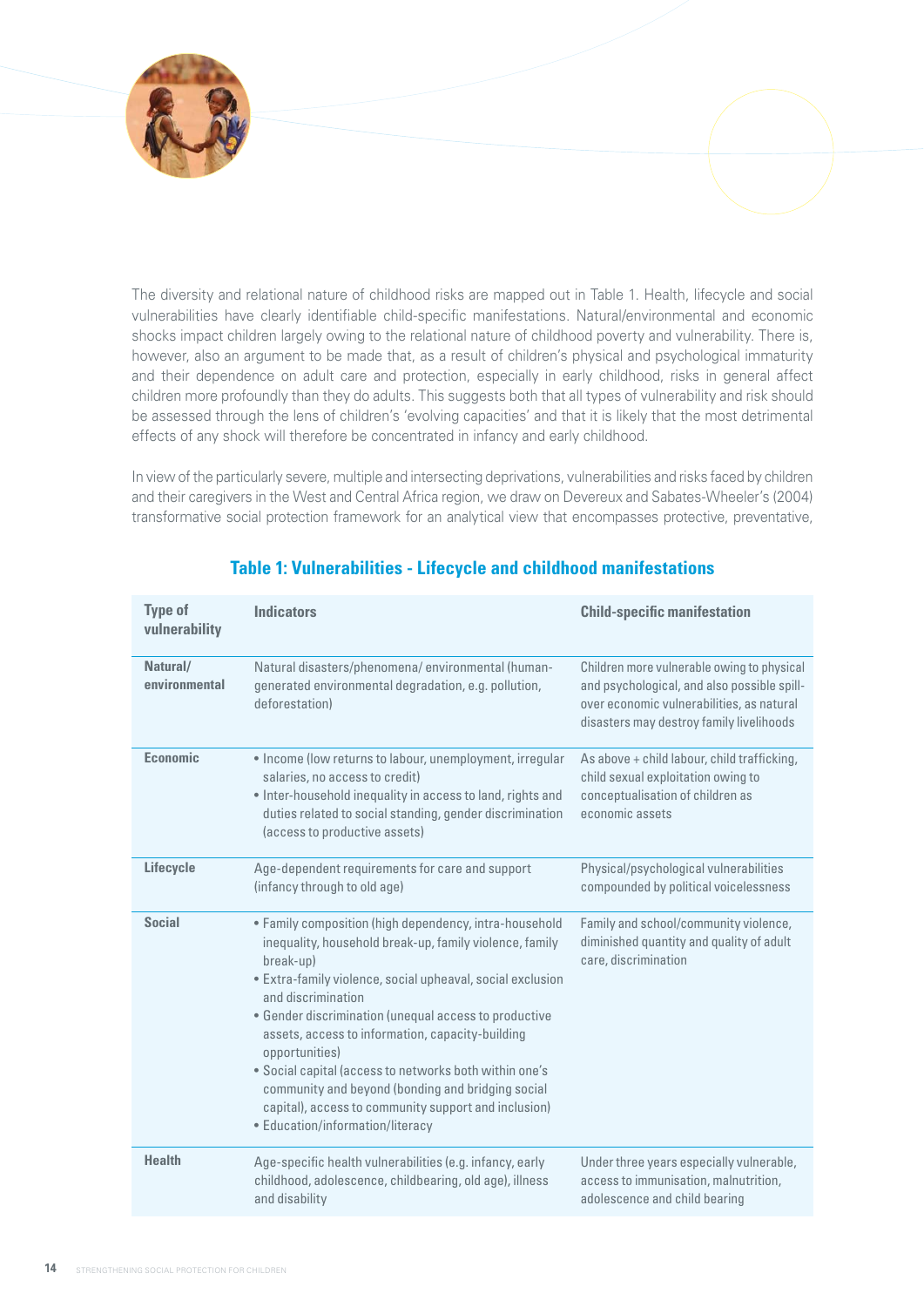promotive and transformative social protection measures. A transformative perspective relates to power imbalances in society that encourage, create and sustain vulnerabilities – extending social protection to arenas such as equity, empowerment and economic, social and cultural rights. This may include, for example, sensitisation and awareness-raising campaigns to transform public attitudes and behaviour along with efforts to change the regulatory framework to protect marginalised groups from discrimination and abuse.

Operationally, this framework refers to social protection as the set of all initiatives, both formal and informal, that provide:

- . Social assistance to extremely poor individuals and households. This typically involves regular, predictable transfers (cash or in kind, including fee waivers) from governments and non-governmental entities to individuals or households, with the aim of reducing poverty and vulnerability, increasing access to basic services and promoting asset accumulation.
- Social services to marginalised groups that need special care or would otherwise be denied access to basic services based on particular social (rather than economic) characteristics. Such services are normally targeted at those who have experienced illness, the death of a family breadwinner/caregiver, an accident or natural disaster; those who suffer from a disability, familial or extra-familial violence, family breakdown: or war veterans or refugees.
- Social insurance to protect people against the risks and consequences of livelihood, health and other shocks. Social insurance supports access to services in times of need, and typically takes the form of subsidised risk-pooling mechanisms, with potential contribution payment exemptions for the poor.
- Social equity measures to protect people against social risks such as discrimination or abuse. These can include anti-discrimination legislation (in terms of access to property, credit, assets, services) as well as affirmative action measures to attempt to redress past patterns of discrimination.

These social protection instruments are used to address the vulnerabilities of the population in general, but can also be adapted to address the specific risks faced by children as mapped out in Table 2 below. Given the close actual and potential linkages between women's empowerment and child well-being (in what has been referred to as the 'double dividend' in the UNICEF State of the World's Children Report 2007), each of the general social protection measures could also usefully be assessed through a gender-sensitive lens. Namely, to what extent is each social protection addressing gender-specific risks and vulnerabilities and gender barriers to services. supporting women's care responsibilities and ensuring their inclusion in programme design and evaluation?

We also apply analytical elements of both Hickey's (2007) politics of social protection framework and work by the United Nations Research Institute for Social Development (UNRISD) on the political economy of care (Razavi, 2007) in order to better understand the political and institutional context of social protection in the West and Central Africa region. The uptake of general and child-specific social protection instruments will be refracted through existing political institutions, political discourses about poverty and care and possibly path-dependent national social protection systems. Here, we consider factors such as political will on the part of the state to address poverty and vulnerability; the extent to which the intersection between poverty and social exclusion is recognised by the government officials responsible for designing and implementing social protection programmes; and the composition of the labour market, with the differential integration/positioning of men, women and children within it.

Such an analysis aims to identify appropriate policy entry points for engagement with social protection in the region, as well as to identify the processes and opportunities in which social protection can be politically sustainable as a basis for the development (and operationalisation) of a state-citizen contract that has citizenship rights at its centre.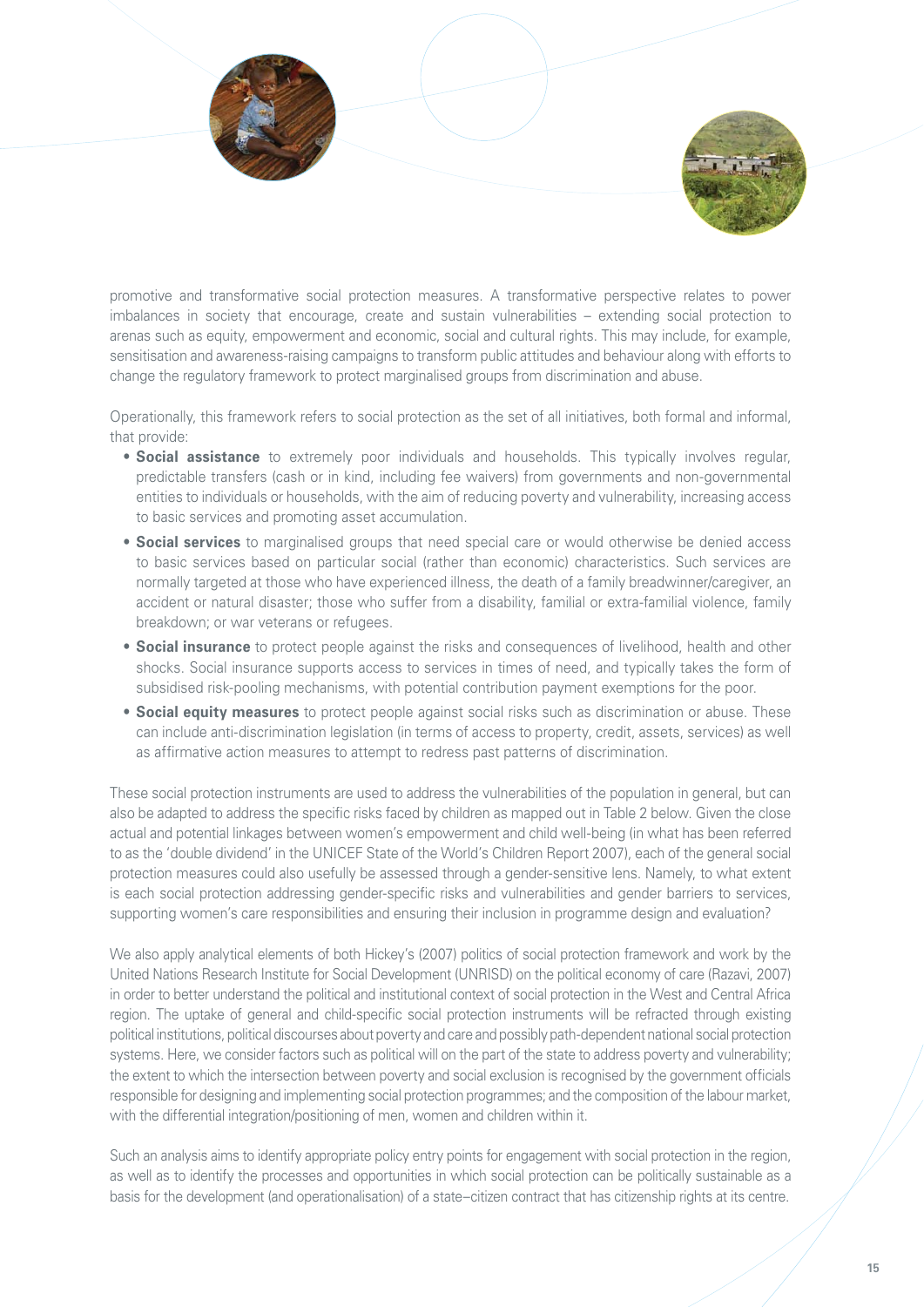

## **Table 2: Types of social protection and household and child-specific measures**

| <b>Type of social</b><br>protection                                                         | <b>General household-level measures</b>                                                                                                                                                                                                                        | <b>Specific measures for children</b>                                                                                                                                                                                                                                                    |
|---------------------------------------------------------------------------------------------|----------------------------------------------------------------------------------------------------------------------------------------------------------------------------------------------------------------------------------------------------------------|------------------------------------------------------------------------------------------------------------------------------------------------------------------------------------------------------------------------------------------------------------------------------------------|
| <b>Protective</b><br>Social assistance                                                      | Cash transfers (conditional and<br>unconditional), food aid, fee waivers,<br>school subsidies, etc.                                                                                                                                                            | Scholarships, school feeding, cash transfers with<br>child-related conditionalities, fee waivers for school,<br>fee waivers for childcare                                                                                                                                                |
| Social services                                                                             | Distinct from basic services as people can<br>be vulnerable regardless of poverty status<br>- includes social welfare services focused<br>on those needing protection from violence<br>and neglect - e.g. shelters for women,<br>rehabilitation services, etc. | Case management, alternative care, child foster<br>systems, child-focused domestic and community<br>violence prevention and protection services,<br>rehabilitation services, reintegration services,<br>basic alternative education for child labourers, etc.                            |
| <b>Preventative</b><br>Social insurance                                                     | Heath insurance, subsidised risk-pooling<br>mechanisms - disaster insurance,<br>unemployment insurance, etc.                                                                                                                                                   | Fee waivers for health insurance for children                                                                                                                                                                                                                                            |
| <b>Promotive</b><br>Productive<br>transfers                                                 | Agricultural inputs, fertiliser subsidies,<br>asset transfers, microfinance                                                                                                                                                                                    | Indirect spill-over effects (positive and negative)                                                                                                                                                                                                                                      |
| <b>Transformative</b><br>Social equity<br>measures                                          | Equal rights/social justice legislation,<br>affirmative action policies, asset<br>protection                                                                                                                                                                   | Legislation and its implementation<br>to promote child rights as victims (e.g. of violence,<br>trafficking, early child marriage, etc.) and as<br>perpetrators (special treatment and rehabilitation<br>services for young offenders), efforts to promote<br>children's voice and agency |
| <b>Complementary</b><br>measures<br>Complementary<br>basic services                         | Health, education, economic/financial,<br>agricultural extension                                                                                                                                                                                               | Child-focused health care services; pre-, primary<br>and secondary school; childcare services                                                                                                                                                                                            |
| Complementary<br>pro-poor<br>or growth<br>with equity<br>macroeconomic<br>policy frameworks | Policies that support growth plus<br>distribution                                                                                                                                                                                                              | Policies that support progressive realisation<br>of children's rights in line with macroeconomic<br>growth indicators                                                                                                                                                                    |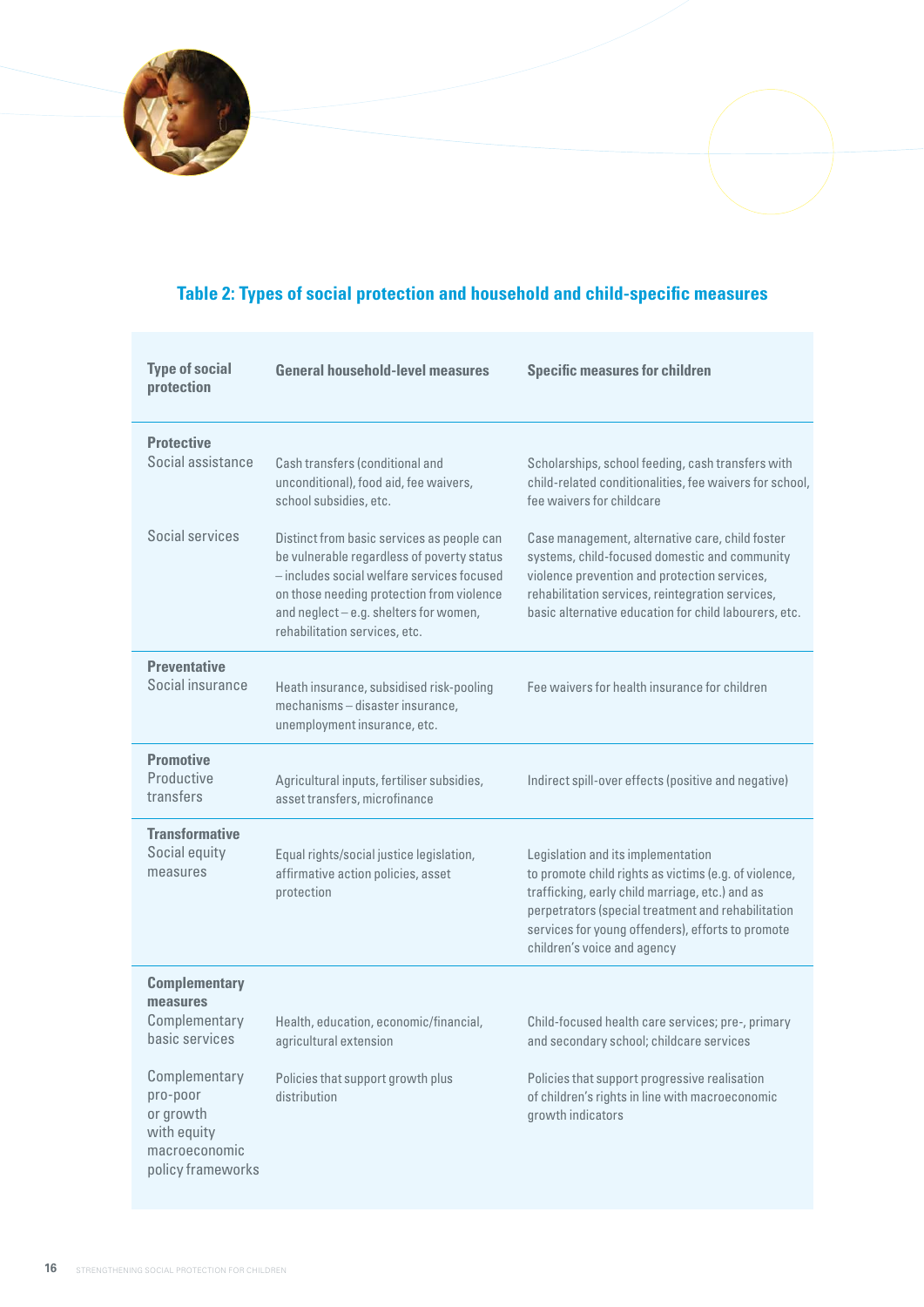

# **2. POVERTY AND VULNERABILITY** IN WEST AND CENTRAL AFRICA

In many of the countries of West and Central Africa, more than half of the population lives below the officially defined absolute poverty line; often, 20-25% of people live in extreme (food) poverty, meaning that their standard of living is inadequate even for meeting basic nutritional needs. The poor are caught up in a web of deprivations and limited opportunities that mutually reinforce one another and make it difficult to climb out of poverty.

The poor are also highly vulnerable to a wide range of risks. These include natural disasters (droughts, floods, locusts and failed harvests); economic shocks (such as the global food price crisis); civil wars and political instability; and health shocks, including HIV and AIDS. The poor are deprived of the resources and opportunities (assets, savings, insurance, access to credit or new livelihood opportunities) needed to cope with such risks and shocks. In short, poverty and vulnerability are inextricably interlinked. Not only do external shocks tend to worsen the situation of the poor in the short term, but also they often force the poor to resort to adverse coping strategies, such as the sale of livestock or the withdrawal of children from school, which undermine their capacity to improve their situation in the long term.

# **2.1** COUNTRY CONTEXTS

## **2.1.1** ECONOMY

There is a wide variation of country contexts within West and Central Africa. Most of the region's countries are classed as 'low income' by the World Bank (2007a) and are among the very poorest in the world. The only 'middle-income' countries are among the Central African Gulf of Guinea countries, and Cape Verde. The landlocked countries in particular have lower gross domestic product (GDP), higher poverty rates, higher proportions of children within their population and higher household dependency ratios. These features also tend to characterise the more arid, subsistence farming regions within multi-zone countries (e.g. northern Ghana and Nigeria) bordering the Sahelian countries.

## **2.1.2** DEMOGRAPHY

Across the region, population growth rates are high by global standards. According to the UN Population Fund (UNFPA, 2007). 'Middle Africa' (at 2.7%) and 'Western Africa' (at 2.3%) have the two highest population growth rates in the world; Niger (at 3.3%) has the highest population growth rate of any country. The population of West and Central Africa is young – a product of the twin forces of these high birth rates and low life expectancy. Children under 18 generally comprise about half of the population of each country.

Although predominantly rural in many countries, the region is marked by rapid urbanisation, such that, in around half of the countries, a majority of the population now lives in urban areas. Most coastal countries record 40-50% of the population in urban areas, compared with landlocked countries at 20-40%. Gabon, Congo, Cameroon, Liberia and the Gambia all have a clear majority of their population in urban areas (with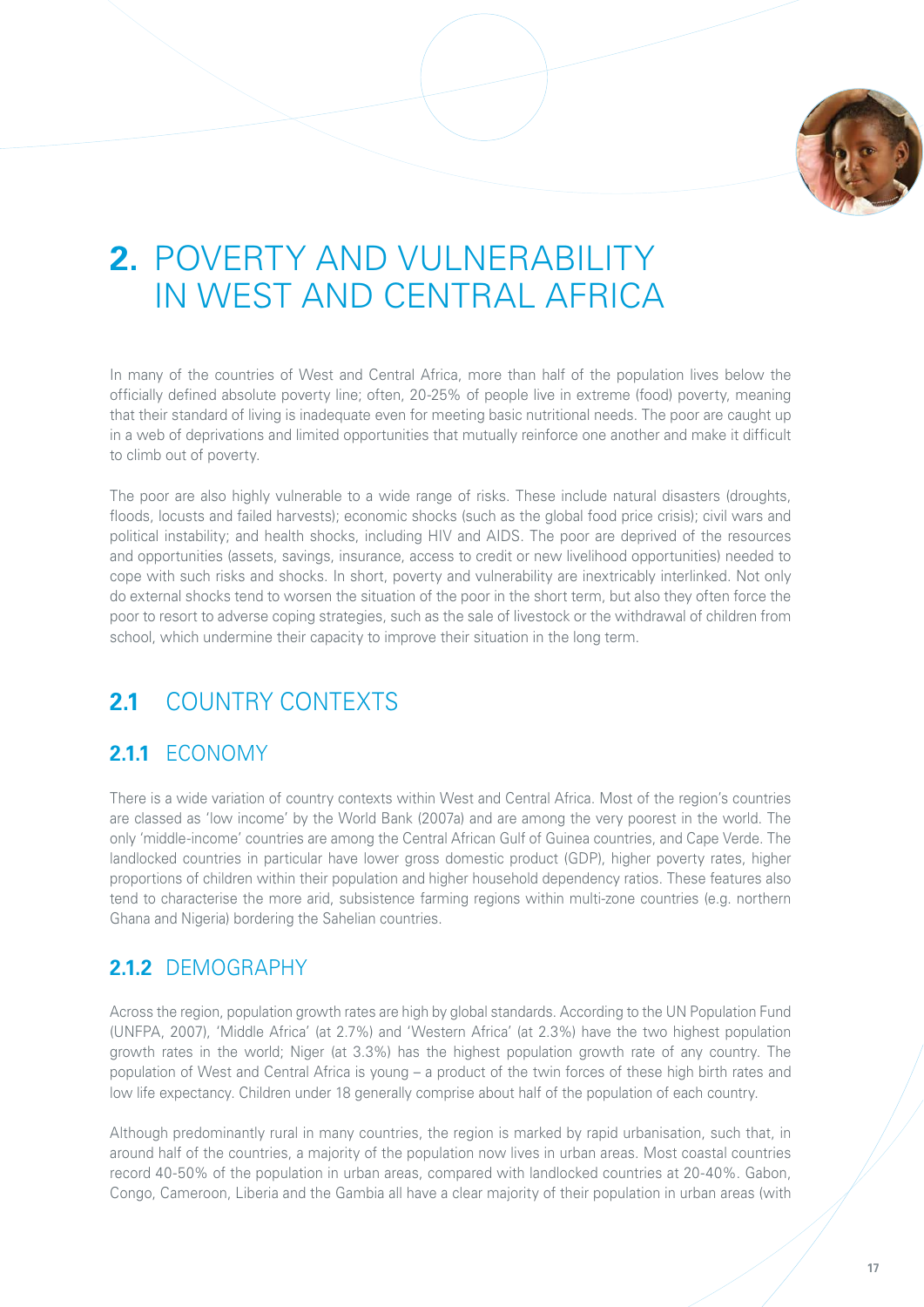

Gabon reporting an 85% urbanisation rate). Burkina Faso and Niger both have over 80% of the population in rural areas (UNFPA, 2007). Migration - rural-rural, rural-urban and within and between countries is also a significant phenomenon in the region, one which impacts on children directly through, for example, household practices of sending older children away for seasonal agricultural work or to work or study in cities.

## 2.1.3 GOVERNMENT CAPACITY

The World Bank's Worldwide Governance Indicators measure government effectiveness through an index of 'the quality of public services, the quality of the civil service and the degree of its independence from political pressures, the quality of policy formulation and implementation, and the credibility of the government's commitment to such policies' (Kaufmann et al., 2007). Aggregate indicators collected from 1996-2006 show that:

- Ghana has the best governance ratings compared with the other countries in the region. It is the only country in West and Central Africa that is rated in the middle percentile (50th-75th percentile)<sup>2</sup> in the global comparison.
- The Sahelian West African countries and Benin are rated poorly but are among the better performers in the region.
- . With the exception of Gabon, all the Central African countries are rated as having particularly ineffective states.
- The conflict-affected countries of Liberia, Sierra Leone (recently improved slightly) and Côte d'Ivoire, along with neighbouring Guinea and Guinea-Bissau, also score very poorly.

## 2.1.4 POLITICS AND VIOLENT CONFLICT

Several countries in the region have suffered serious political instability or violent conflicts in the past 20 years. There have been major conflicts in Liberia, Sierra Leone, Côte d'Ivoire, Congo and the Democratic Republic of Congo, and more localised conflicts in the Central African Republic and Chad, as well as sporadically in northern Niger, northern Mali and the Niger Delta region of Nigeria. However, progress has been achieved over the past few years, notably as a result of the restoration of peace and general elections in Liberia, Sierra Leone, Côte d'Ivoire and the Democratic Republic of Congo. Violence still continues in eastern parts of the Democratic Republic of Congo, as well as in eastern Chad, northern Central African Republic and northern Niger, causing serious humanitarian crises and large-scale human rights violations. The political situation also remains tense in Guinea.

Many countries in the region have made progress in establishing more stable multiparty political systems in recent years, with successful transitions from military to civilian rule or between rival political parties following elections. Benin, Cape Verde, Ghana, Mali, São Tomé and Príncipe and Sierra Leone are notable among these countries. Nigeria has been under civilian rule for a decade, although regionalised insecurity and conflict persist, notably in the Niger Delta. In 2007, Togo emerged from a long period of political crisis with an agreement between the government and the opposition that led to successful general elections and the lifting of international sanctions.

<sup>&</sup>lt;sup>2</sup> Percentile ranks indicate the percentage of countries worldwide that score below each country. For example, a country with a percentile rank of 70 has 70% of countries scoring worse than it and 30% of countries scoring better.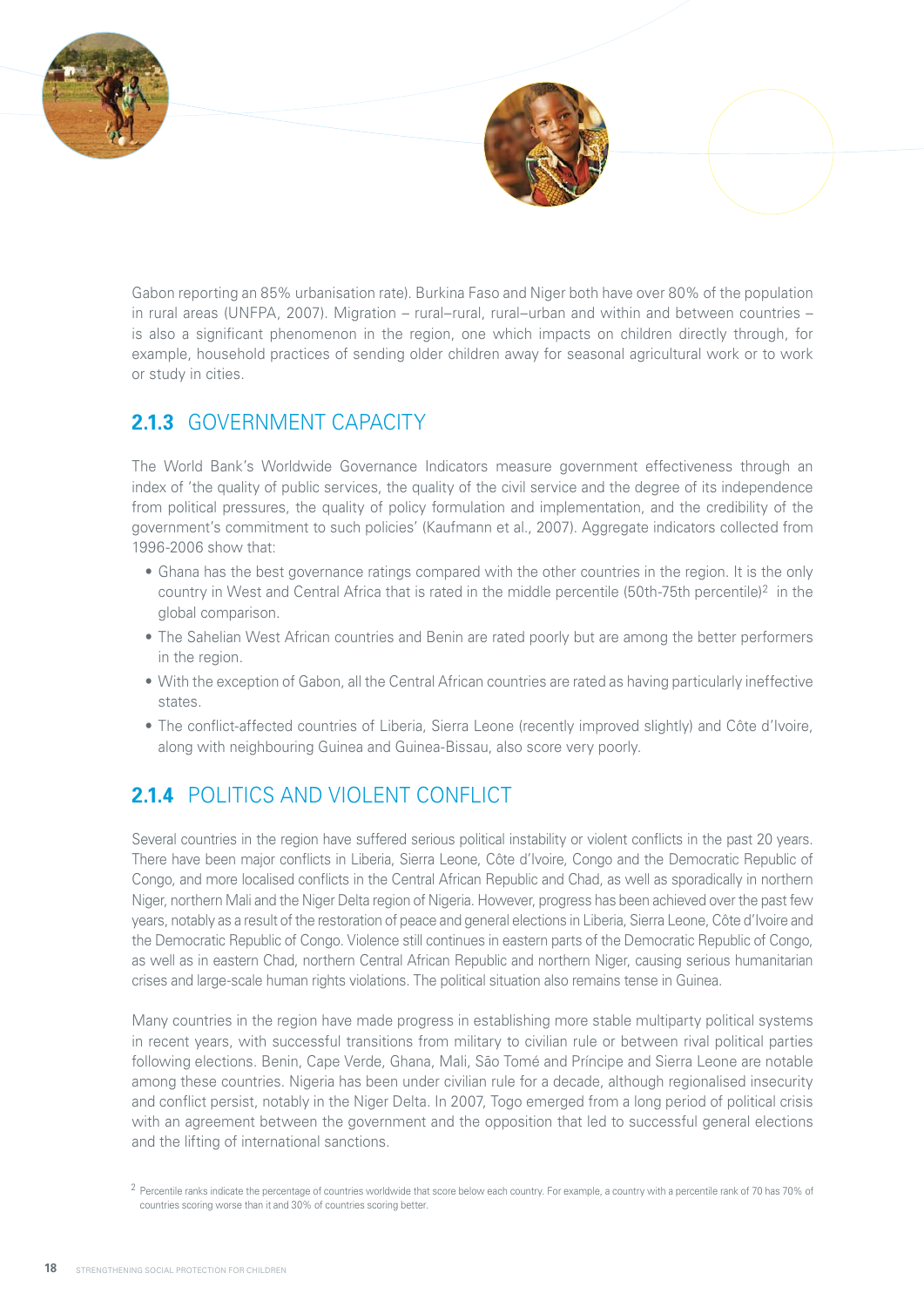

#### $2.2$ HOUSEHOLD POVERTY AND VULNERABILITY

Countries in the West and Central Africa region are characterised by some of the lowest levels of human development in the world. Every country has a significant proportion of its population living in poverty. In some countries, the majority of the population lives below the poverty line and almost everywhere a substantial proportion of the population is highly vulnerable to livelihood shocks and stresses. Figure 1 shows that, in many countries, the national poverty headcounts, based on absolute poverty lines and consumption expenditure measures, are above 50%. In some countries (Togo, Gambia, Niger, Guinea-Bissau and the Central African Republic), poverty incidence is higher than 60%. In Sierra Leone, it is as high as 70% (Hodges, 2008d).



### **Figure 1: Poverty rates in West and Central Africa**

In many countries, there is a strong rural-urban divide, with rural populations generally suffering a higher rate of poverty than urban ones. This is particularly so where the population is mostly rural, and so the urban population is disproportionately made up of wealthier and educated formal sector workers living in national or regional capitals. However, within the more widely urbanised countries, there is much more urban poverty: urban and rural poverty rates are almost the same in Nigeria, whereas urban poverty rates are reported to be higher than rural ones in Cameroon (IFAD, 2001). Particular social groups also suffer poverty more than others. Most notably, poverty is correlated with lack of formal education, and with participation in the informal sector - especially subsistence agriculture.

With a few exceptions in the case of the wealthiest groups in some of the middle-income countries, a large proportion of the population in each country in the region has inadequate access to social services such as education, health, water and sanitation, and has poor housing conditions. Such deprivations result in high levels of illiteracy, low levels of formal skills, widespread and severe ill health and low life expectancy (discussed in more detail below).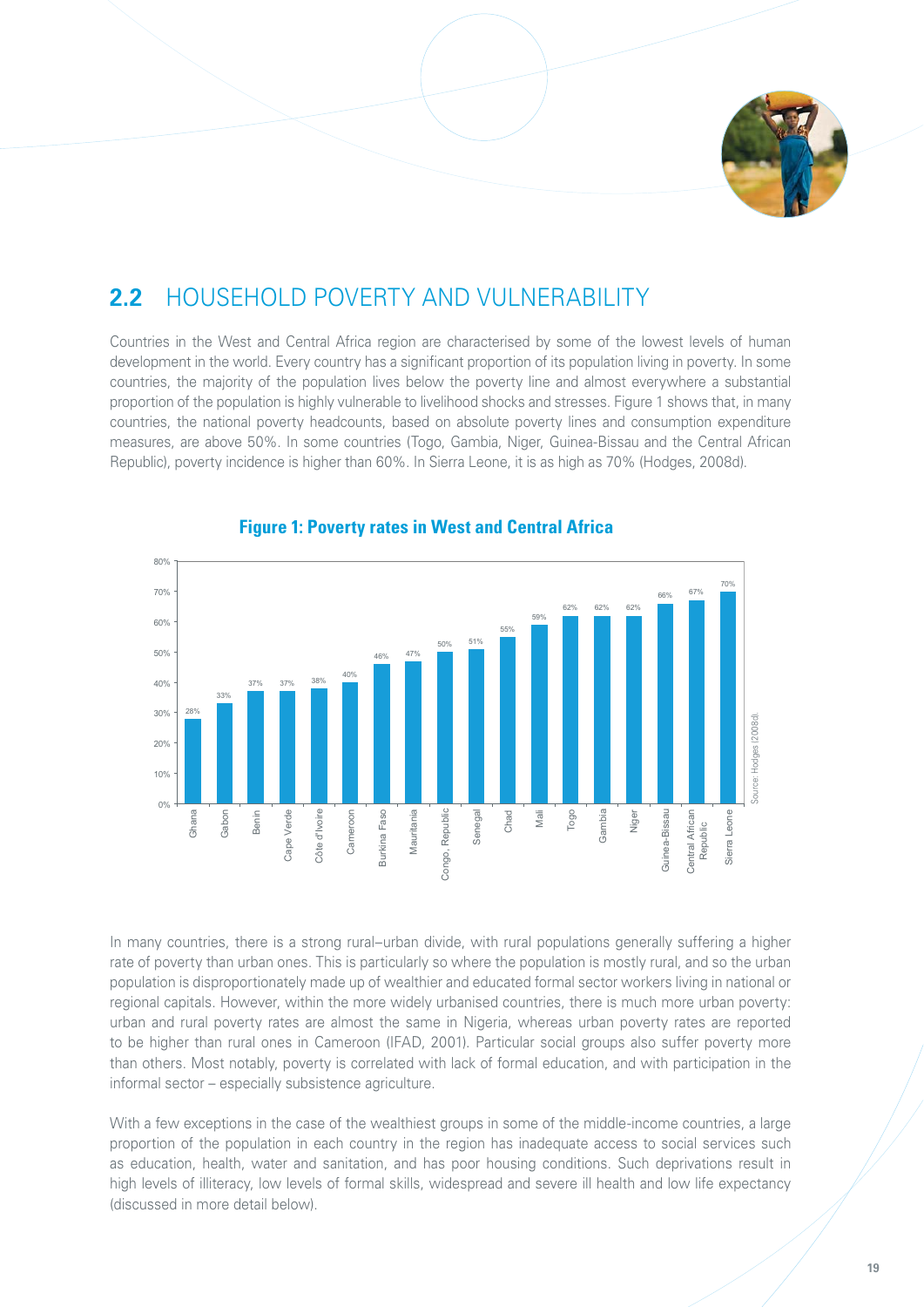

## **2.2.1 FCONOMIC SHOCKS AND STRESSES**

Recent rises in regional food prices (linked to both international and regional market conditions) have highlighted the complex patterns of risk and vulnerability produced by market economies. People who are dependent on buying food to meet their nutritional needs are vulnerable to malnutrition and/or poverty from higher food prices. This includes not only urban populations but also those living in rural areas who are net food buyers - often the poorest 'below subsistence' farmers, or those who do not work in agriculture. At country level, those countries that import substantial quantities of rice and wheat (such as Mauritania, Cape Verde, Senegal and Guinea-Bissau) face substantial challenges in the face of the food crisis (FCPN, 2008). On the other hand, the livelihoods of food and other commodity exporters across the region have suffered from falling prices over recent decades: current increases in world prices of many raw materials may offer them an opportunity to obtain higher incomes, accumulate assets and lessen their vulnerability to poverty.

## 2.2.2 ENVIRONMENTAL RISKS

Where livelihoods are directly dependent on environmental factors, environmental stresses have direct economic impacts – for example, the seasonal cycles of drought and 'hungry seasons' which deplete rural household resources year after year in the semi-arid zones of the region. A spatial analysis of the region reveals particular patterns of vulnerability and risk. Macroeconomic shocks in the Sahelian zone affect agricultural and pastoral populations – with crises brought on notably by drought and locusts. but with an element of recurring 'shocks', such that 'hungry seasons' are an annual phenomenon. These zones are also providers of child migrant labour to the more prosperous, urbanised and less seasonally cyclical economies of the West African coast and cities, generally found within the Gulf of Guinea countries. The forested regions of the Atlantic coast and central African inland areas tend to be dominated by subsistence livelihoods, with accompanying high levels of poverty; at the same time, their lucrative natural resource sectors are widely believed to be a significant factor in the devastating conflicts that have occurred with much greater frequency in these countries than elsewhere in the region.

Another potentially significant environmental variable is climate change. While the future impacts are still uncertain, they are likely to be complex and to affect many countries in the region, not just those Sahelian areas whose economies are the most environmentally fragile at present. Across Africa, declines in arable vields and cultivatable land area feature as products of climate change in many projections (Prowse and Braunholtz-Speight, 2007; Scott, 2008). Thus, one projection for Ghana suggests higher temperatures increasing the demand for irrigation and decreasing cereal yields, reduced rainfall leading to decreased hydroelectricity output and coastal sea level rises displacing over 100,000 people. This reminds us that environmental factors not only are related to economic risks, but also may affect shelter (e.g. through flooding) and health (poor sanitation and disease epidemics, e.g. in urban slums).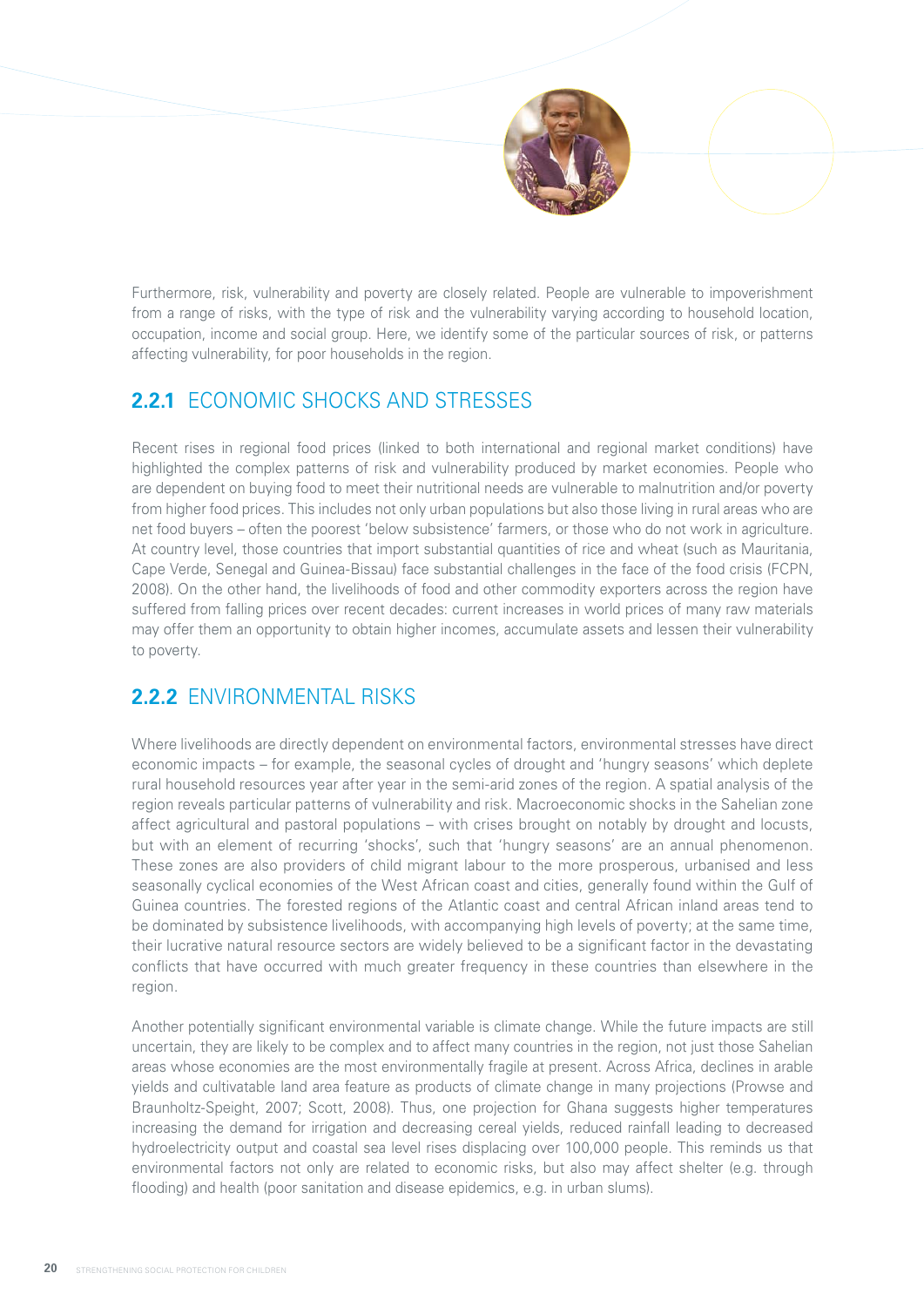## **2.2.3** ILL HEALTH

Ill health is a risk faced by all people, but vulnerability to sickness, disease and disability can be increased through engaging in hazardous occupations (e.g. children doing 'heavy' manual labour), malnutrition, environmental factors (e.g. living in an urban slum with poor sanitation) or particular social practices and beliefs (e.g. female genital cutting/mutilation – FGC/M), all of which increase the chance of getting ill. Lack of access to quality health care, whether as a result of physical, economic or social barriers (e.g. distance to health centre, cost of health care or social norms that restrict decision making over health care), increases the negative consequences of becoming ill. Poor households and certain social groups (notably women) are likely to be particularly vulnerable to ill health.

# **2.2.4** SOCIAL FACTORS

Social norms, beliefs and systems structure vulnerability to various risks. People's ability to manage risks and protect themselves may be compromised by social norms that stigmatise them or restrict their behaviour, for example when women feel unable to access health services owing to fear of social discrimination or shame. Social norms may also justify or 'naturalise' exposure to risk, e.g. of women or children to domestic violence or dangerous work.

## **2.2.5** GOVERNANCE AND POLITICS

The state may be thought of as an institution whose function is to enable its citizens to better manage risk, but in some cases state action is itself a risk to people. An example might be government destruction of slums and informal settlements and clampdowns on the informal economy – actions to which the urban poor and informal sector workers are particularly vulnerable. Public policy may also create or reinforce social divisions and accentuate inequalities in vulnerability to other forms of risk, for example when migrants (international or internal) are barred from access to local public services and assistance.

## **2.2.6** CONFLICT AND RISK

Many countries in the region have suffered violent conflicts resulting in severe negative consequences, in particular for poor households. Children (and women, the elderly and people suffering ill health or impairment) are often the particular victims of violence in times of conflict. In several conflicts in the region, children have been recruited as fighters, which exposes them to a host of risks – violence, psychological trauma, drug addiction (sometimes used to control child combatants) and social stigma. Conflict can also heighten conditions of poverty in many ways: by destroying assets, disrupting livelihoods and cutting people off from access to markets. It diverts household resources away from saving and long-term investments to short-term survival needs – that is, if such resources are not looted by armed forces.

Conflict has a devastating and long-lasting effect on public services and infrastructure, both through the direct destruction of service structures and through diversion of resources from development and services to the funding of armies. This may, for example, contribute to the effects of ill health by reducing spending on health services and/or increasing vulnerability to poverty of the next generation by destroying the educational opportunities for children growing up in conflict.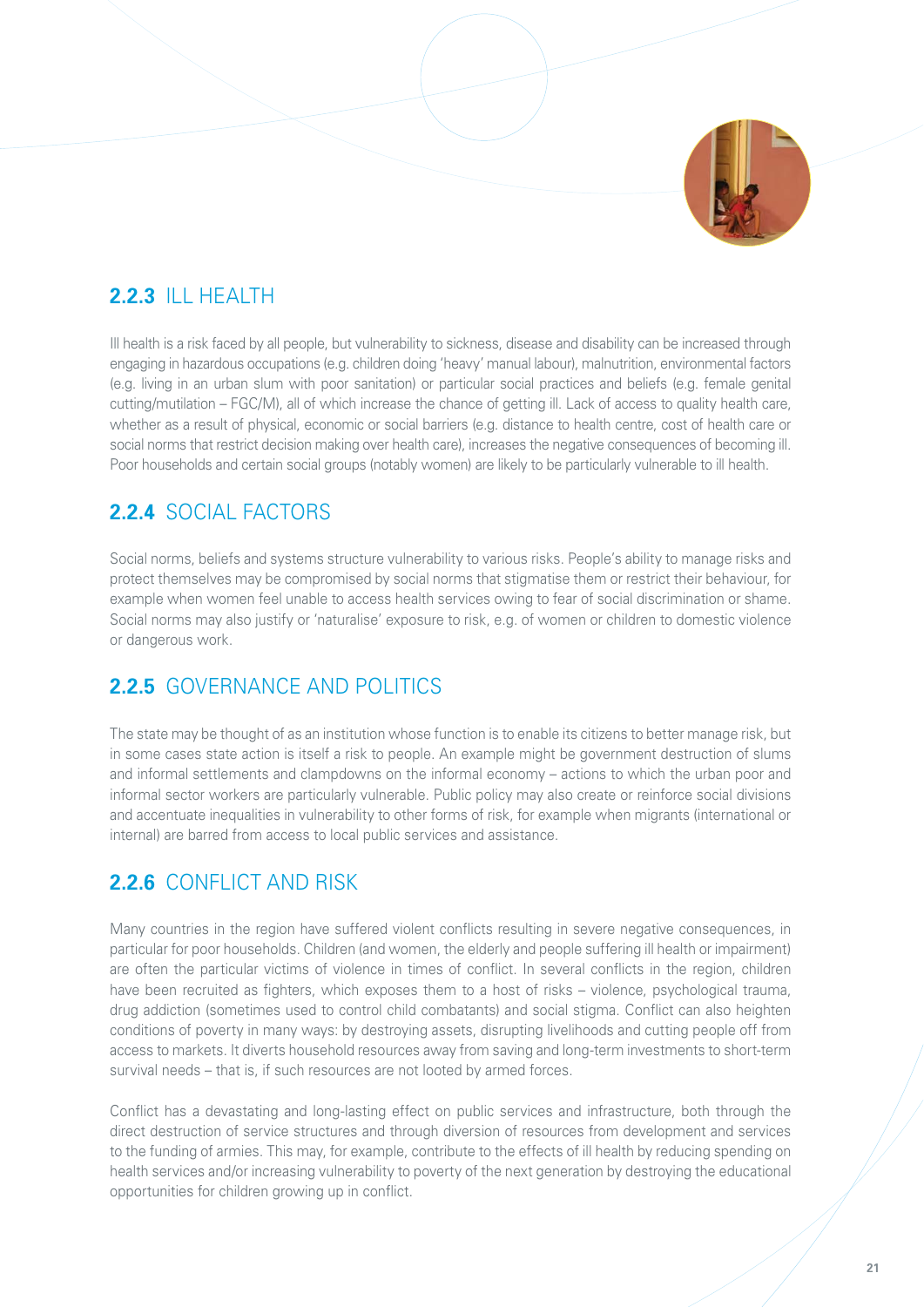

#### **2.3** CHII DHOOD POVERTY AND VUI NERABILITY

Because of high fertility and birth rates, the region's population is extremely young. Children (under 18) account for just over half (51%) of the population, and one-third of these children are less than five years old (UNICEF, 2007). While there are high levels of income poverty among households across the region, children are overrepresented among the poor and extreme poor owing to the higher fertility rates among the poor. In Congo, for example, 54% of children live in income-poor households, compared with 47% of adults (Notten et al., 2008).

From a multidimensional child poverty perspective, the incidence of child deprivation is also high in this region (see Table 3). Children brought up in income-poor households are more likely to suffer nutritional deficiencies, as well as poor housing conditions, poor sanitation and lack of access to potable water – all of which put their health at risk and compromise their well-being and development. They are less likely to receive medical care when they are sick and more likely to drop out of school early or in some cases never to be enrolled at all. Furthermore, they are more exposed to the risks of exploitation, including child labour and trafficking.

| <b>Indicator</b>                                                | <b>Eastern/Southern Africa West/Central Africa</b> |                              |  |
|-----------------------------------------------------------------|----------------------------------------------------|------------------------------|--|
| Underweight prevalence – moderate and severe $(\%)$ (2000-2006) | 28                                                 | 28                           |  |
| Wasting – moderate and severe $(\%)$ (2000-2006)                | $\overline{7}$                                     | 10                           |  |
| Stunting - moderate and severe (%) (2000-2006)                  | 41                                                 | 36                           |  |
| Primary school net enrolment/attendance ratio (%) (2000-2006)   | 70                                                 | 62                           |  |
| Male %                                                          | 66                                                 | 62                           |  |
| Female %                                                        | 67                                                 | 55                           |  |
| Gender parity                                                   |                                                    | 0.88                         |  |
| Under-5 mortality rate (1990)                                   | 165                                                | 208                          |  |
| Under-5 mortality rate (2006)                                   | 131                                                | 186                          |  |
| Infant mortality rate (under 1) (1990)                          | 102                                                | 119                          |  |
| Infant mortality rate (under 1) (2006)                          | 83                                                 | 107                          |  |
| Maternal mortality ratio (2005, adjusted)                       | 760                                                | 1100                         |  |
| % of population using improved drinking water sources           | 56                                                 | Source: UNICEF (2007).<br>55 |  |
| % of population using adequate sanitation facilities            | 38                                                 | 36                           |  |

### **Table 3: Comparative indicators on multidimensional poverty in sub-Saharan Africa**

Nevertheless, although children in the poorest households (in income or consumption expenditure terms) usually suffer the most chronic and severe deprivations, there is often only a slight difference in the incidence of child deprivation among households in the bottom 40-60% of the income distribution (see Table 4). In some countries, children in only the top few percentiles have significantly better standards of living and security from risk and, while rates of survival are significantly better among richer households, they are still shockingly low, worse than the mean of 16% for sub-Saharan Africa as a whole (UNICEF, 2007).

A pattern emerges from household survey data of the characteristics of the adults of those households whose children suffer particularly from chronic malnutrition, severe health shocks, little formal education and other burdens affecting their nurture and development. The heads of these households tend to have low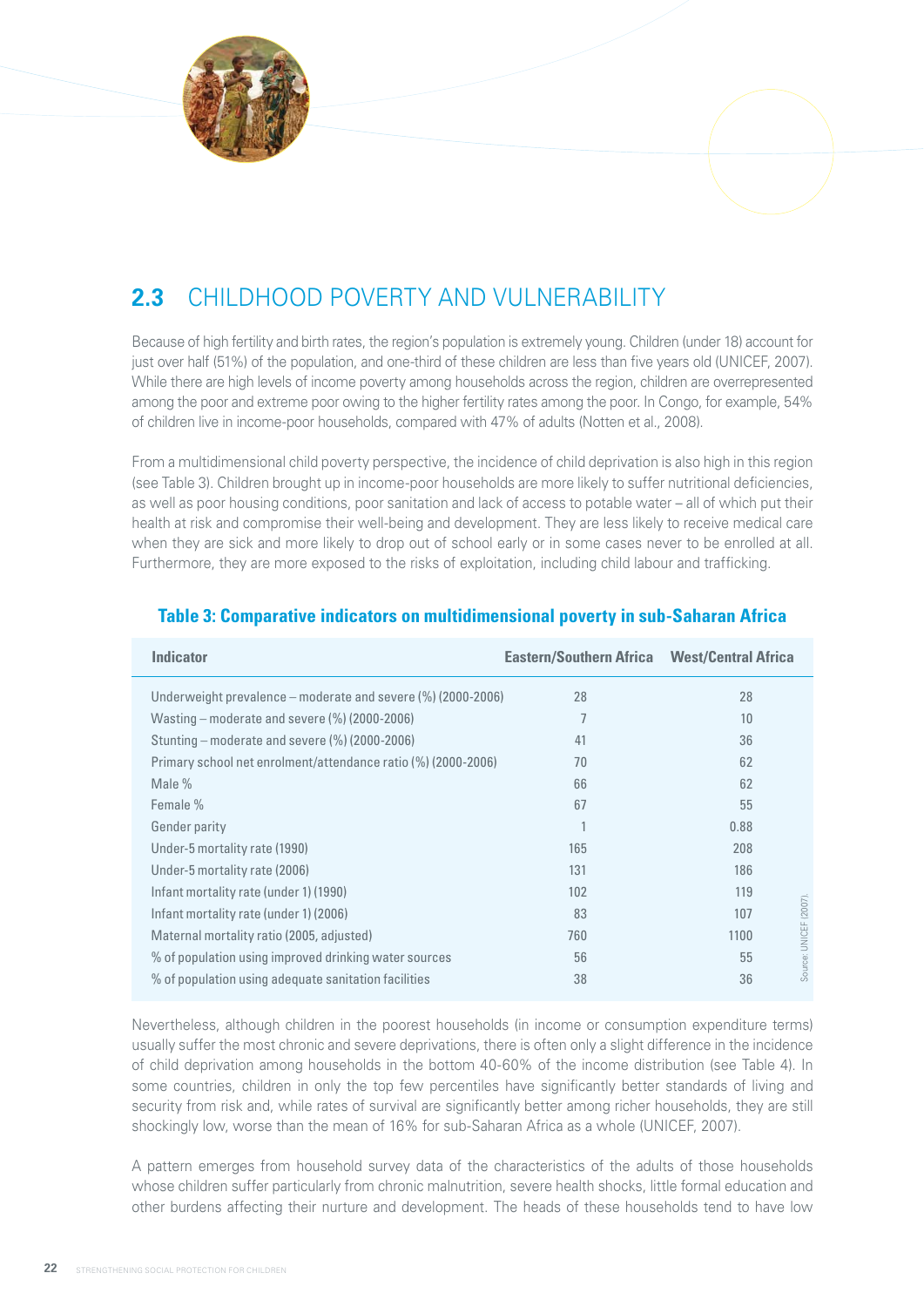

levels of formal education, be subsistence farmers, live in conflict-affected areas and/or live in rural areas (demographic and health survey (DHS) country reports)<sup>3</sup>.

The degree of disparity between these groups and others varies from one country to another, but the pattern holds to some extent at least almost everywhere in the region. Thus, while in the more urbanised countries there is significant urban poverty (particularly in slums and in peri-urban areas) and a greater proportion of the highly vulnerable population is found in urban areas, rural areas remain worse off by most indicators of childhood deprivation. Taking child stunting as an example, the mean rural-urban ratio of child stunting is 36% to 23% (across 14 countries for which DHS data are available for the past decade), although the gap varies from seven percentage points (Congo, rural 28% to urban 21%) to 22 percentage points (Niger, rural 53% to urban 31%) (DHS country reports).

Children are especially vulnerable because of their age and the risks to their survival and their physiological and emotional development. Deprivations and lost opportunities in childhood have lifetime consequences, increasing the likelihood of poverty in adulthood and the transmission of poverty to the next generation. This throws into relief the centrality of children in strategies for reduction of poverty and vulnerability – and thus social protection programming.

| <b>Country</b>                                                               | <b>Wealth</b><br>quintile                        | Under-5<br>mortality rate       | <b>Child</b><br>stunting $(\% )$ | <b>Primary/secondary</b><br>school gross<br>attendance $(\frac{9}{6})^4$ | Child labour -<br>working, not<br>in school $(\% )$                           |
|------------------------------------------------------------------------------|--------------------------------------------------|---------------------------------|----------------------------------|--------------------------------------------------------------------------|-------------------------------------------------------------------------------|
| <b>Congo, Republic</b>                                                       | Poorest<br>Second<br>Middle<br>Fourth<br>Richest | 135<br>130<br>130<br>124<br>85  | 32<br>27<br>25<br>24<br>20       | N/A by household<br>wealth, Overall<br>figures are<br>123/65             | 19<br>21<br>18<br>10<br>5                                                     |
| <b>Equatorial</b><br>Guinea<br>(data disaggregated<br>by wealth unavailable) | Poorest<br>Second<br>Middle<br>Fourth<br>Richest | 205                             | 38%                              | <b>Net</b><br>attendance:<br>61/23                                       | N/A (28%<br>child labour in<br>general)                                       |
| Ghana                                                                        | Poorest<br>Second<br>Middle<br>Fourth<br>Richest | 128<br>105<br>111<br>108<br>88  | 42<br>32<br>30<br>24<br>13       | 70/20<br>95/28<br>105/39<br>105/49<br>107/63                             | 9<br>3<br>2<br>1                                                              |
| <b>Mali</b>                                                                  | Poorest<br>Second<br>Middle<br>Fourth<br>Richest | 233<br>241<br>226<br>227<br>124 | 44<br>43<br>43<br>35<br>22       | 44/11<br>48/16<br>49/15<br>61/24<br>107/64                               | N/A by<br>household<br>wealth, Overall<br>figure is 39%                       |
| <b>Senegal</b>                                                               | Poorest<br>Second<br>Middle<br>Fourth<br>Richest | 183<br>164<br>136<br>92<br>64   | 26<br>19<br>16<br>9<br>6         | 62/4<br>76/10<br>80/23<br>93/34<br>109/57                                | Sources: DHS country reports; ILO et al. (2005).<br>27<br>26<br>21<br>14<br>9 |

### **Table 4: Child poverty and vulnerability indicators by household wealth in case study countries**

<sup>3</sup> See references section for more.

<sup>4</sup> Although some primary completion data are available, these are generally not disaggregated by wealth for these case study countries. DHS secondary attendance data are shown as the best disaggregated indicator of numbers completing primary school and carrying on with formal schooling.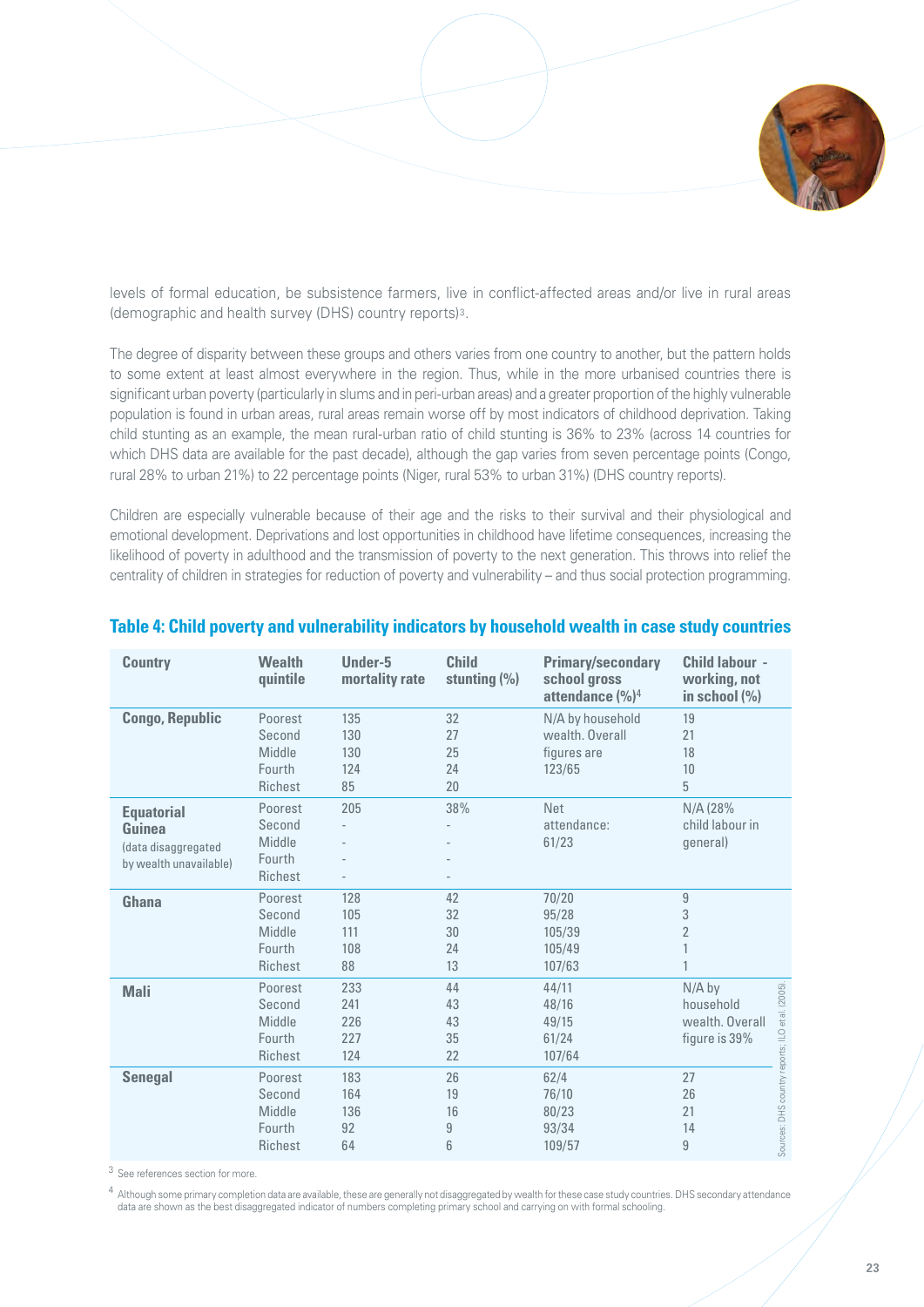

Because vulnerability is not exclusively economic in nature, social and cultural factors also play a role and, at the micro (household) level, vulnerability is often a complex interplay of different factors, including gender relations, discrimination and power imbalances. Children, again because of their age and their dependence on adults, can be vulnerable to adverse intra-household dynamics, including abuse, as well as one of the greatest risks of all – the disintegration or loss of the family environment, the basic social unit for the care and upbringing of children. This is particularly important in the context of the HIV and AIDS crisis and in certain war-affected countries. We turn to these issues in more detail in the sub-sections below.

## **2.3.1** CHILD SURVIVAL

The West and Central Africa region currently has the highest regional under-five mortality rate (U5MR) in the world at 186 (as measured by the U5MR per 1000 live births), compared with 160 for sub-Saharan Africa as a whole and 131 for Eastern and Southern Africa (see Table 3 above).

Three of the five middle-income countries of the region are among the best regional performers in child survival (Cape Verde, Gabon and Congo), with Cameroon around the regional median and Equatorial Guinea one of the worst performers, despite the highest per capita income of any country in the region. In a few countries – Cameroon, Central African Republic, Chad and Equatorial Guinea – the U5MR rate has increased since 1990. The first three have all suffered violent conflict. In two other conflict-affected countries – the Democratic Republic of Congo and Liberia – the U5MR in 2006 was unchanged from 1990. The U5MR also varies considerably within countries, notably between urban and rural areas and between different geographical regions. Progressing upwards from the lowest wealth quintile, there is often not a large decline in U5MR until the top one or two quintiles. In Congo, for example, only children in households in the top wealth quintile show any great advantage in child mortality, as was the case for stunting (see Table 4) (DHS country reports).

Respiratory and diarrhoeal diseases, both of which are highly preventable and of low cost to treat, represent leading causes of child mortality, with a further 20% of under-five childhood mortality owing to deaths resulting from malaria (World Health Organization - WHO - Statistical Information System, cited in Walsh, 2009). At a regional average, only 55% of the population has access to improved sources of drinking water, and only 36% of the population uses adequate sanitation facilities (UNICEF, 2007).

Antenatal care provision across the region is 67%; only 46% of births have a skilled attendant at delivery and 39% of births are institutional deliveries. Only 29% of children under-five in the region with diarrhoea receive oral rehydration therapy and continued feeding. Immunisation rates across the region, as measured by completion of DPT3 in the vaccination schedule<sup>5</sup>, are at 67%. However, a number of countries have rates of immunisation below 60%. Those countries that are the worst performers on the U5MR also fall on the lower end of maternal health care service utilisation and rehydration therapy for children, underpinning the recognised connection between basic maternal and child health services and U5MR rates (Walsh, 2009).

Maternal and child undernutrition are in turn estimated to be the underlying cause for 35% of under-five child mortality, amounting to 3.5 million deaths, and 11% of global disability adjusted life years (DALYs)

 $^{\rm 5}$  DPT3 (diphtheria-pertussis-tetanus) is commonly used as a proxy for access to basic child health services, given current patterns of immunisation scheduling. However, recent evidence suggests that girls who receive DPT3 as their last vaccination have higher mortality rates than girls who receive the measles vaccine as their last vaccination. Further research is necessary to clarify these observations, but one potential implication is that 'complete' vaccination should be measured by measles vaccination rates (for girls) rather than DPT3 (Aaby et al., 2006).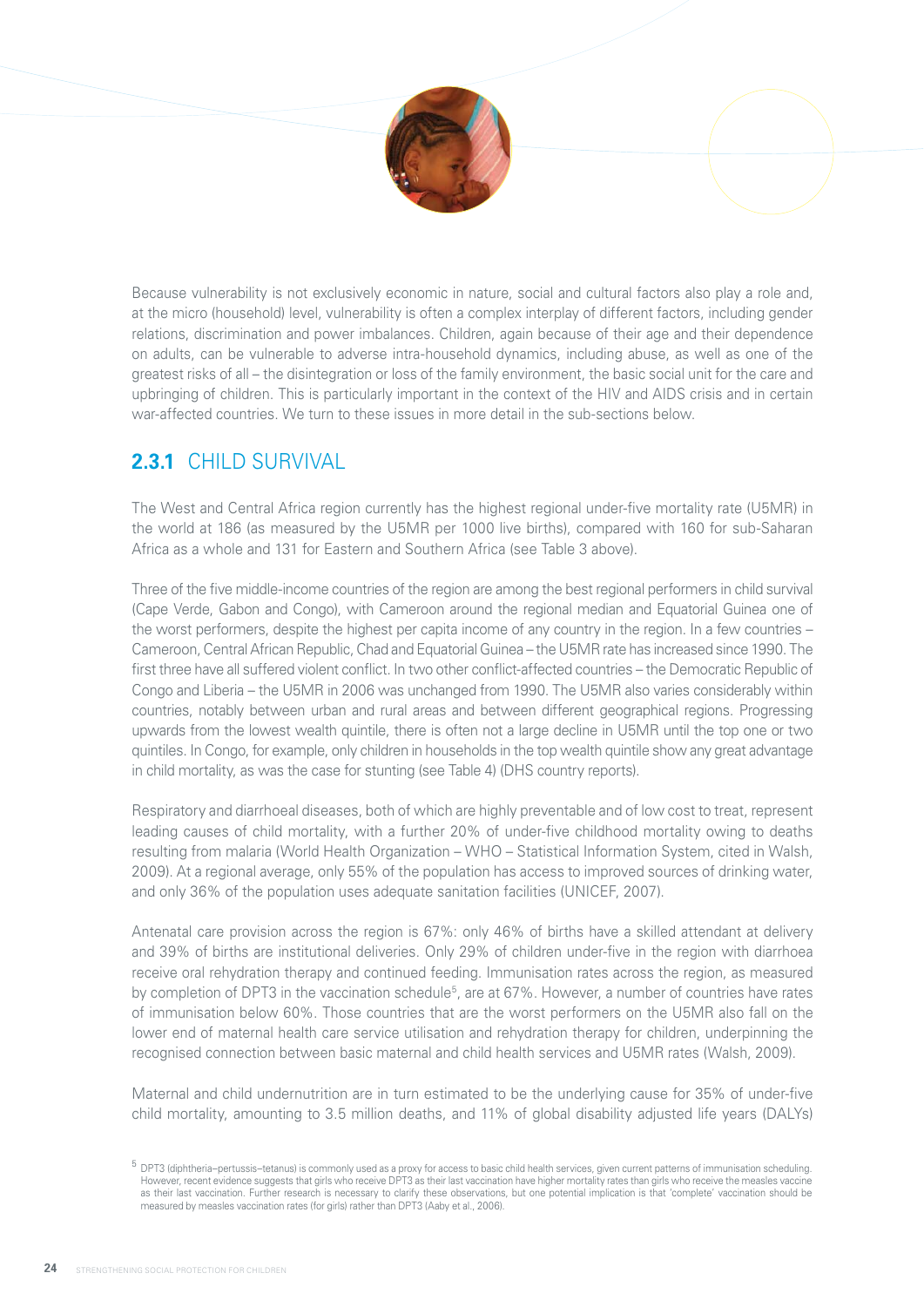

(Black et al., 2008)<sup>6</sup>. In West and Central Africa, the percentage of children under-five stunted in growth for their age ranges from 20.1% in Senegal to 54.8% in Niger (WHO Statistical Information System, cited in Jones, 2009). Equatorial Guinea stands out as having a child stunting rate of 39% – equal to that of Mali – but with a GDP per capita seven times as high.

Within countries, a rich/poor, urban/rural and educated/uneducated spectrum is generally discernible, with children in the latter categories more likely to suffer chronic malnutrition in each case. Boys consistently suffered stunting slightly more often than girls, except in Senegal, where the rates were almost equal (16.5% of boys to 16.15% of girls). In terms of household composition, children in households where their mothers were absent were consistently more likely to be stunted. In some countries, it was only the children from the top wealth quintile households who seemed significantly better nourished, suggesting that vulnerability to livelihood shocks and stresses is widespread (e.g. Congo and Mali), whereas in others stunting seems more concentrated among the very poorest (e.g. Ghana and Senegal).

Across the region, DHS surveys often find that between 50% and 80% of women report significant problems accessing health care – with cost and transport/distance to health facilities top of the list. These obstacles are most often encountered by women in rural areas, without formal education, in the lower wealth bands – and those without a cash income (typically those not economically active or engaged in subsistence agriculture).

The regional gender gap in education is one of the widest, and the maternal mortality rate (MMR), at 1100 per 100,000 live births, is far higher than in any other region, including Eastern and Southern Africa, where MMR is 760 per 100,000 live births (UNICEF, 2007). Girls grow up vulnerable to male violence, ill health, maternal death, poor work opportunities and persistent poverty owing to lack of education. So, while the status of women varies from one country to another within the region, nowhere can gender equality or the fulfilment of women's human rights be said to have been achieved.

## **2.3.2** EDUCATION

School enrolment, attendance and achievement rates vary widely across the region, with net primary school attendance ratios (2000-2007) between 75% and 95% in São Tomé and Príncipe and Ghana but less than 45% in Chad and Mali (UNICEF, 2008). Secondary attendance (2000-2007) is uniformly lower than primary across the case study countries, at around 45% of children in Ghana but less than 20% in Mali and Senegal (ibid). The gender gap also varies widely at both primary and secondary levels – with the percentage of females relatively consistent for primary and secondary in Congo, but with a significant gap in Mali, where girls accounted for over half the class in primary school, falling to below 25% in secondary education (UNICEF, 2008).

Wealth, parental education and urban location appear to be almost uniformly strongly positively correlated with greater educational achievement: children in households that are poor, in rural areas and with uneducated parents are all less likely to go to school (see Table 4).

<sup>6</sup> DALYs for a disease are the sum of the years of life lost owing to premature mortality (YLL) in the population and the years lost owing to disability (YLD) for incident cases of the health condition. The DALY is a health gap measure that extends the concept of potential years of life lost owing to premature death (PYLL) to include equivalent years of 'healthy' life lost in states of less than full health, broadly termed disability. One DALY represents the loss of one year of equivalent full health (www.who.int/healthinfo/boddaly/en/).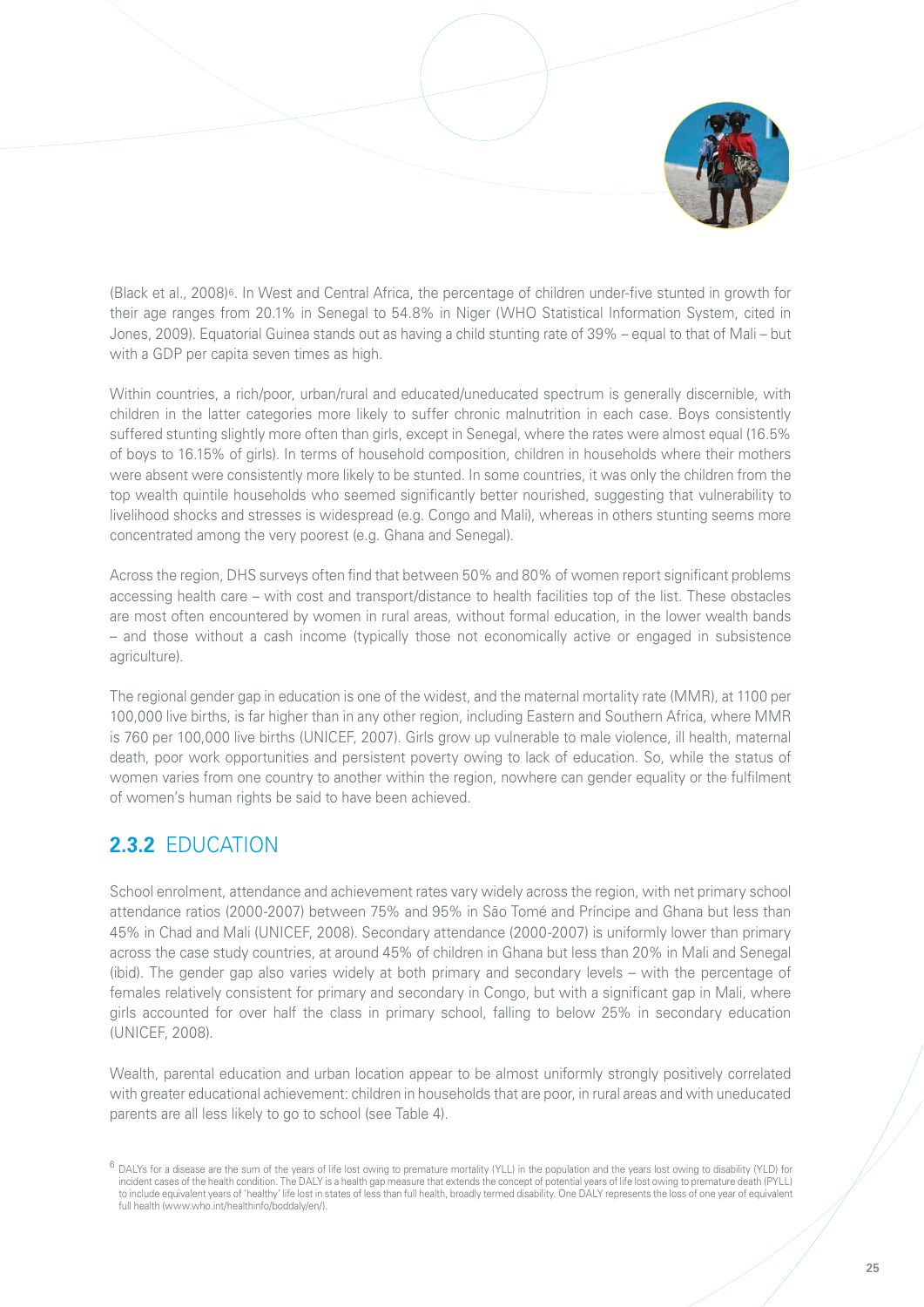

## **2.3.3** ABUSE, VIOLENCE AND NEGLECT<sup>7</sup>

There is a dearth of evidence on violence and abuse against children in the region; where it does exist, the available data are often small scale (Burton, 2005; Ebigbo, 2003) and/or based on anecdotal accounts such as Save the Children UK's 2006 study of sexual exploitation in Liberia's displaced persons camps. These limitations notwithstanding, the evidence that is available indicates that the risk factors underlying children's vulnerabilities to abuse, violence and neglect are multiple and widespread (Human Rights Watch, 2003; ILO, 2006; Jones and Espey, 2008).

Economic poverty and experience of household and community-level shocks appear to be major drivers of protection violations. The regional proportion of children engaged in child labour is 34% – roughly the same as the sub-Saharan African figure of 35%. Girls tend to be engaged in domestic work, agriculture and vending; boys tend to work fewer hours and engage in more specific economic activity in sectors such as agriculture, vending and low-skilled jobs. Children in the region are also involved in potentially dangerous work, including mining, waste collection and begging (UN, 2006). In particular, children's school attendance and achievement may be negatively affected by working (Canagaraiah and Nielson, 1999), particularly in households with low maternal education levels (Blunch and Verner, 2001; Ray, 2002) and for girls in contexts where there is a preference for educational achievement for sons rather than daughters.

Rapid urbanisation as well as economic globalisation have fuelled extensive rural to urban migration and also cross-border migration in many West and Central African countries, often resulting in family separation and/ or child migration to support household labour needs (e.g. Black et al., 2004). Trafficking and commercial sexual exploitation have also been identified as a major problem in a number of countries, including Ghana (ECPAT, 2008), Benin, Burkina Faso, Cameroon, Côte d'Ivoire, Gabon, Ghana, Mali, Nigeria and Togo (ILO, 2001) and Nigeria (Ogunyemi, 2000), involving an estimated 200,000 children annually (Human Rights Watch, 2003)<sup>8</sup>. The demand for children varies, including the recruitment of soldiers in areas such as Guinea, Sierra Leone and Liberia (Tienfenbrun, 2007) and general labour and domestic work in places such as Togo (Human Rights Watch, 2003). In many cases, trafficking is also linked to sexual exploitation.

Harmful traditional practices remain an important and deeply entrenched driver of child vulnerability in the region. These value and belief systems may in turn be exacerbated, though not exclusively, by low levels

<sup>7</sup> This section is drawn from Jones (2009).

<sup>&</sup>lt;sup>8</sup> This is distinct from children who often move from their parental home to that of relatives for reasons of economic scarcity or better educational opportunities. Some of these children do end up, however, being treated as quasi domestic servants and/or subject to other forms of abuse (Human Rights Watch, 2007a).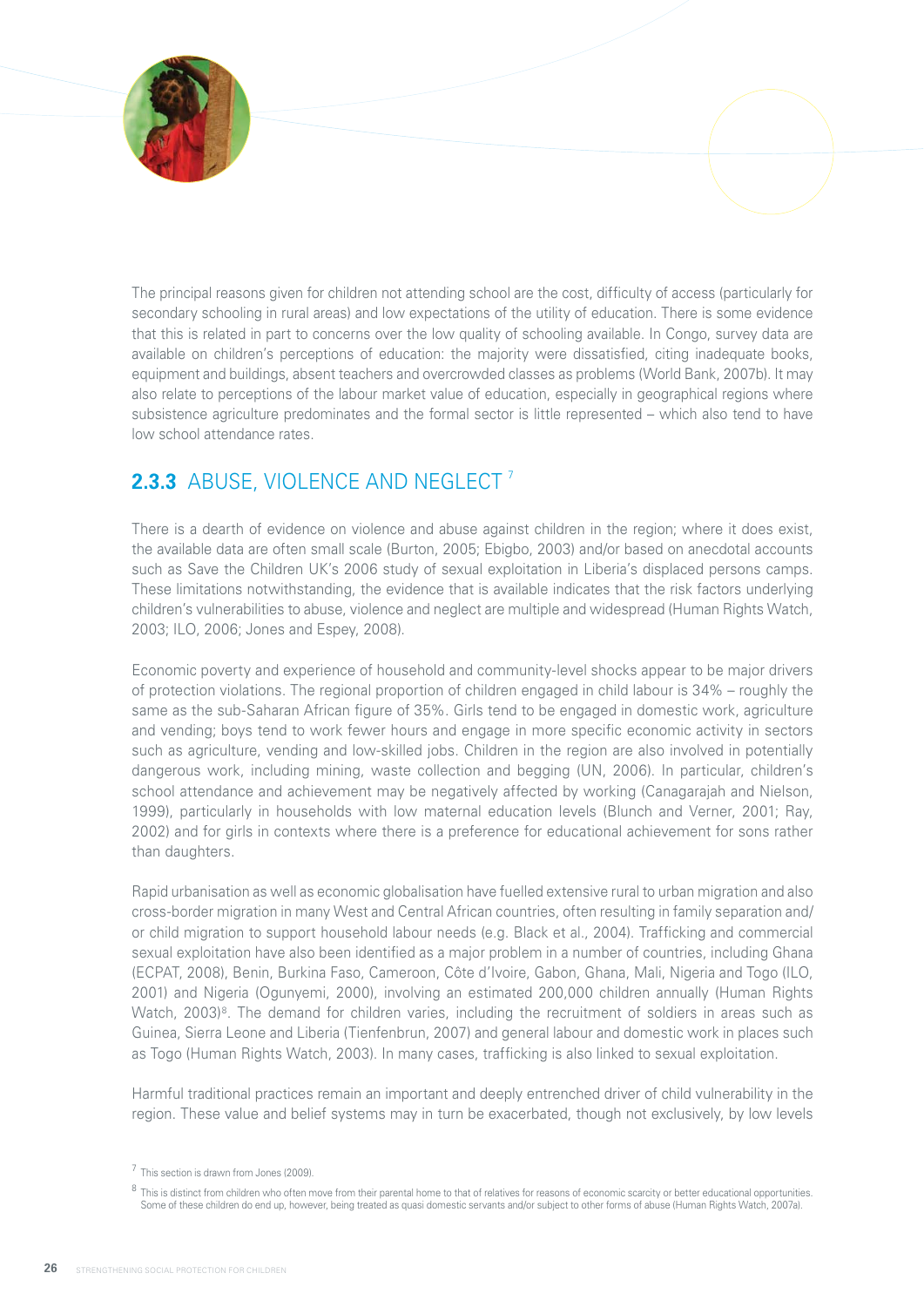of education. A diverse array of harmful traditional practices has been identified in West and Central Africa, but because of the cultural sensitivity of many of these issues, reliable evidence is limited. In the case of FGC/M), the prevalence of the practice varies widely, ranging from as high as 96% among 15-46-year-old women in Guinea to just 2% in Niger.

Finally, armed conflict has been and continues to be a major driver of child vulnerability in the region. Although a number of peace settlements have been resolved in the past five years, addressing protection-related violations and associated traumas remains a major challenge. Conflict situations often undermine the social fabric at both family and community levels and erode governance and accountability mechanisms, leaving children particularly vulnerable to various forms of abuse. Girls appear to be especially vulnerable to sexual abuse (e.g. Human Rights Watch, 2007b; Save the Children UK, 2006), and boys to recruitment as child combatants, although a sizeable number of girls have also been recruited in the region (Machel, 2007).

In terms of impact, Jones (2009) argues that these vulnerabilities have both immediate and longer-term educational, physical, psychological development and well-being impacts. These include psycho-social trauma and higher suicide risks (Behrendt and Mor Mbaye, 2008); social stigma and possible rejection by families and communities, especially in the case of sexual violence because of the high cultural value often attached to sexual purity (Ogunyemi, 2000); diminished returns to education (endangering achievement of Millennium Development Goals – MDGs – 2 (universal primary education) and 3 (educational parity), through underperformance or school dropouts (ActionAid, 2004); and reproductive health risks through unwanted pregnancy, unsafe abortion and sexually transmitted infections, including HIV and AIDS (Jewkes et al., 2002; Kim and Bailey, 2003). Beyond these more immediate effects, experience of violence and abuse may also set the stage for future adult and intergenerational interactions, in what is described as the cycle of violence (Save the Children UK, 2006) and lifecourse and intergenerational transfers of poverty (Harper et al., 2003).

## **2.3.4** BIRTH REGISTRATION

Lack of birth registration has far-ranging consequences for children. Birth registration provides children with their fundamental right to an identity and is often essential for securing access to services and resources later in life (Jones, 2009). Birth registration rates in West and Central Africa range from 9% in Chad to 89% in Gabon. There is often a gap between registration rates for the poor and the rich, and between rural and urban areas. This may be linked to both the cost of registration and lack of awareness of the procedure (cited, for example, as frequent obstacles by respondents in the 2006 Ghana Multiple Indicator Cluster Survey – MICS – (Government of Ghana et al., 2006) both of which might be expected to hit harder the children of poor households (possibly with illiterate parents) in rural areas with little state presence. However, it is also the case that registration rates in rural areas in the better-performing states are often higher than those in urban areas in worse performers, suggesting that some states maintain little effective presence even in urban areas. In general, all of these registration rates need improvement if the state is to effectively provide social protection to reduce children's poverty and vulnerability.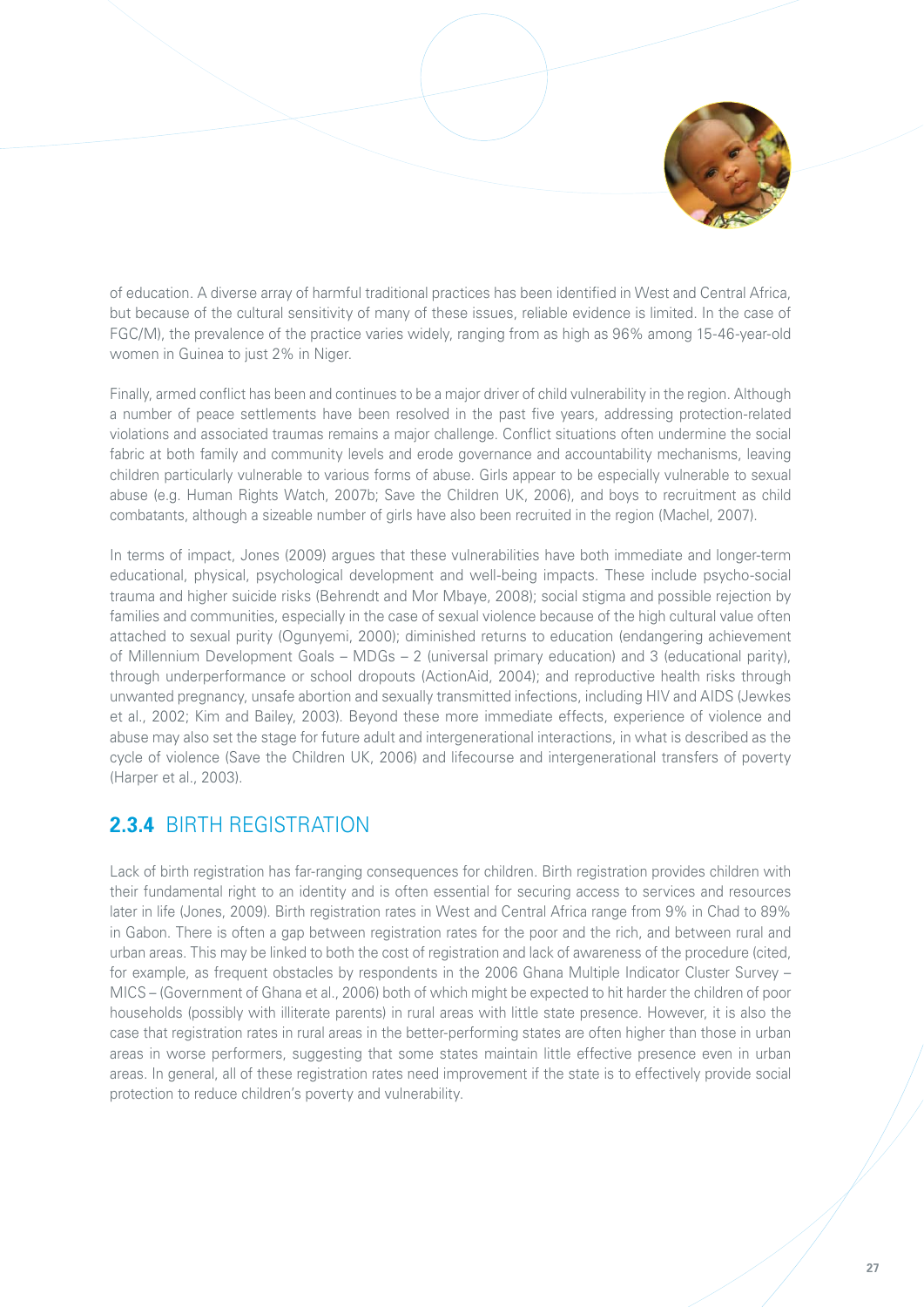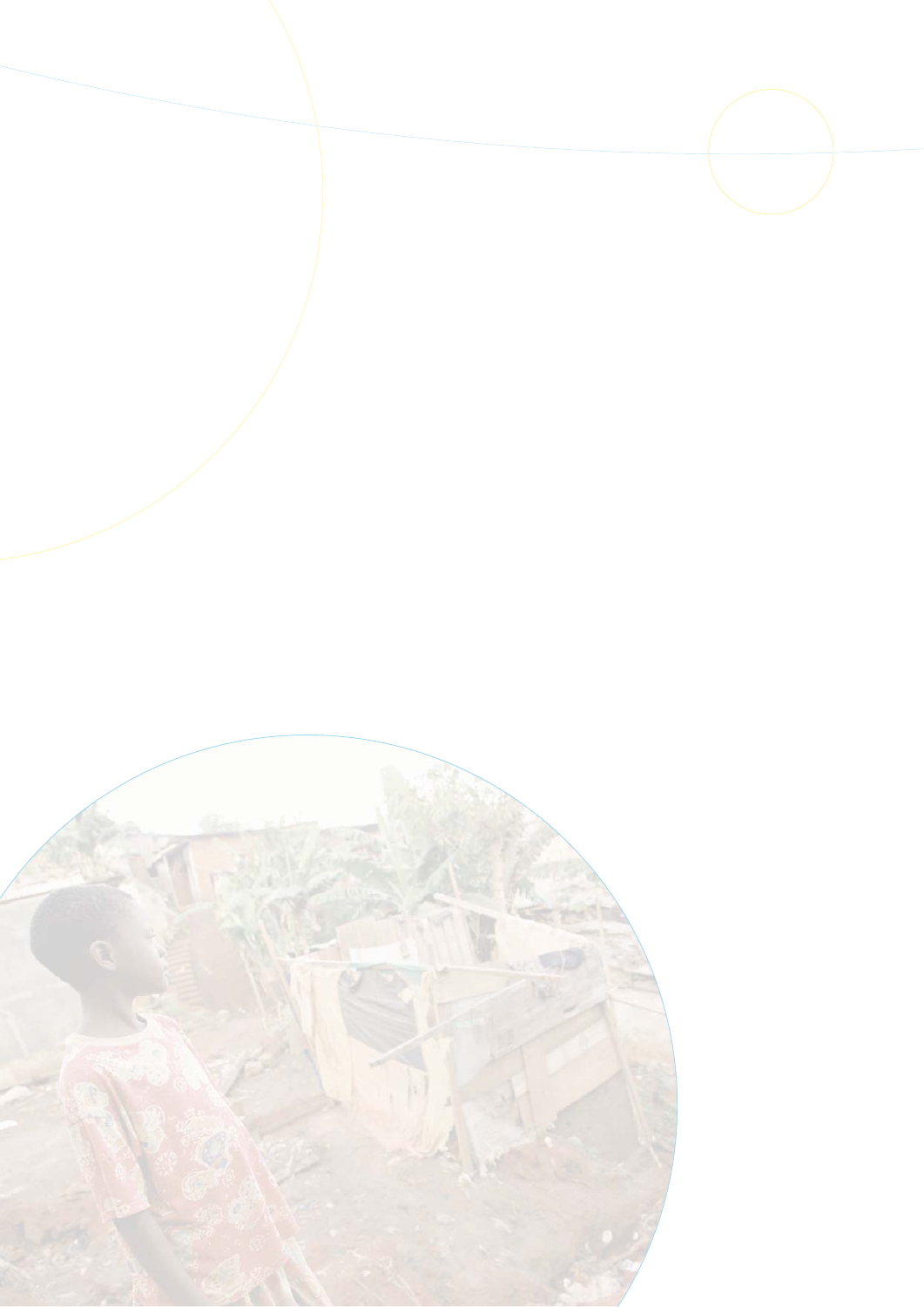

# **3.** EXISTING SOCIAL PROTECTION IN WEST AND CENTRAL AFRICA

# **3.1** TRADITIONAL AND INFORMAL SOCIAL PROTECTION **MECHANISMS**

Traditional and informal safety nets exist all over the world – most communities and extended families draw on different types of coping mechanisms during difficult times and/or in the absence of public interventions. Coping mechanisms range from the informal exchange of transfers and loans to more structured institutions that enable an entire community to provide protection to its neediest members (Murdoch and Sharma, 2002).

In West and Central Africa, households and communities use a variety of traditional and/or informal mechanisms (see Box 1 on the mechanisms that exist in Ghana), yet there are few studies on the importance and impacts of these mechanisms on poverty in general (Lourenço-Lindell, 2002)9 and little attention has been drawn to how these might alleviate child poverty in particular. Nonetheless, data from household surveys do confirm the importance of inter-household private transfers in West and Central Africa as a mechanism of solidarity that contributes significantly to risk mitigation and the reduction of income poverty. In Mali, for example, 18% of the revenue of poor households comes from private inter-household transfers (Ministry of Social Development, Solidarity and the Elderly et al., 2008). In Congo, 38% of households are net beneficiaries of private inter-household transfers. These account for 8% of total household income and 15% of the income of net beneficiary households. The World Bank has calculated that, without these transfers, income poverty in Congo would be 2.2 percentage points higher (World Bank, 2007a).

### **Box 1: Informal social protection mechanisms in Ghana**

Five main sources of informal social protection have been identified in Ghana, all of them based on principles of reciprocity and mutual exchange:

- **Kin-based support systems:** In times of need, such as hunger, disease and old age, individuals have traditionally depended on family or clan members for assistance in cash or in kind (Nukunya, 1998). Such groups are not necessarily location based, as they have formed so-called hometown-based groups in urban areas and also in the Ghanaian diaspora.
- **Remittances:** The proliferation of money transfer institutions in Ghana attests to the rapid growth in the volume of migrant remittances – an estimated US\$1.5 billion in 2005 (GJAS Partners, 2007).
- **Trade associations:** These are non-kin-based groups formed around a common professional identity, which provide important support

functions. They are estimated to involve about 9% of the population (SSNIT, nd).

- **Faith-based support networks: These constitute** one of the fastest social security systems in Ghana among both Christian and Muslim populations, with an estimated 51% of the population holding membership in a religious organisation. Faith-based groups provide support during key lifecycle events (birth, marriage, death) and in some groups payment levels are formalised.
- **Credit societies**: Termed susu, these are groups that serve to mobilise mutual funds in the informal sector, and are estimated to involve about onethird of the population.

Source: Bortei-Doku and Doh (2007).

<sup>9</sup> In general, there are few recent studies on this, but for example studies from Southern Africa see Devereux (1999).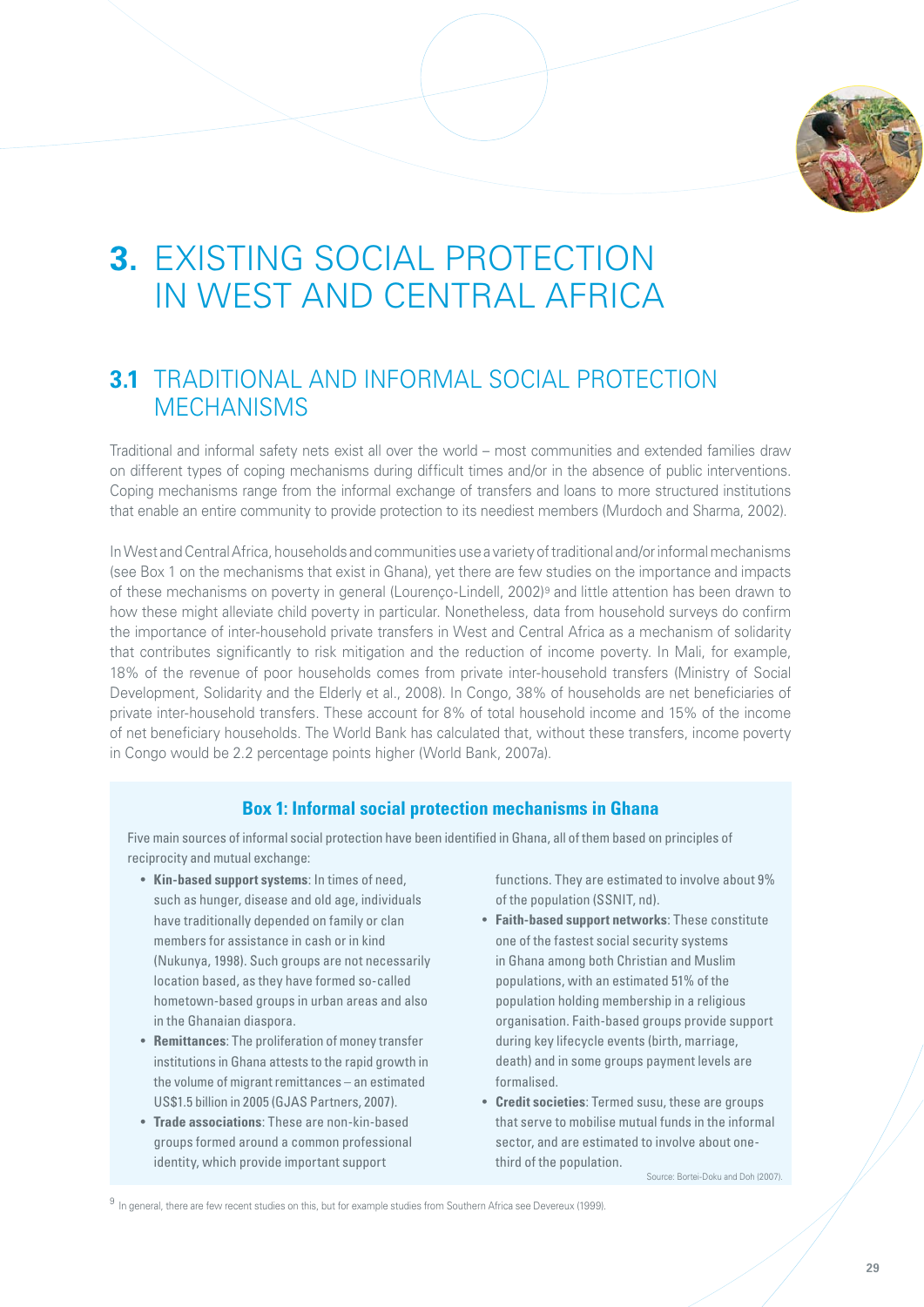

It is also noteworthy that migration has resulted in rising remittances, particularly in some West African countries, from family members living and working abroad. Remittances in West and Central Africa, for example, were estimated at US\$10.4 billion and US\$2.7 billion, respectively, in 2006 (IFAD, 2008), with the amount of remittances steadily increasing since 2000 (Ratha et al., 2007). In Ghana, remittances to relatives back home are largely used to cover 'family maintenance' costs, such as school fees, social activities (especially funeral costs) and living expenses (Quartey, 2005, cited in GJAS Partners, 2007).

It is widely believed, however, that modernisation and urbanisation are eroding extended family obligations to assist poorer relatives<sup>10</sup>. It is also important to note that traditional solidarity mechanisms are of limited value when shocks. such as natural disasters, affect whole communities. After the drought in the Sahel in the early 1980s, for example, private transfers made up just 3% of average losses faced by poor households (Murdoch and Sharma, 2002).

Direct assistance is just one form of traditional, informal social protection. Rotating savings and credit associations (RoSCAs) and accumulating savings and credit associations (ASCAs) are also important traditional social protection mechanisms across West and Central Africa. These savings and credit clubs – called tontines in many countries (susu in Ghana) – are run by poor people, most often women, who mobilise the resources they need for business and personal reasons. RoSCAs are an informal means of mobilising savings whereby members of the association put in equal amounts of money that is pooled and rotated equally in turn to each person. ASCAs are similar to RoSCAs except that the pooled savings are not automatically rotated. Some members take the pooled money out as a loan that is paid back with interest. The interest allows the pooled funds to accumulate. A RoSCA is simpler to manage, but cannot always meet its users' needs for lump sums of cash; an ASCA offers a way for users to build up more money, but is riskier and demands more skill and management ability than the RoSCA.

There is some debate over whether the savings and credit clubs tend to exclude the poorest. Murdoch and Sharma (2002) challenge this notion, drawing on the experience of susu collectors in West Africa who go from household to household taking small deposits on a regular basis. According to Bortei-Doku and Doh (2007), susu groups are estimated to involve about one-third of the population. Murdoch and Sharma (2002) argue that, when safe and convenient ways to make savings deposits are established, the poor can and do save. In Congo, the existence of community support and collective initiatives through tontines reinforces the lines of solidarity in order to mitigate social risk (Villar and Makosso, 2009).

Faith-based organisations, both Muslim and Christian, also play a role in assisting the neediest households. Villar and Makosso (2009) in their case study of Congo indicate that churches are an important source of assistance for the most vulnerable populations. However, given the extent of poverty, faith-based organisations cannot assist all needy families. Research in Guinea-Bissau has shown that, while the local evangelical church provides some modest relief to some of its weakest members, it is incapable of assisting all who are in need (Lourenco-Lindell, 2002).

Informal social protection mechanisms remain important across the region, reducing to some extent the overall poverty headcount and poverty gap and making it slightly easier for poor households to cope with risk. However, overall high levels of poverty and economic hardship limit the impact of these informal mechanisms, which appear to have been eroding over time owing to limited economic opportunities for the poor, growing urbanisation, modernisation and changes in the nature of the family and cultural values of solidarity.

<sup>&</sup>lt;sup>10</sup> Lourenço-Lindell (2002) draws attention to the differential degree to which the poorest households can continue to expect transfers. Evidence from urban Bissau, in Guinea-Bissau, shows that 'widespread economic hardship is undermining collaborative efforts among the poor. Some people could count on wide and diversified networks of support comprising resilient ties and egalitarian relations, whilst others were isolated, unable to enforce their perceived rights to support and were in subordinate positions in their support systems. Among relatives, norms of assistance were changing in a way that left a share of people to fend for themselves, which increased the burden particularly of women, including elderly women.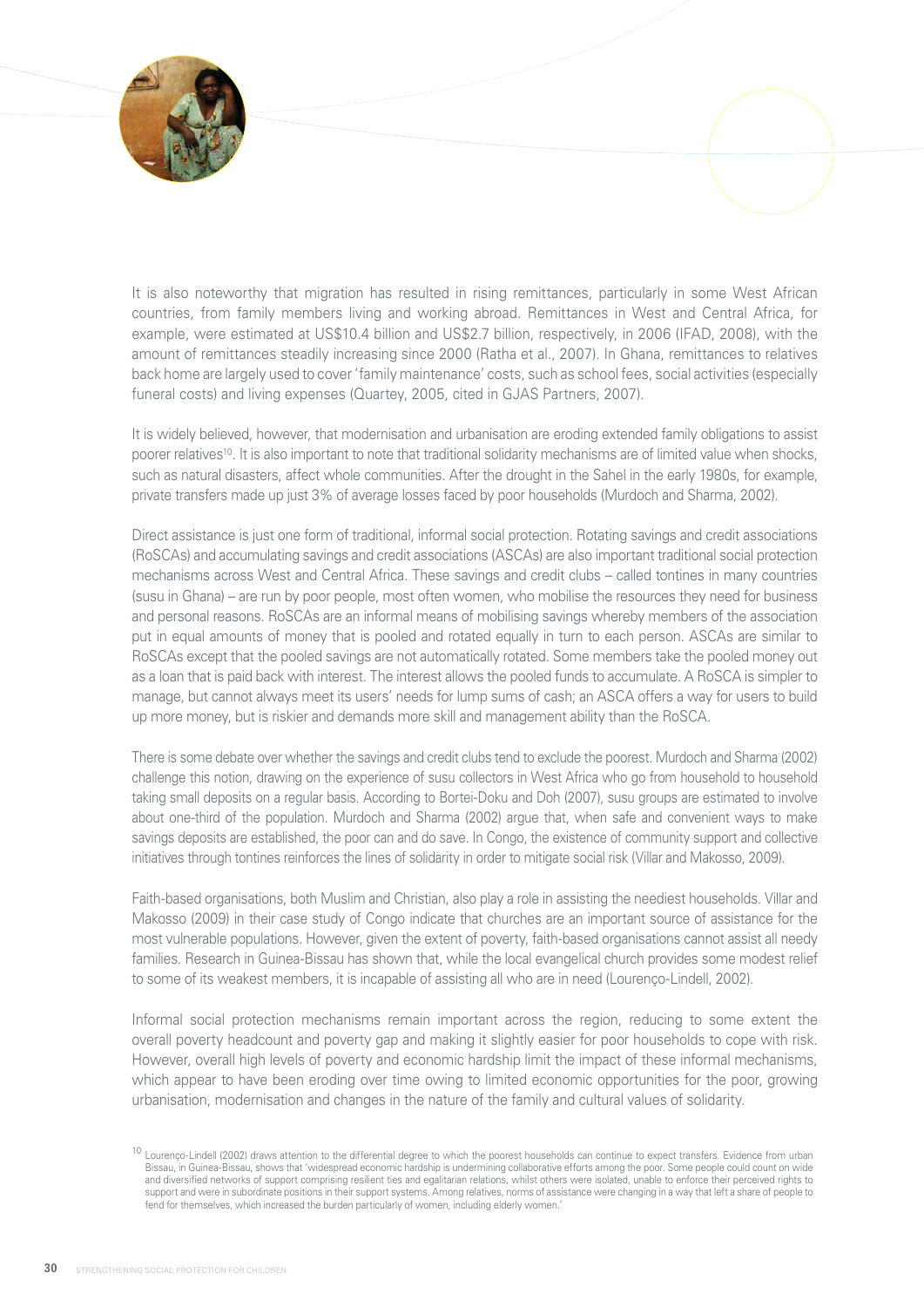# **3.2** FORMAL SECTOR SOCIAL SECURITY SCHEMES

Formal social protection systems in West and Central Africa mainly take the form of contributory social security schemes that provide, for example, sickness benefits, retirement pensions, maternity benefits or disability benefits and the like to salaried employees, mainly in the public sector and the formal private sector, and to some extent to their family dependents (Social Security Worldwide, 2007). The fact that these schemes benefit mostly those in formal sector employment, which is almost entirely limited to the urban areas and in most countries does not involve more than 10-20% of households, excludes the vast majority of the population, including the poorest and most vulnerable. Most households generate their livelihoods in the agricultural and informal sectors, which are characterised by low and irregular income, making it difficult for them to make regular contributions to formal social security schemes.

The high levels of exclusion are highlighted by these country examples:

- In **Guinea**, the National Social Security Fund covers only 2% of the population (Government of Guinea, 2008);
- In **Cameroon**, the National Social Providence Fund and the 'civil service plan' cover approximately 10% of the population, and benefits do not include health insurance (Ministry of Social Affairs, 2008);
- **•** Coverage of the two similar schemes in **Côte d'Ivoire** is also approximately 10% (Hodges, 2008d);
- **In Congo**, the National Social Security Fund and the Civil Service Pension Fund reach 15% of the population, but the benefits are low and irregular (Ondaye, 2008);
- In Togo, the National Social Security Fund covers less than 20% of the population (Assoumatine et al., 2008);
- The social security systems in **Senegal** (IPRES, CSS and FNR, see below) cover about 20% of the population (Hodges 2008d).

The following illustration from Senegal (Box 2) gives a further sense of the magnitude of the challenges remaining in ensuring social protection coverage for the majority of the population currently left out of the formal system.

## **3.3** SOCIAL INSURANCE

Social insurance mechanisms outside of the formal social security system are limited in the region. One of the most notable exceptions to this is Ghana. In 2003, the government enacted legislation to set up the Ghana National Health Insurance Scheme (NHIS), which aims to provide universal access to health insurance. By 2008, it had enrolled 42% of the population (Sultan and Schrofer, 2008). There are continuing concerns that this scheme will not reach the poorest, however, owing to the requirement to pay a premium of approximately US\$8 a year.

Smaller-scale mutual health organisations (MHOs) and community health organisation (CHOs) have been gaining momentum in West and Central Africa as a way for communities to provide their own health insurance. In West and Central Africa, the number of MHOs grew from 76 in 1997 to more than 800 by 2004 (Gamble-Kelley et al., 2006, cited in Chankova et al., 2008), but levels of enrolment, especially among the poor, remain low. For example, Mali and Senegal have comparatively high coverage rates for the region and still cover only 3.92% and 2.46% of their respective populations (Walsh, 2009). Evidence that MHOs are an effective tool for protecting households from catastrophic expenditures associated with health care in the region has in part encouraged the development of MHO-based health insurance as part of the national health financing strategy in countries including Benin and Senegal (Chankova et al., 2008).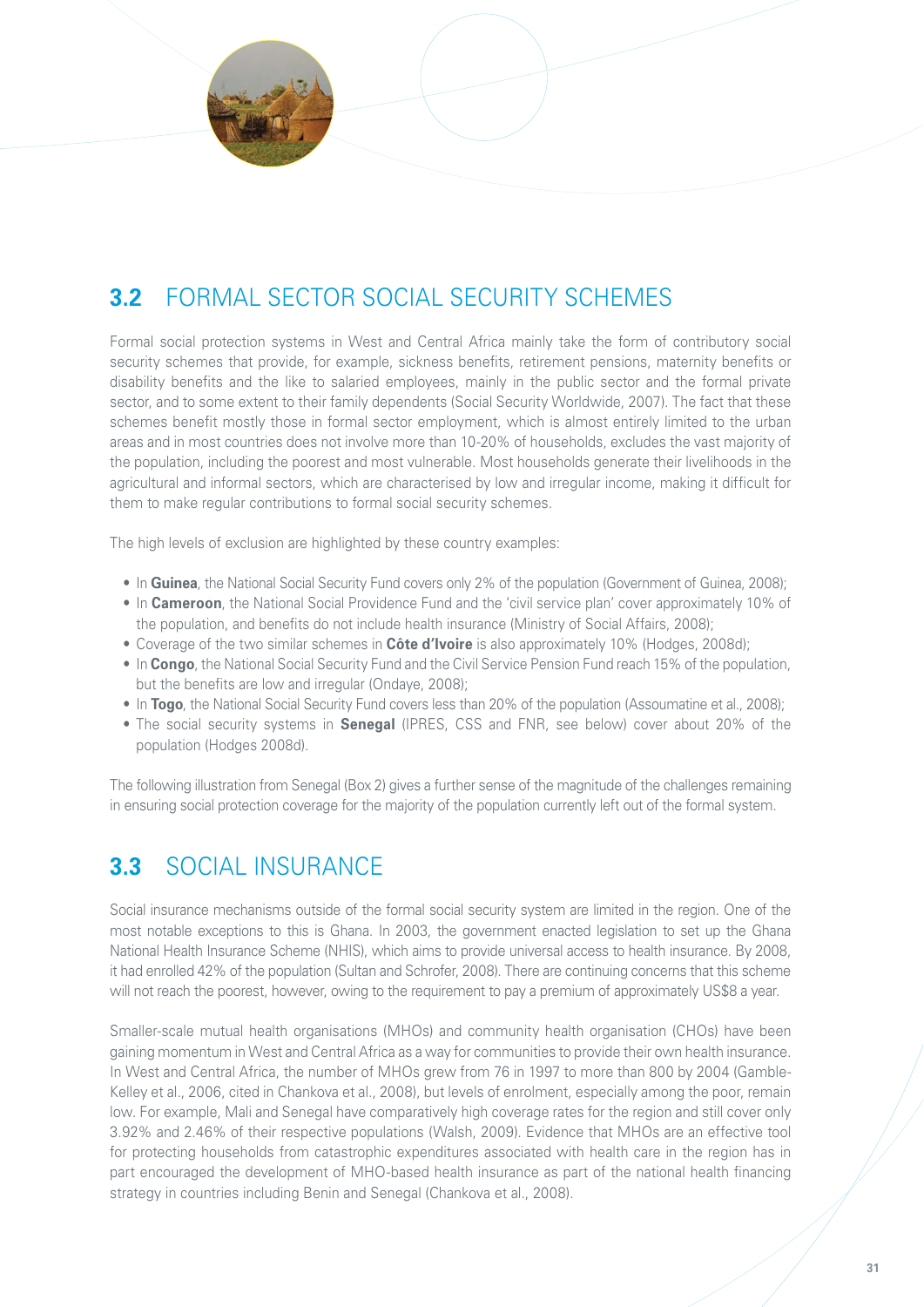### **Box 2: Social security system and extent of coverage in Senegal**

The social security system in Senegal covers only salaried workers in the formal public and private sectors. Under joint supervision by the Ministry of Civil Service, Employment and Professional Organisations and the Ministry of Health and Medical Prevention, benefits are extended through the following autonomous public institutions:

- **The National Retirement Fund (FNR) provides** social insurance to public sector employees financed by state contributions;
- **The Institute for Retirement Planning of Senegal** (IPRES) provides social insurance benefits to salaried workers in the private sector financed by contributions by employers and employees;
- The **Social Security Fund** (CSS) provides family and health benefits to private sector employees;
- **Health insurance institutes (IPMs) are specific** to particular firms or groups of firms.

Coverage of the above, however, remains limited, and the system is fragile – even in the formal sector, where employers often refuse to make contributions on behalf of their employees. According to a recent ILO report (Annycke, 2008), only 16.6% of people over the age of 65 benefit from a retirement fund or pension; 5.5% of workers are covered by workrelated health and accident insurance; 13.3% of children under 15 (10.5% of children under 18) are covered by family benefits; and fewer than one in five people (20%) benefit from health care coverage. Social protection coverage is minimal for those outside the formal sector and particularly for the poorest segments of the population, whose only recourse to health insurance is through voluntary contributions to mutual associations. This clearly underscores the importance of such associations and other alternative social assistance mechanisms to cover the majority of the population currently left out of the system – estimated at over 80% (Sow, 2008). One of the current objectives of Senegal's National Social Protection Strategy is to expand adequate social protection coverage to the poorest population groups, including in particular children, in view of their greater vulnerability.

Source: Pereznieto and Fall (2009).

Some groups are very small, but are able to negotiate with local clinics for a better price for health care and to link into health plans offering members an array of health services. By nature of the contribution, there are continued debates over whether these organisations exclude the poorest. Chankova et al. (2008) find that in Benin, Ghana and Senegal the collection of MHO premiums on a monthly basis, rather than once a year, can promote enrolment by poorer households. Other evidence suggests that payment plans can be even more flexible, with some payments being made during harvest periods (Carrin et al., 2005). Including outpatient care provided at primary health care facilities in the MHO benefits package may also increase enrolment among the poor (Chankova et al., 2008).

In Benin, Ghana and Senegal, education of the household head is a strong determinant of MHO enrolment and there is a higher propensity of MHO enrolment for households headed by women, compared with those headed by men. This has important implications for the empowerment of women in the health sector (Chankova et al., 2008). Geographic location also influences the success of MHOs – the availability of a health facility in the community is associated with higher likelihood of enrolment, indicating that MHOs may have a limited role in improving access to affordable health services for populations that live far from health facilities (ibid). While MHOs may offer an important complementary strategy for broader social protection for rural, informal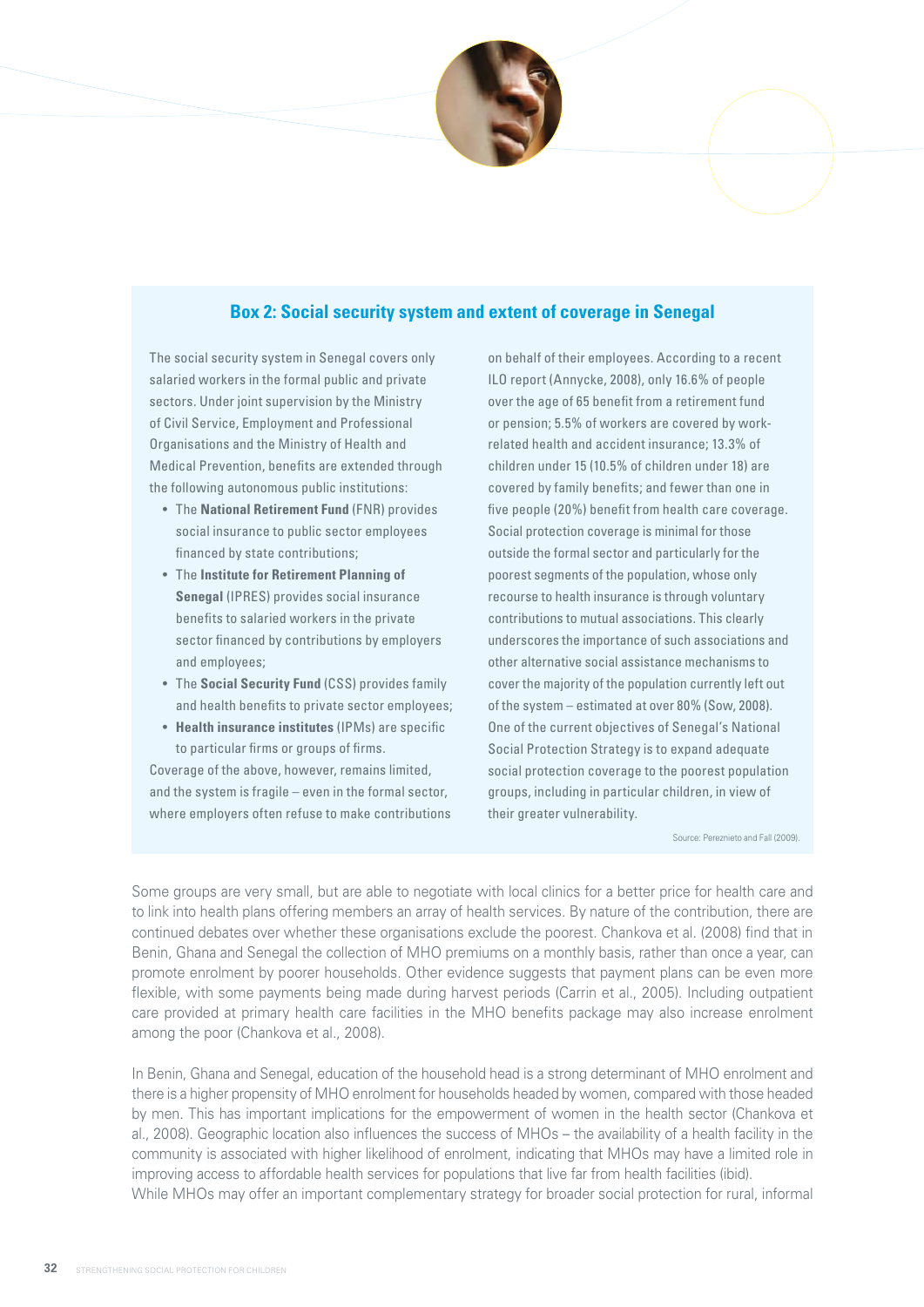

sector populations in the short run, the limited coverage of the poor and their potential exclusion from such contributory mechanisms remains a key area of concern<sup>11</sup>.

#### SOCIAL ASSISTANCE  $3.4$

In recent years, the growing interest in, and commitment to, social protection as a response to poverty has led some national governments to consider setting up cash-based safety net programmes targeted at the poorest. Cash-based social assistance already exists in some countries in the region (for example in Congo, Senegal and Mali), but many of these programmes provide demand-led assistance and have limited impact on the poorest (Pereznieto and Diallo, 2009; Pereznieto and Fall, 2009; Villar and Makosso, 2009). Other cash-based social transfer schemes targeted to the poorest (rather than being demand led) are still in their infancy in West and Central Africa and at present are limited to small-scale programmes, of which the most significant are shown in Box 3.

Both Ghana's LEAP and Nigeria's COPE (see Box 3) initiatives explicitly aim to reduce childhood poverty and vulnerability through their programme design. Both programmes also view cash transfers as part of broader poverty reduction package. In Ghana, this is done by linking up the beneficiaries to complementary services, such as free national health insurance and training and ensuring compliance with the conditions of the transfer, including birth registration and non-participation in child labour (Jones et al., 2009). In Nigeria, broader links are made through encouraging use of basic social services and attendance by adult members in various training sessions.

### **Box 3: Cash transfer programmes in West and Central Africa**

### **Ghana's Livelihood Empowerment Against Poverty** (LEAP) programme

Launched in March 2008, rollout was accelerated in response to the food price crisis and is due to reach 53,000 households with orphans and vulnerable children (OVC) and elderly and disabled persons by the end of 2008 (Asante-Asare, 2008). At its planned enrolment of 164,000 households within five years. LEAP will reach one-fifth of those below the extreme (food) poverty line (Sultan and Schrofer, 2008).

Sierra Leone's Social Safety Net (SSN) programme Launched in 2007, this aims to reach 16,000 extremely vulnerable households, in particular households with elderly people with no other means of support (Scott,  $2008$ ).

### **Cape Verde's 'Minimum Social Protection' and** 'Social Solidarity Pensions'

These were established in 1995 and 1992.

respectively, providing transfers and free access to basic social services to about 17,000 extremely poor elderly, chronically ill and persons with disabilities (Ministry of Labour and Solidarity, 2006).

### **Nigeria's In Care of the Poor (COPE)**

Implemented by the National Poverty Eradication Programme (NAPEP), this programme is funded by Heavily Indebted Poor Country (HIPC) Initiative debt relief funds. It provides cash to extremely poor and vulnerable households, on condition that adult members attend training sessions, keep their children in school and utilise health services. It has started operations with 12.500 beneficiary households in 12 states and the Federal Capital Territory (Hodges, 2008b).

<sup>11</sup> MHOs and other forms of health insurance and health financing are discussed in more detail in Regional Thematic Report 4 on 'Social Protection to Promote Maternal and Child Health in West and Central Africa' (Walsh, 2009)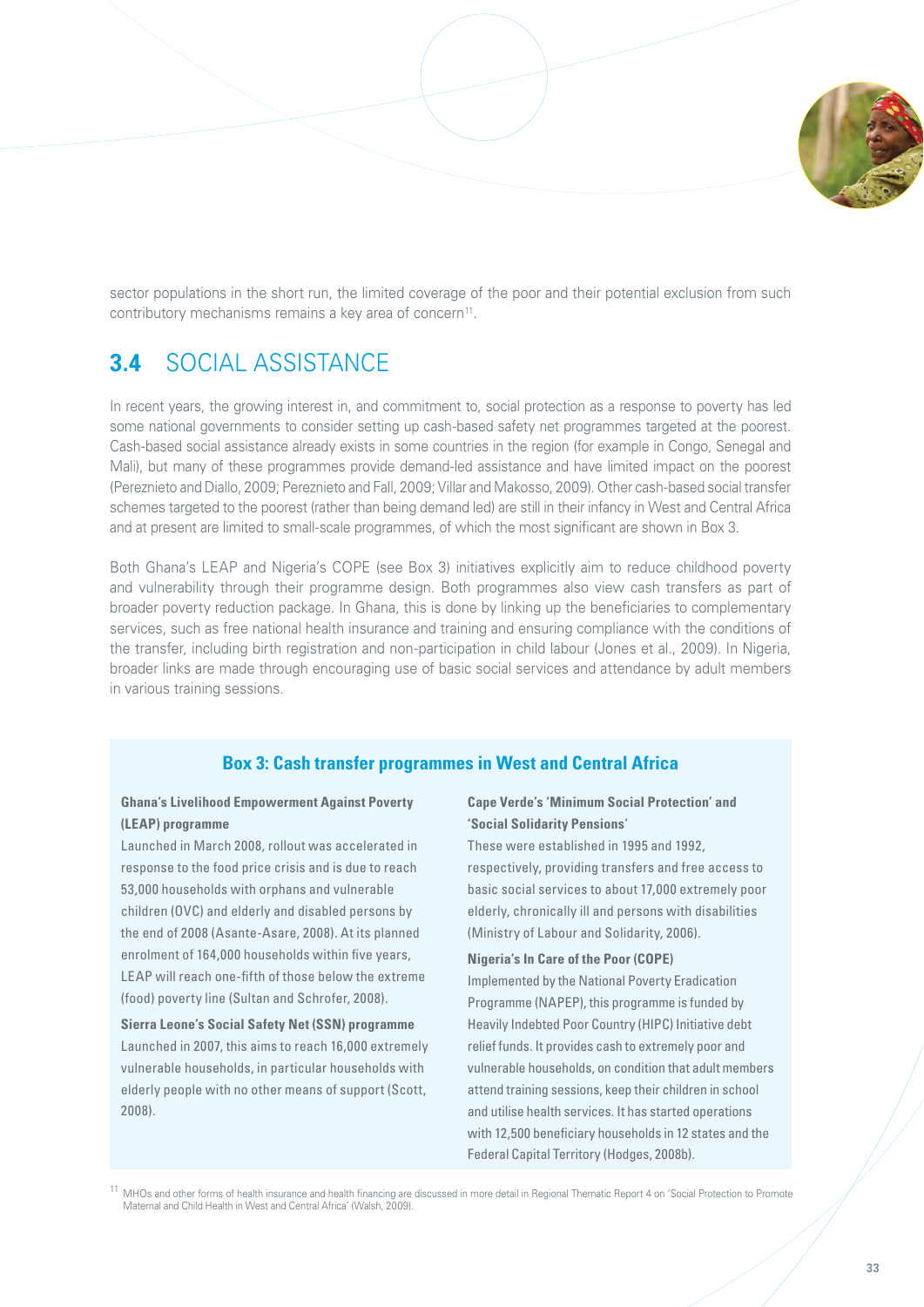As cash-based transfers are still relatively new in the region, other forms of social assistance continue to form a large part of social protection programming, often implemented or supported by international organisations. These programmes benefit children directly and indirectly. For example, some of the most popular forms include the distribution of nutritional supplements, bed nets and vaccinations for children; fee exemptions and abolition of user fees for specific target groups (which often include children under five); and school feeding programmes. Food aid, in particular, is still the largest form of social assistance in many of the countries in the region. Run by the World Food Programme (WFP), these programmes have a much larger budget and reach a much higher number of beneficiaries than the cash-based social transfers mentioned above.

For example, in Sierra Leone, the WFP aims to target up to 170,000 beneficiaries per year at a cost of US\$11 million over three years (WFP, 2007a). In comparison, the SSN aims to reach 16,000 people. In Burkina Faso, the WFP in collaboration with a number of partners, including the Ministry of Social Action and National Solidarity, is finalising a large social transfer scheme that will provide vouchers to 30,000 households in the two main cities (Ouagadougou and Bobo Dioulasso) in response to the food price crisis (Hodges, 2008c).

Many of the WFP interventions in the region respond to acute and chronic food crises as a result of shocks such as droughts and floods or of conflict and displacement. WFP expenditure on relief has been consistently high in comparison with its development expenditure in Chad, Congo, the Democratic Republic of Congo, Côte d'Ivoire, Guinea, Guinea-Bissau, Liberia, Mali, Mauritania, Niger and Sierra Leone (WFP, 2007b). This raises important questions about the role of social protection in contexts with ongoing humanitarian needs. The design of social protection, the financing mechanisms and the role of actors implementing social protection are likely to be different in contexts recovering from conflict and moving into development (e.g. Sierra Leone, Liberia, Côte d'Ivoire) compared with countries experiencing recurrent and cyclical shocks (such as the Sahelian countries)<sup>12</sup>.

# **3.5** SOCIAL SERVICES

Social service provision for vulnerable children in West and Central Africa includes both governmental and non-governmental actions to ensure that children's right to live a life protected from violence, abuse and neglect is met. Overall, the findings from Jones (2009) highlight the fragmented nature of existing services in the region; the severe under-resourcing of these services both financially and in terms of human resources; the very high levels of reliance on international agencies and non-governmental organisations (NGOs) to fill gaps in services in a sometimes ad hoc manner; and the limited degree of coordination across agencies. A key concern is therefore how to integrate social protection programming with social service delivery in a holistic manner that strengthens both. This is discussed further in Section 5 below.

<sup>&</sup>lt;sup>12</sup> These issues are discussed more fully in the country case studies: Holmes and Villar (2009); Jones et al. (2009); Pereznieto and Diallo (2009); Pereznieto and Fall (2009); and Villar and Makosso (2009).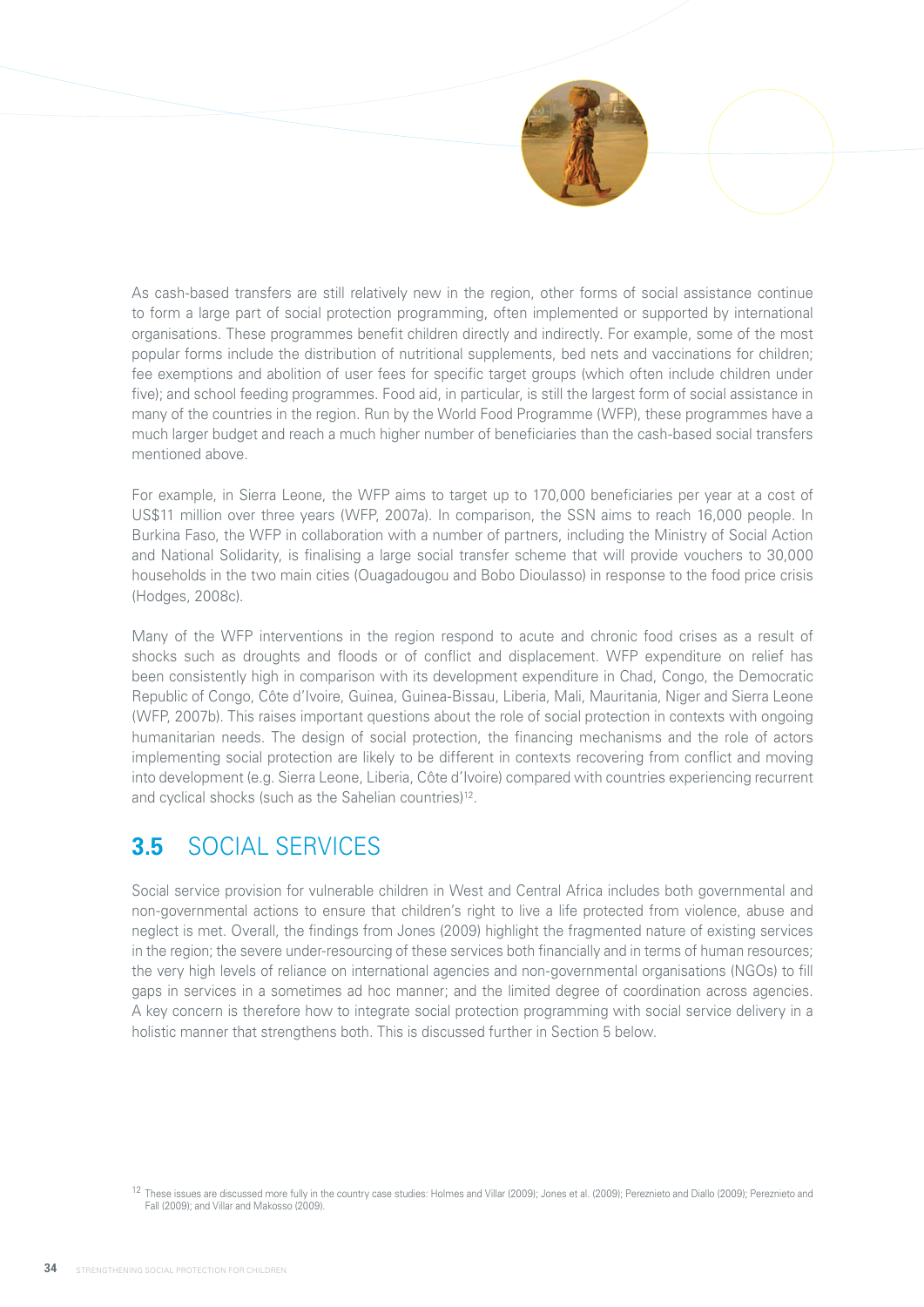#### SOCIAL PROTECTION STRATEGIES AND POLICIES  $3.6$

Some countries in the region have made attempts to consolidate the social protection programmes currently being implemented (by the state and by non-governmental actors) and to coordinate programmes through social protection policy frameworks. For a number of countries, this has been done through the PRSP, whereas a few have developed national social protection strategies.

An analysis of poverty reduction strategies in the region demonstrates some degree of policy commitment to social protection, but in most cases this has not yet led to the implementation of operational programmes or allocations of resources<sup>13</sup>. Many countries' PRSPs mention social protection or safety nets, but commitments are much more developed in some PRSPs than others. The conceptualisation, objectives and components of social protection are relatively well developed, for example, in the PRSPs in Burkina Faso (2004), Cape Verde (2004 and 2008), Chad (2003), Democratic Republic of Congo (2006), Ghana (2005), Mauritania (2006) and Senegal (2006). In general, however, there is little discussion in these documents on planning, implementation and/or financing strategies.

Although social protection is a component in a growing number of PRSPs across the region, only a few countries have prepared national social protection strategies or policies (Box 4).

### **Box 4: National social protection strategies and plans** - Examples in West and Central Africa

- Burkina Faso adopted its National Plan of Social Action in April 2007 and is now drafting a threeyear implementation plan.
- Cape Verde adopted a National Social Protection Strategy and is about to prepare an operational plan for its implementation. Several components, such as Cape Verde's social pension, predate the strategy.
- The Democratic Republic of Congo has adopted a National Strategy for the Social Protection of Vulnerable Groups.
- Ghana's National Social Protection Strategy, though not yet formally adopted at the time of writing, has served as the basis for the launch of the LEAP, described above. As already noted, Ghana has also launched the NHIS, which aims to extend insurance coverage to the entire population.
- . Mali's National Social Protection Policy aims to 'serve as a framework for the realisation of plans,

programmes, projects and strategies to guarantee coverage to different categories of population from exposure to a range of risks'. This policy frames the National Health and Social Development Programme, now in its second stage, and includes a strong focus on extending health insurance coverage through the new Compulsory Health Insurance Programme (AMO) and the Medical Assistance Fund (FAM), which support access to health insurance by the poor.

• Senegal's National Social Protection Policy aims to extend health insurance to 50% of the population by 2015 and to establish a system to insure rural populations against the risks of natural disasters. The Sesame programme, launched in 2006 with cofinancing from IPRES and the government, aims to provide free medical services to all elderly persons over the age of 60.

Sources: Information compiled from national PRSPs (see references for more details).

<sup>13</sup> Annex 1 summarises some of the salient features of the social protection components included in PRSPs. Not all countries are shown in the annex - those without much discussion of social protection have been excluded.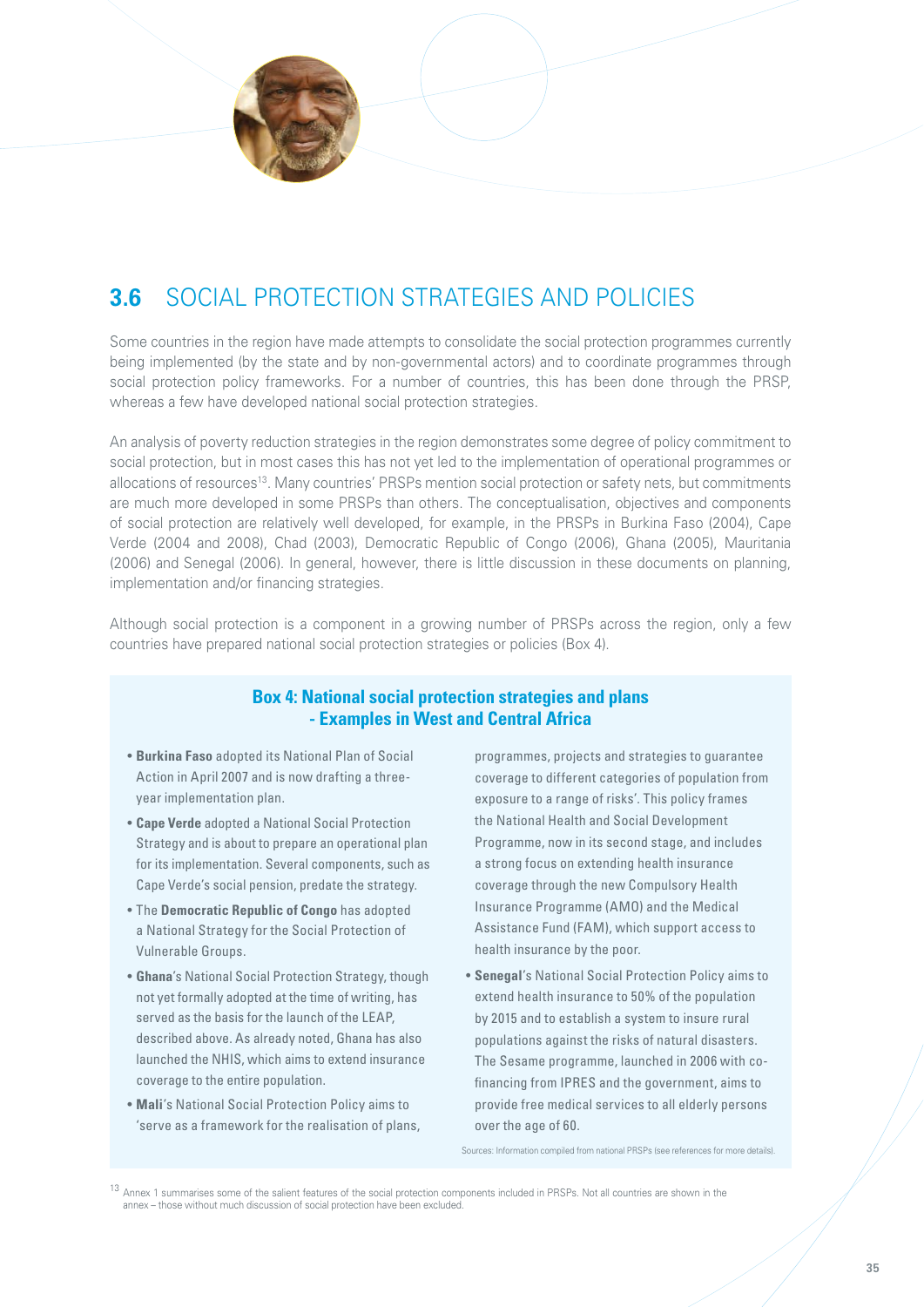

The range and scope of social protection identified in the PRSPs and national social protection strategies and the emphasis on the types of risks and vulnerability (although not often clearly defined) vary significantly across countries. For example, Ghana, Sierra Leone, Burkina Faso, Cameroon and Mali emphasise the importance of addressing social risks, such as social inclusion and exclusion and social marginalisation. Senegal takes a lifecycle approach to risk and vulnerability. Cameroon, the Democratic Republic of Congo, Ghana and Senegal focus on extending social protection to populations engaged in the informal economy. Chad, Senegal and Guinea specifically address the risk of natural disasters. Some countries, such as Senegal, Mali and Ghana, also focus on reducing health-related risks, including the risks associated with HIV and AIDS.

Children are mainly visible in the PRSPs and social protection strategies as part of the 'vulnerable group' category. It is clearly recognised in most countries that children face particularly devastating effects of poverty through lack of access to quality health and education. Importantly, many of the PRSPs focus on the potential for social protection programming to reduce childhood poverty and vulnerability through nutrition, health and education interventions. These programmes form an important part of a child-sensitive social protection strategy. Less well-developed are other potential avenues for social protection to address child-specific risks and vulnerabilities (for example to abuse and exploitation) or to consider the importance of intra-household decision making, resource allocation and power relations for children's well-being.

Many of the PRSPs and social protection strategies themselves offer limited discussion of or commitment to the different types of programmes to be implemented under social protection. In most cases, these fall under the category of social services and to some extent social assistance (such as school feeding programmes) or social insurance, of which health insurance schemes are most prominent. There are few explicit linkages made with social equity measures, such as anti-discrimination legislation. Moreover, as discussed further below, implementation constraints, low funding and low coverage are all challenges to the effective rollout of these programmes.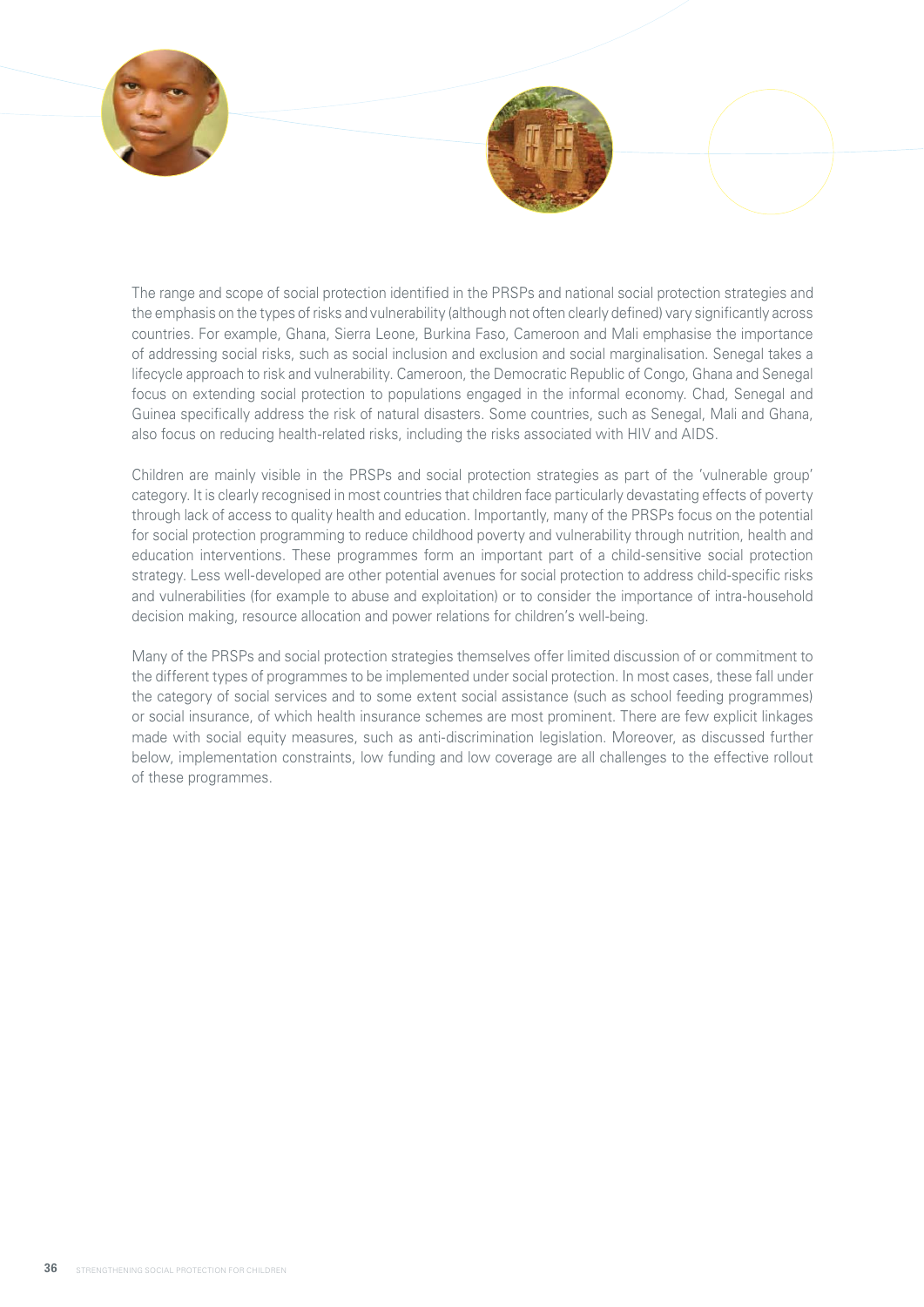

# **4.** REGIONAL AND INTERNATIONAL SUPPORT TO SOCIAL PROTECTION

Renewed attention and commitment to social protection in West and Central Africa at the regional level has recently been spearheaded by support from regional bodies such as the African Union (AU), as well as by some development partners and NGOs.

In 2006, an intergovernmental conference in Livingstone, Zambia, involving 13 African governments, resulted in a commitment (the Livingstone Call for Action) to put social protection on national poverty reduction agendas and in particular to develop costed social transfer plans within three years. In September 2006, the Yaoundé Call for Action was issued at an Africa-wide workshop hosted by the government of Cameroon and supported by the AU. This called on governments to implement the Livingstone Call for Action and to adopt comprehensive social protection programmes for older people with particular emphasis on universal social pensions and the strengthening of national coordination frameworks (AU, 2008).

The AU has followed up both calls for action, notably by sponsoring a series of sub-regional experts meetings on Investing in Social Protection in Africa during 2008 to prepare for the AU's first-ever conference of social development ministers, in Windhoek, Namibia, in October 2008. One of the preparatory sub-regional experts meetings was held in Senegal, Dakar, in June 2008 for West and Central Africa. At the Windhoek meeting, a specific section on social protection was incorporated as a theme into the Social Policy Framework and formally adopted by the ministers. This provides significant leverage to advance the social protection agenda at national level, as AU member states will be called upon to develop financial plans of action for the design and rollout of a minimum package of social protection measures $14$ .

Several development partners are also providing support for the formulation of social protection policy and programmes in the region. The World Bank has been assisting several governments in the region to draft national social protection strategies, and has also made social protection a key part of its global response to the recent food price crisis (World Bank, 2008), including in Ghana, where it has provided resources to accelerate the rollout of LEAP. Three UN agencies are also active in this field in the region: UNICEF, which supported the development of the National Social Protection Strategy and the LEAP programme in Ghana; the International Labour Organization (ILO), which has been working with several governments to expand social security coverage; and the WFP, which has begun to experiment with social transfers (particularly in some West African cities) as part of an emergency response to the food price crisis.

Among bilateral donors, the UK government made a commitment to increase resources for social protection in a 2006 White Paper on development aid (DFID, 2006) and has provided support for programme design and capacity building for social protection in Ghana. A number of international NGOs, including Save the Children UK and HelpAge International, have also been supporting pilot cash transfer projects and/or advocating for strengthened social protection systems in some countries.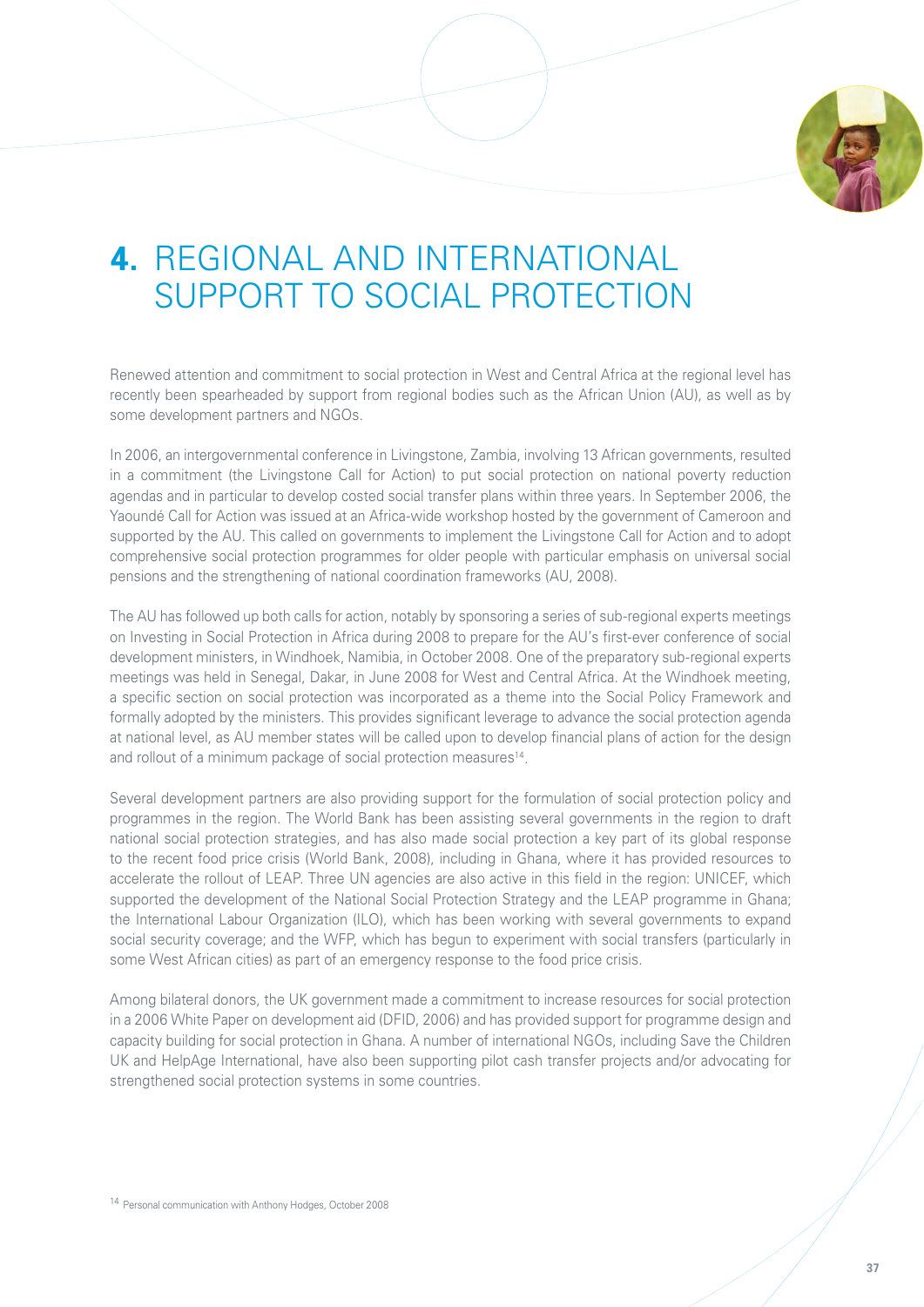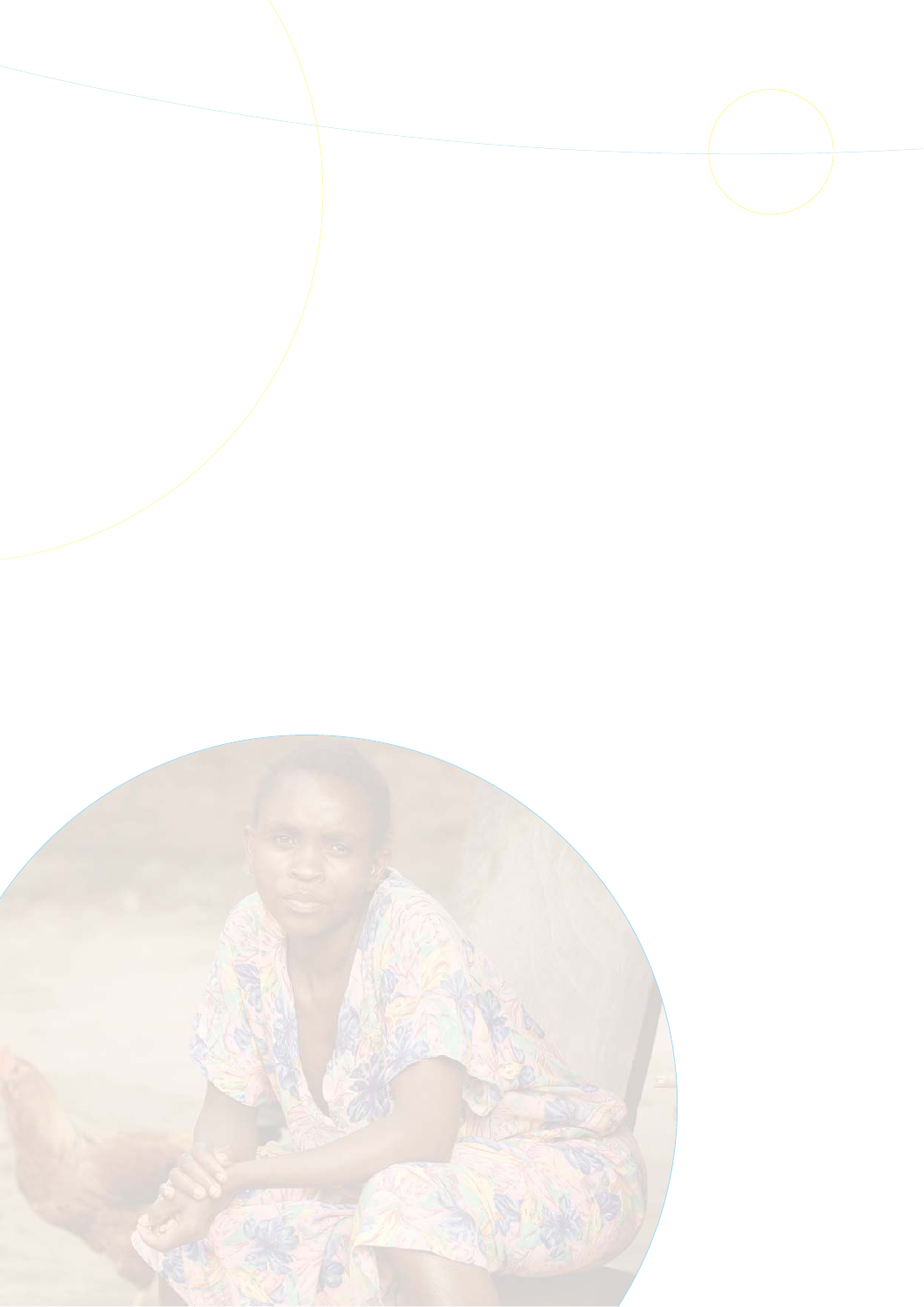

# **5. DESIGN AND IMPLEMENTATION** CHALLENGES

While many of the countries in the region have a formal social security system in place, it is clear that these systems benefit only a small percentage of the population and are often only accessible in urban areas where administrative services and banks are mainly located. The challenge in West and Central Africa is to extend social protection coverage to the poor and marginalised through enhanced political commitment, implementation capacity and financial resources.

This section of the paper identifies particular characteristics of the situation in West and Central Africa that have far-reaching implications for the potential scale and nature of social protection programmes in the region. Although conditions across countries are not homogeneous, and in some respects differ widely, the following general contextual factors are particularly important for the design and implementation of social protection programmes: (i) the extensive nature of poverty; (ii) the phenomenon of 'top inequity'; (iii) constraints on fiscal space (with the exception of the oil producers); and (iv) weak governance and administrative capacity, especially in the particularly 'fragile' states.

### $5.1$ **IMPLICATIONS OF THE EXTENSIVE NATURE** OF INCOME POVERTY<sup>15</sup>

As Hodges (2008d) demonstrates (and as discussed above), one of the most distinctive characteristics of the majority of West and Central African countries is the widespread scale of monetary poverty. National poverty data, based on consumption expenditure measures of absolute poverty (a basket of food and non-food items required for basic survival), show that poverty is not concentrated in a small, marginalised or 'left-behind' part of the population, but is a broad phenomenon, often encompassing the majority of the population. This has clear implications for the design of social protection programmes. The poverty profile is completely different from that in Latin America, for example, where cash transfers have been targeted to reach excluded minorities of poor people. The extent of poverty in West and Central Africa suggests two options:

Adopting a universal approach: It makes little sense trying to target 40-70% of the population, especially given administrative weaknesses, exclusion risks and the costs of targeting, so a universal approach would appear to be more appropriate. However, this raises a key question regarding whether a universal approach is politically feasible or affordable.

Targeting the ultra-poor/destitute: This is the approach that the small pilot cash transfer programmes have adopted, not only in Ghana and Sierra Leone, but also elsewhere in low-income African countries, including Kenya, Malawi and Zambia. Given tight resource constraints and limited political support for programmes that may be seen as providing 'handouts', all these programmes focus on transferring resources to small numbers of ultra-poor households.

In Ghana, for example, LEAP specifically targets caregivers of OVC (in particular AIDS-related orphans and children with disabilities), persons with severe disabilities (with no productive capacity) and elderly people with no other

<sup>15</sup> This section draws on Hodges (2008a).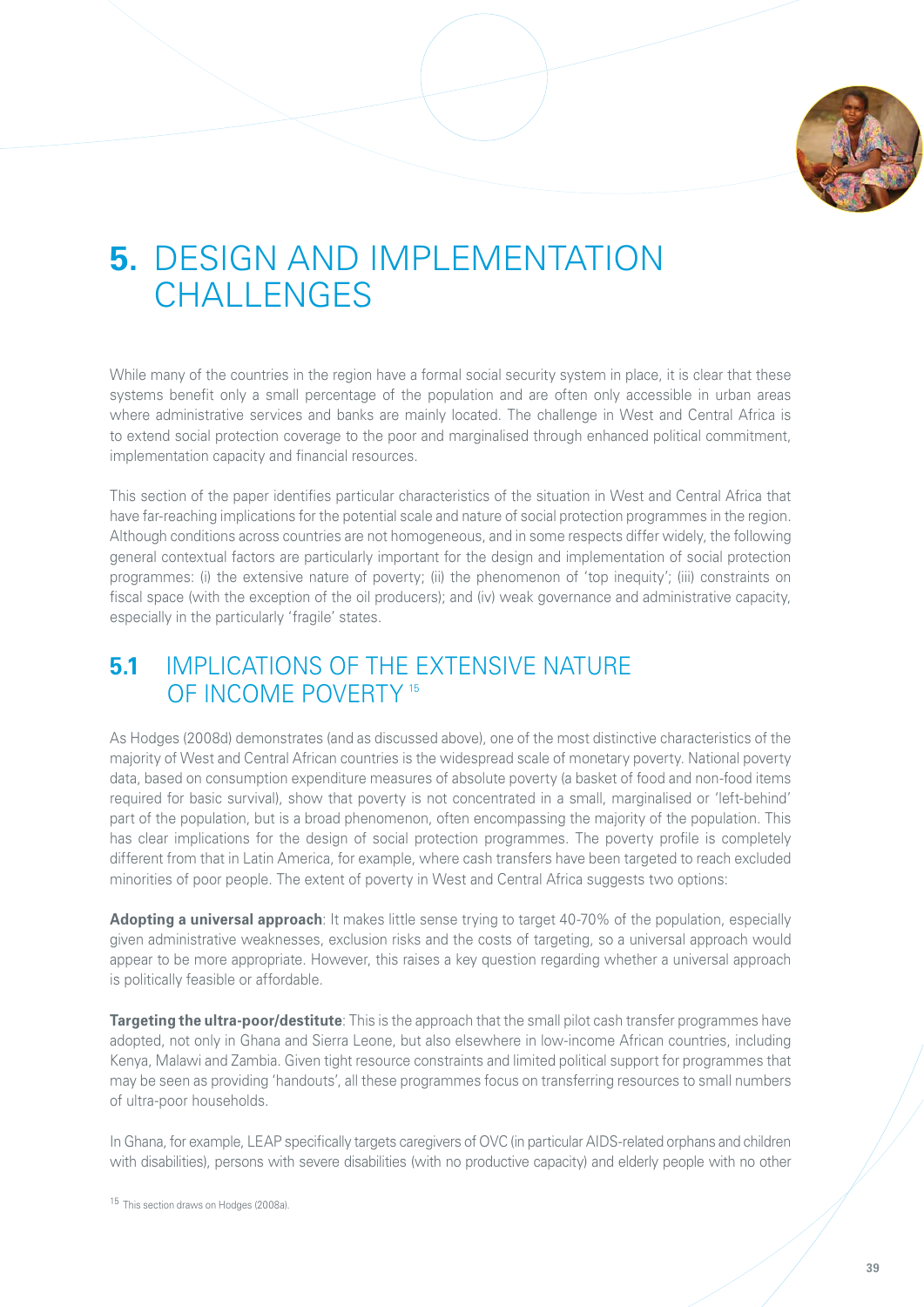

means of subsistence support. Sierra Leone's SSN has provided transfers to the aged in particularly difficult circumstances and will be extended to other specific groups, such as separated children (Scott, 2008).

These programmes employ a mix of categorical targeting (to the elderly, disabled and/or OVC) and communitybased targeting to identify those meeting the categorical criteria who have no other means of support. Both schemes have also been launched in limited geographical areas. Because they are so new, little is yet known about the effectiveness or efficiency of these new programmes, or in particular about the quality of their targeting methods, which will be an important priority for future research (Hodges, 2008a)<sup>16</sup>.

# **5.2** IMPLICATIONS OF THE PHENOMENON OF 'TOP INEQUITY' 17

'Top inequity', which is closely related to the extensive nature of poverty, refers to a situation where a small minority is much better off than the broad mass of the population (Hodges, 2008d). This contrasts with a situation of 'bottom inequity' where a small minority is much worse off than the rest of the population. Broadly speaking, West and Central African countries demonstrate top inequity in many key deprivation indicators, since only individuals in the top quintile (based on a wealth or asset index) or at best in the top two quintiles are appreciably better off, while the differences in deprivation are fairly similar for those in the bottom three or four quintiles. This contrasts with the situation in most other regions of the world, as can be seen from Figures 2 and 3.

Figure 2 on child mortality shows the ratio of U5MR in each wealth quintile with the U5MR for the lowest quintile, contrasting sub-Saharan Africa with other regions of the world. As can be seen from the figure, the U5MR in sub-Saharan Africa is almost as high in the second and third quintiles as it is in the lowest quintile – a stark contrast with the situation elsewhere in the world.



### **Figure 2: Child mortality by wealth quintile - Africa and the rest of the world**

<sup>16</sup> These targeting issues are further explored in the third in this series of regional thematic reports: 'The Potential Role of Cash Transfers in Addressing Childhood Poverty and Vulnerability in West and Central Africa' (Holmes and Barrientos, 2009).

17 This section draws on Hodges (2008d).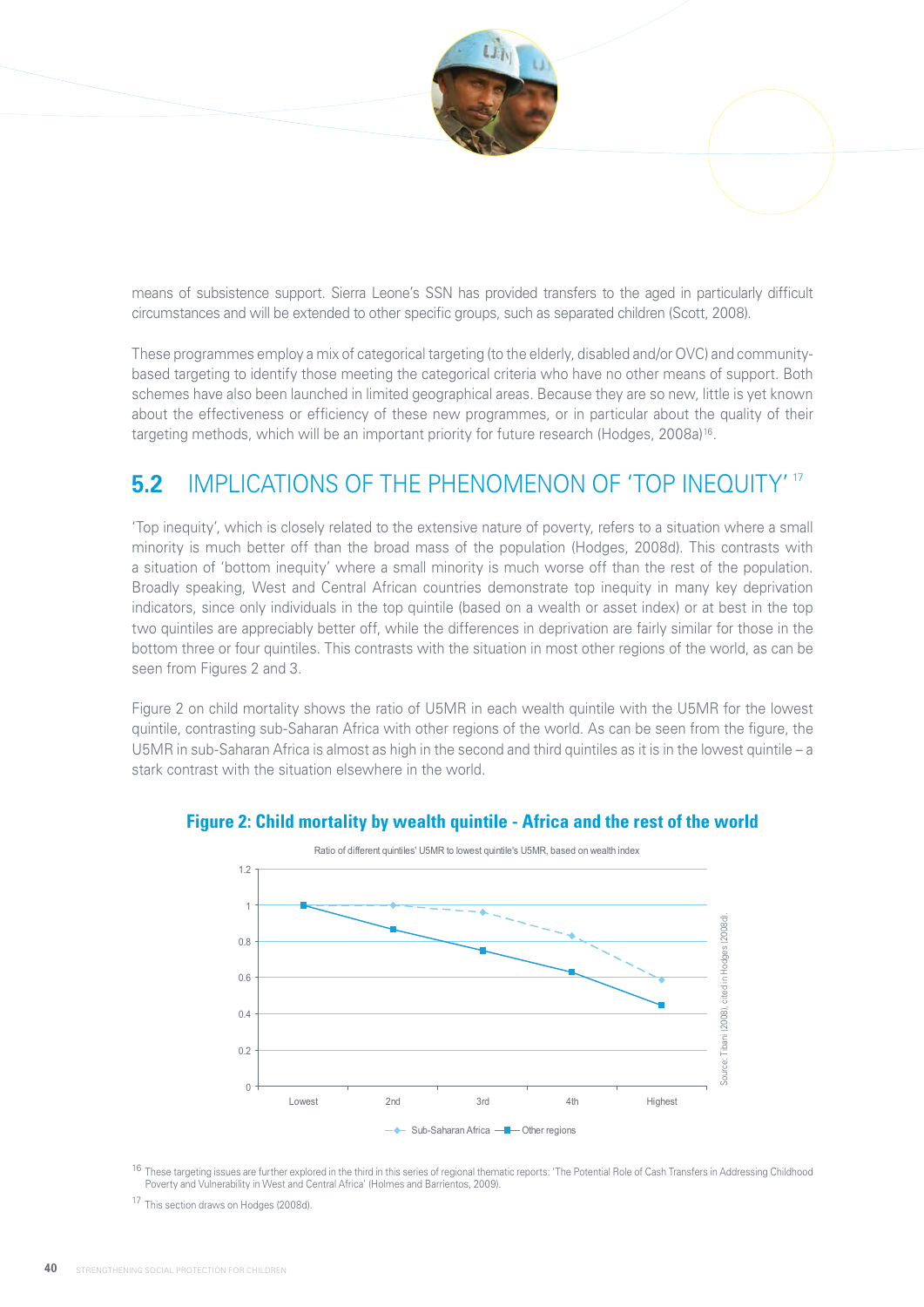

Figure 3 contrasts access of children under five to key health interventions between Benin, a typical West African country, and Brazil. As can be seen, the curve is almost flat in Brazil above the first quintile, where health service deprivations are much worse, whereas in Benin deprivations diminish only gradually between the first and third quintiles and then rise more steeply, especially in the fifth quintile.



**Figure 3: Percentage of under-five children receiving six or more health interventions - Benin and Brazil** 

The 'shape of the curve' matters in each of the figures, as it suggests that large proportions of the populations need support in accessing health care and implies that to have a significant impact on children's access to health services and child mortality, it is necessary to focus across the first three to four quintiles. A narrower, more finely targeted approach therefore may not make much sense.

In light of this, there are two main options for countries: first, national health insurance, on the model of Ghana's NHIS; second, tax-based public provision of free or heavily subsidised services. The main concern with the health insurance approach is the equity risk, namely that those in the lower deciles of the population will have difficulty affording the premiums required to participate. This has already led to modifications in Ghana, with an announcement in May 2008 that all children under 18 and all expectant mothers will have access to free medical services, irrespective of whether or not their families are enrolled in the NHIS. Other West and Central African countries have introduced more limited free services, either for children under five or for specific interventions (malaria treatment, caesarean operations, insecticide-treated bed nets, etc)18.

# **5.3** FISCAL SPACE FOR SOCIAL PROTECTION

Government expenditure on social protection is extremely low in sub-Saharan Africa in general: an estimated 0.3% of GDP in the case of social assistance programmes, which is far lower than in any other region of the world (World Bank, 2005, cited in Hodges, 2008d). Although data are not readily available, the percentage is probably even lower in West and Central Africa. In Sierra Leone, for example, an estimated 0.1% of GDP was

<sup>18</sup> These issues are discussed in greater depth in Regional Thematic Report 4: 'Social Protection to Promote Maternal and Child Health in West and Central Africa' (Walsh. 2009)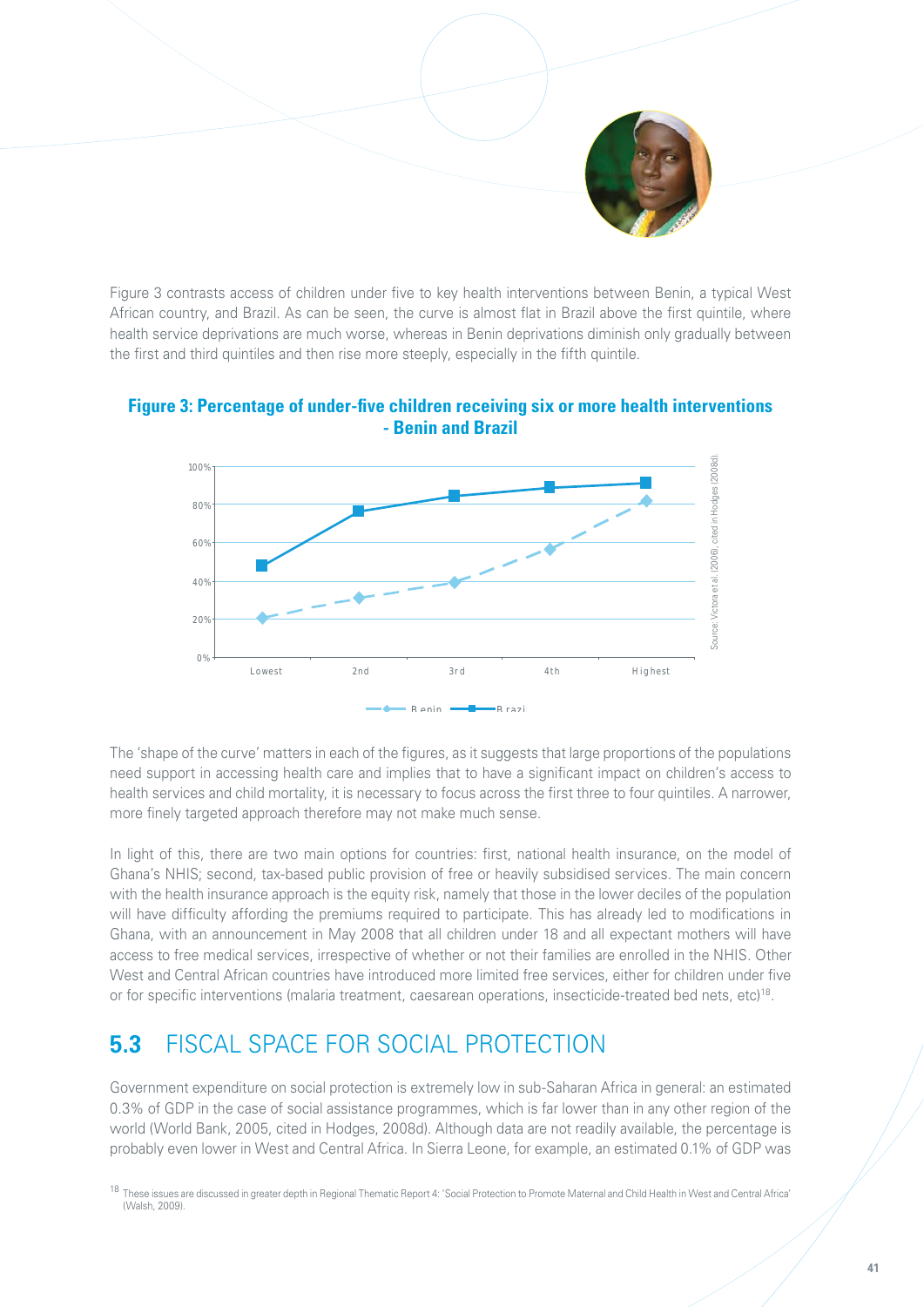

spent on social protection in 2006 (Holmes and Jackson, 2007). Some analysts have argued that targeted cash transfer programmes rarely need cost more than 0.5% of GDP (see, for example, Stewart and Handa, 2008), yet these estimates rarely include the associated costs of cash transfers such as investment in basic services or in infrastructure. Others have argued that a range of basic programmes could be provided for 1.5% to 2.0% of GDP and suggest that this is by and large affordable (Hodges, 2008d).

Such estimates, however, raise a number of questions about affordability. First: how much budgetary room is there to expand or to start spending on social protection in these countries; and second: what is the political commitment to spending on social protection?

When discussing the affordability of social protection it is not always useful to compare expenditure as a percentage of GDP. As Hodges (2008d) notes, levels of GDP (and GDP per capita) vary considerably within a region like West and Central Africa, which has a mix of oil-rich and resource-poor countries. Many countries run persistent overall fiscal deficits and remain heavily aid dependent, whereas a handful of oilrich countries are enjoying unparalleled surpluses because of soaring world oil prices. Many countries have competing priorities, not just between social protection and basic social services, but with infrastructure and other pressing needs for economic growth, creating difficult choices about trade-offs.

Overall, as Figure 4 shows, there is a big difference between the handful of large oil producers, such as Equatorial Guinea (sub-Saharan Africa's first high-income country) and Congo and Gabon (both middleincome countries) and the rest, such as Burkina Faso, Ghana and Guinea-Bissau (Hodges, 2008d). Oil-rich countries with large populations like Nigeria and Cameroon fall in between.



### **Figure 4: Overall fiscal balance in West and Central African countries, including grants, 2007**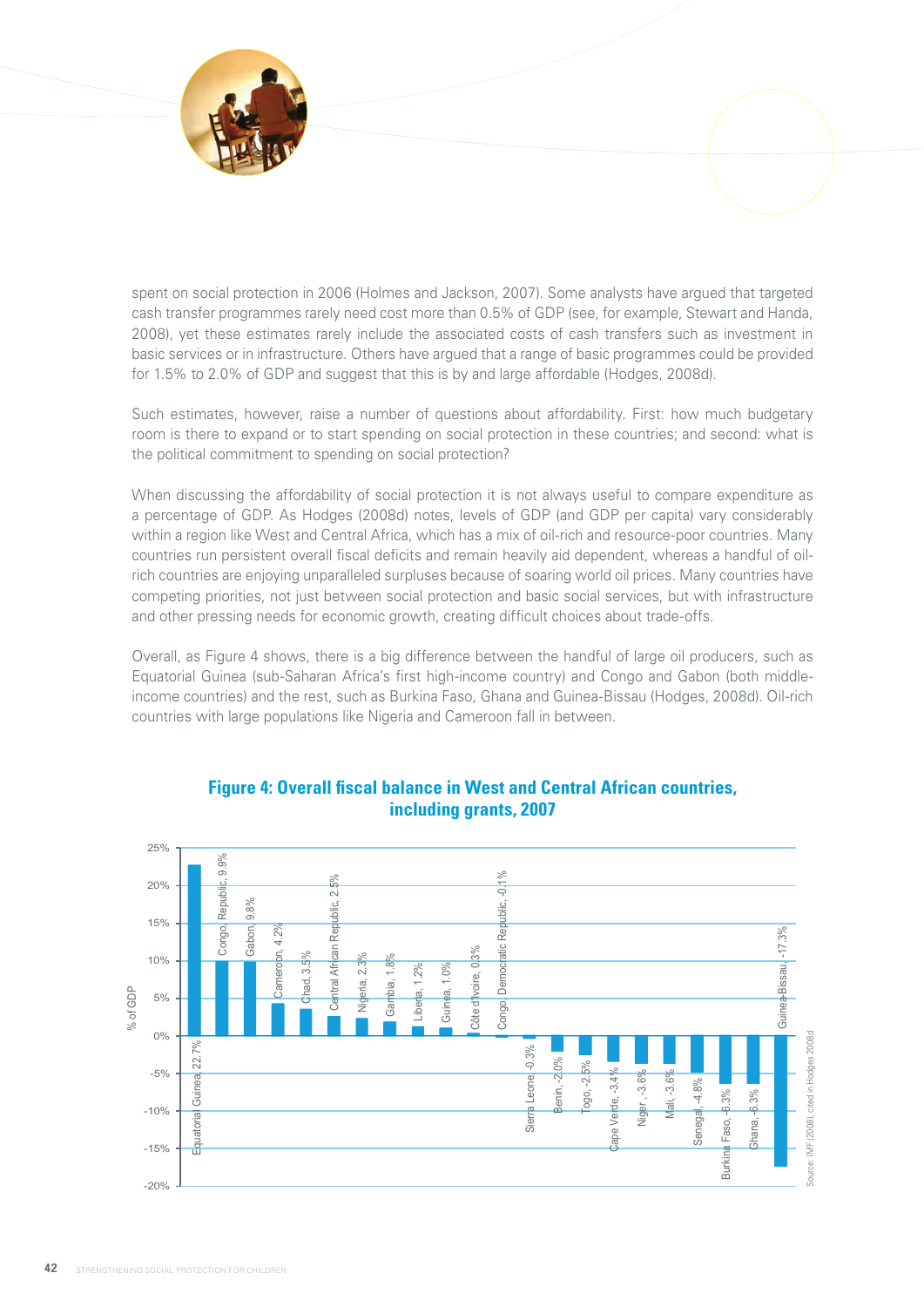Equatorial Guinea and Congo had overall fiscal surpluses of 23% and 10%, respectively, in 2007 (IMF, 2008, cited in Hodges, 2008d) and therefore appear to have the fiscal space for introducing social protection programmes (Handley, 2009). Indeed, they could afford to introduce guite generous social protection programmes, even considering the risks of future oil revenue downturns and the need to build up reserves for the future and avoid boom-bust cycles (Hodges, 2008d). Social transfer programmes in particular could be particularly attractive as a means of income redistribution (and improved social cohesion) in countries that, because of the capture of oil rents by elites, are especially unequal (ibid). However, the limited political commitment to social expenditure in both countries, but particularly Equatorial Guinea, raises concerns over the political acceptability of committing long-term expenditure to social protection programming.

Ghana, Senegal and Mali, on the other hand, are low-income countries running permanent fiscal deficits and it is much more difficult for them to embark on major new spending programmes, especially as these countries often have competing priorities for basic social service delivery, infrastructure and support to agriculture and other productive sectors. Interestingly, however, it is in these three countries that the political commitment to social protection is highest – and although there are fiscal constraints, all three countries have embarked on national social protection strategies to roll out over the next few years<sup>19</sup>.

#### GOVERNANCE AND ADMINISTRATIVE CAPACITY 54

Many countries in the region are characterised by a poor governance environment and low administrative capacity. Out of the 24 countries in the region, 14 are classified as 'fragile states' by the World Bank. Corruption is pervasive in many countries, and most score poorly on Transparency International's Transparency Perceptions Index in 2008; out of 180 countries overall, all but four West and Central African countries are in the bottom 80 and 13 are in the bottom 40<sup>20</sup>.

In terms of administrative capacity, the ministries often responsible for social protection are among the weakest, with low levels of funding and relatively little influence vis-à-vis ministries of finance. Social protection programmes are often dispersed across different ministries, such as those responsible for social affairs, social development, social security or the family, women and children, and coordination between and among them is usually weak (Temin, 2008). Moreover, throughout the region, there is a dearth of qualified and experienced social workers for delivering programmes. In short, there are serious capacity constraints for the implementation and scaling-up of social protection programmes in West and Central African countries, as well as institutional risks that could lead to the diversion of resources or the manipulation of eligibility criteria in targeted programmes.

This situation has two major implications. First, it is important to minimise the administrative burden of social protection programmes by avoiding complex programme designs and eligibility processes. Where affordable, universal approaches are more practical and less risky than programmes requiring heavy investments in systems and skilled staff for complex targeting procedures or for monitoring of conditionality.

Second, it is not enough to design and roll out individual programmes without giving due attention to systemic capacity building, including, where necessary, the clarification or rationalisation of organisational mandates,

<sup>&</sup>lt;sup>19</sup> These issues are discussed more fully in Regional Thematic Report 2: 'Fiscal Space for Strengthened Social Protection for Children in West and Central Africa' (Handley, 2009).

<sup>&</sup>lt;sup>20</sup> www.transparency.org/policy\_research/surveys\_indices/cpi/2008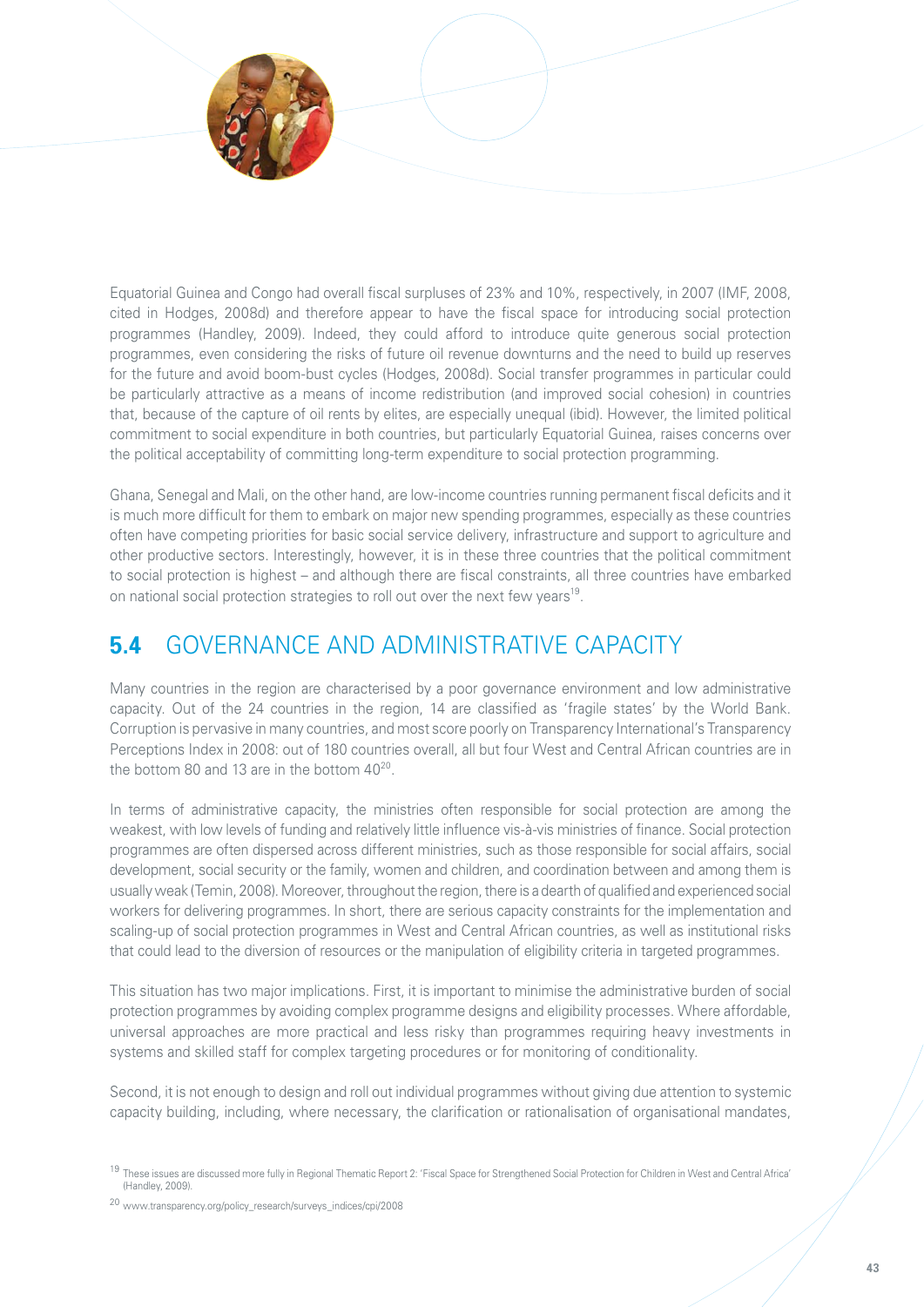

the strengthening of coordination mechanisms to achieve effective complementarity and synergies, investments in management information and monitoring and evaluation systems and the training, recruitment and motivation of social workers and other necessary staff.

New social protection initiatives in the region are mostly small in scale or pilots. The need for expanded coverage raises important questions about whether the existing formal social security systems can be broadened to reach the poorest, or whether new institutional roles and responsibilities are needed across government to develop new types of social protection programmes. In some countries, ministries responsible for social affairs, gender and children are taking on leading roles in developing new approaches to social protection parallel to the institutions responsible for the existing formal social security systems, which are normally autonomous public bodies, such as the National Social Security and Insurance Trust (NASSIT) in Sierra Leone. Clearly defining and identifying the roles and responsibilities of the ministries involved in social protection would contribute to the effective implementation of social protection systems (Temin, 2008), especially since child-specific risks and vulnerabilities are best addressed through an integrated approach (UNICEF et al., 2008).

These challenges are all the greater because of the multi-sectoral nature of social protection. Several of the PRSPs and national social protection strategies highlight this multi-sectorality. Ghana's PRSP for 2006-2009, for example, states that several government ministries, departments and agencies, as well as civil society organisations (CSOs), will be encouraged to play a strategic role in complementing government's social protection efforts (NDPC, 2005), yet weak interagency linkages, including within government, are one of the most pressing challenges to be tackled as LEAP is scaled up and the National Social Protection Strategy is implemented (see Pereznieto and Fall, 2009).

Strong multi-sectoral coordination is critical for expanding child-sensitive social protection, which requires singular leadership, coordinated financing and donor harmonisation. Programming in narrowly defined areas, such as child labour, disability, trafficking or school feeding, without linkages to other sectors is not an effective way to address protection problems (Temin, 2008). Scaling up social protection will need a more comprehensive approach, where different actors work together towards shared objectives.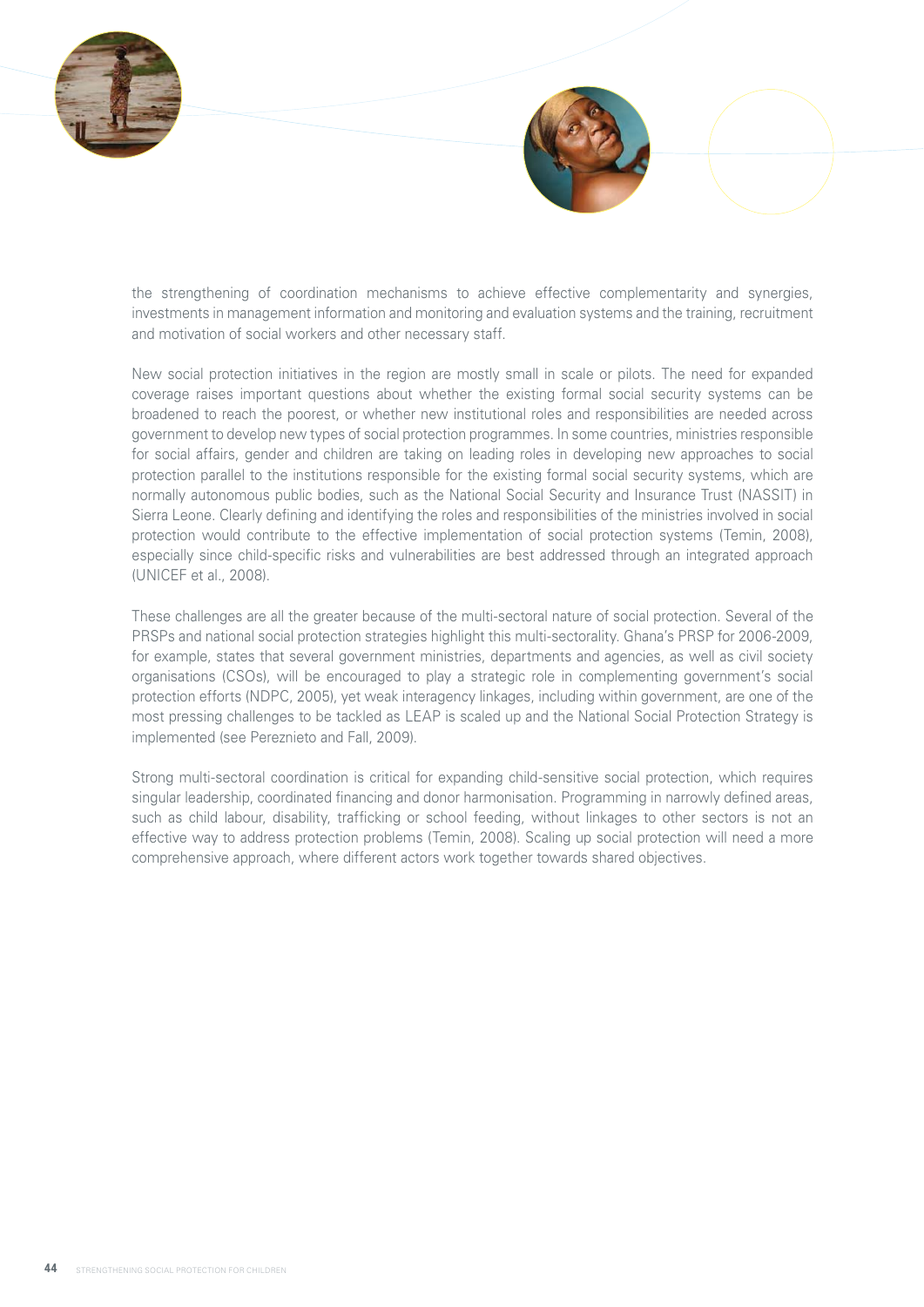

# **6. CONCLUSIONS IMPLICATIONS FOR CHILD-SENSITIVE SOCIAL** PROTECTION POLICY AND PROGRAMMING

This paper has sought to provide an overview of existing social protection policy and programming in West and Central Africa in general and to assess in particular the extent to which these address childhood poverty and vulnerability.

Household and childhood poverty are both extremely high in many of the countries in the region. Children constitute about half of the total population of West and Central Africa and face a range of economic and social risks because of their age and dependency. Deprivations in childhood can have lifecourse consequences, trapping individuals in poverty and contributing to the intergenerational transmission of poverty.

While the region includes a diverse range of economies, politics and environments which have specific implications for the design of social protection programmes, our analysis has identified a number of common characteristics, which pose important challenges for social protection and its implementation. These characteristics include the extensive nature of poverty, the erosion of informal social protection mechanisms as a result of rapid urbanisation and migration, national fiscal resource constraints and institutional and governance challenges.

Some countries in the region have developed national social protection plans and policies; for others, the political commitment to social protection has yet to be established. Even for countries with national social protection policies, the commitment of resources to roll out implementation plans remains a challenge. National social protection programming is still mainly small scale, uncoordinated and with limited monitoring and evaluation systems in place. The majority of social protection programmes - outside the formal contributory social security system – are implemented with significant support from donors and international organisations, including the WFP and international NGOs. In many countries, there is a focus on social protection mechanisms such as health insurance and social assistance in particular. These mechanisms rarely reach more than a fraction of the population, with the important exception of Ghana's national social health insurance scheme.

In many of the countries in the region where social protection has not been on the policy agenda, child-sensitive social protection that addresses both the economic and social risks and vulnerabilities that children face still has a long road ahead, especially given broader political and institutional governance challenges (Jones, 2009). In countries with existing social protection policies and programmes, such as Ghana, Burkina Faso and Senegal, the challenges are around the need to build and support existing capacity to deliver social protection, and in particular to support inter-sectoral coordination to deliver child-sensitive social protection programming.

Ideally, an integrated approach to social protection would address the multiple dimensions of child vulnerability through cushioning the impacts of shocks and stresses on households and reducing chronic poverty, as well as ensuring that child-specific risks are addressed through specialised social welfare services or through linkages with complementary activities such as birth registration. The design of social protection policies aimed at reaching all members of the household - and in particular children - also needs to consider the gendered distribution of power, resources and decision making within households; how women's empowerment can influence and support children's well-being; and how women's time poverty and double burden of reproduction and production affect childcare responsibilities.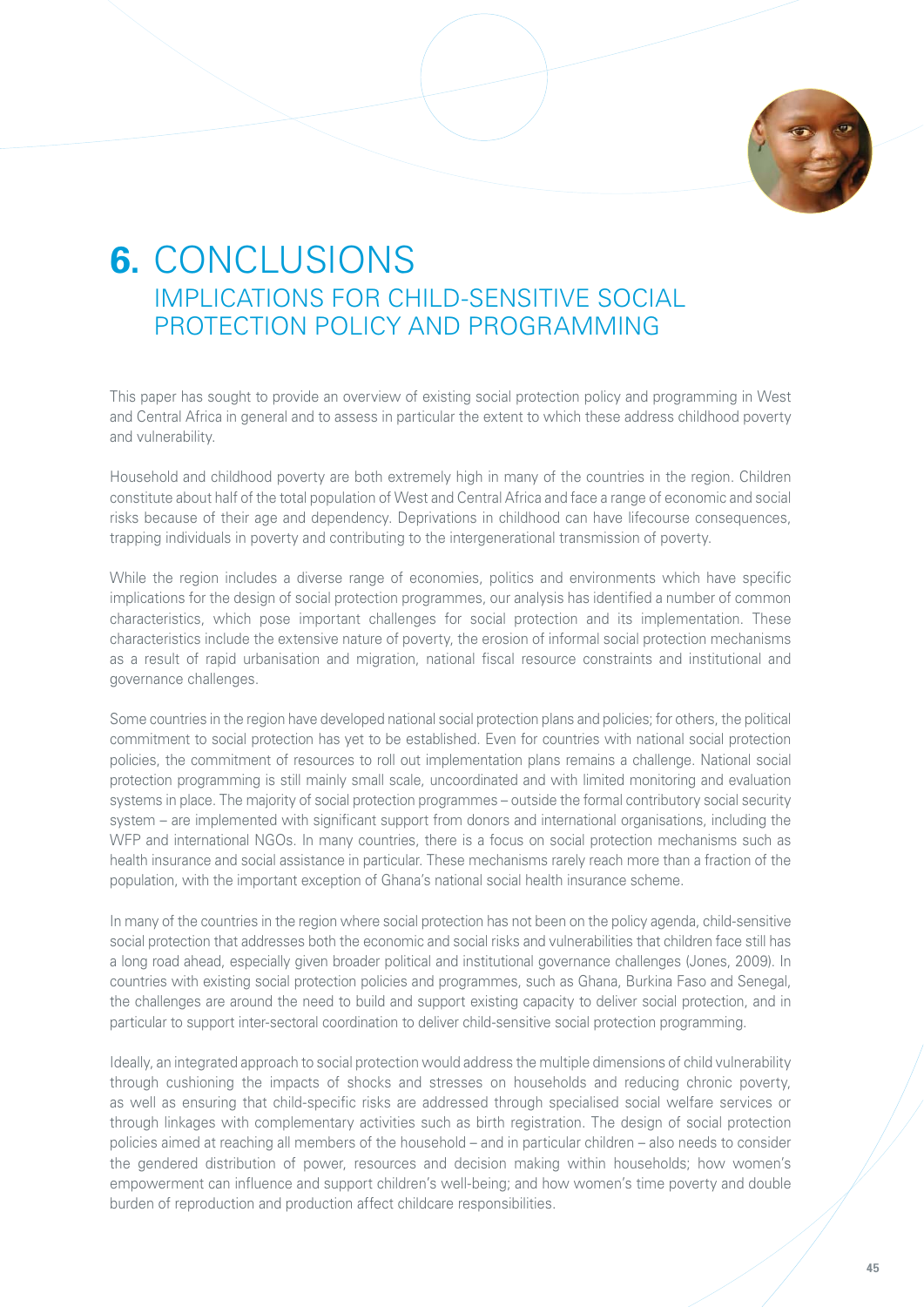An integrated approach means developing comprehensive national social protection strategies rather than piecemeal initiatives, with the subsequent need to support capacity building, especially in ministries that have responsibility for a range of social protection and complementary programmes and services (Hodges, 2008d). Given that institutional capacity is low across the region, an effective social protection system that can address childhood poverty should be built on strong linkages between ministries (such as health, education, social welfare, justice). Institutional capacity constraints and the fragmentation and/or segmentation of programmes in particular ministries present key challenges across the countries in the region. As more and more regional and donor initiatives support commitment to social protection, better coordination between institutions and organisations is needed.

Recommendations for support to emerging social protection initiatives include:

- Assistance in the scale-up and refinement of social protection programmes where they exist, e.g. LEAP in Ghana and the social pensions in Cape Verde;
- Support for the operationalisation of national social protection strategies where these have been prepared or adopted; and
- Encouragement and support to help translate the general commitments to social protection that appear in many PRSPs into a social protection strategy and costed implementation plan for eventual programme design, operationalisation, monitoring and evaluation.

More specifically, our analysis supports the recommendations of UNICEF et al. (2008) which suggest that governments and international development partners can take the following steps to further development and implementation of child-sensitive social protection:

- **Ensure existing social protection policies and programmes are child sensitive:** Review the design and implementation of existing social protection policies and programmes to ensure they are child sensitive.
- **Support progressive realisation:** Set priorities and sequence policy development and implementation to progressively realise a basic social protection package that is accessible to all those in need and is fully child sensitive.
- **Increase available resources:** Governments and development partners alike should seek to improve fiscal space and increase available resources for child-sensitive social protection programmes.
- **Enhance capacity and coordination at all levels:** The design, implementation and evaluation of childsensitive social protection involve a wide range of development actors. Accordingly, broad efforts are needed to build awareness, political will, capacity and inter-sectoral coordination.
- **Ensure balance and synergies between social protection and complementary services:** Important lessons can be drawn upon from Latin America and South Africa.
- **Continue to build the evidence base on child-sensitive social protection:** Ongoing research, data disaggregation and monitoring and evaluation are needed to enhance understanding of effective programme design and implementation for maximum impact on children (particularly in low-income countries), as well as to document how child-sensitive approaches benefit the wider community and national development.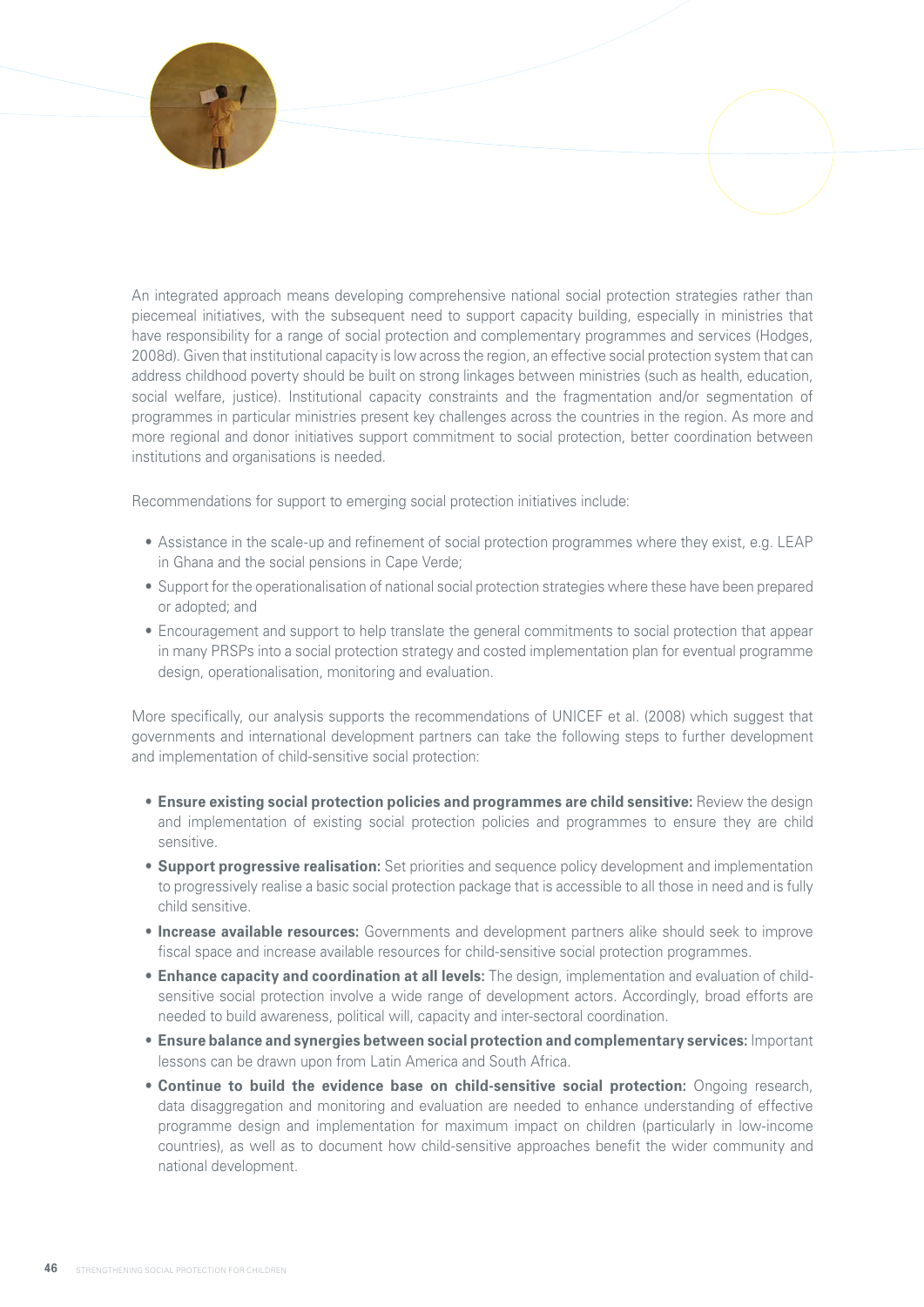

# **REFERENCES**

Aaby P., S. Ibrahim, M. Libman and H. Jensen (2006) 'The Sequence of Vaccinations and Increased Female Mortality after High-titre Measles Vaccine: Trials from Rural Sudan and Kinshasa' Vaccine 24(15): 2764-2771

ActionAid (2004) Stop Violence Against Girls in School. Johannesburg, South Africa: ActionAid International.

Asante-Asare, A. (2008) 'The National Social Protection Strategy (NSPS): Investing in People'. National Coordinator, Social Protection, Ministry of Manpower, Youth and Employment, Government of Ghana. AU Regional Experts Meeting on Social Protection in West and Central Africa, Dakar, Senegal, 9-11 June.

Assoumatine, K., D. Dogoumange and K. Denyo (2008) 'Les Questions Fondamentales Liées à la Protection Sociale au Togo'. Government of Togo. AU Regional Experts Meeting on Social Protection in West and Central Africa, Dakar, Senegal, 9-11 June.

African Union (2008) 'Concept Note'. Unpublished.

Behrendt, A. and S. Mor Mbaye (2008) 'The Psychosocial Impact of Parental Loss and Orphanhood on Children in an Area of high HIV Prevalence: A Cross Section Study in the North West Section of Cameroon'. Report for PLAN, USAID, FHI and AWARE.

Black, R., S. Ammassari, S. Mouillesseaux; and R. Rajkotia (2004) Migration and Pro-poor Policy in West Africa. Working Paper C8. Brighton, UK: University of Sussex, Development Research Centre on Migration, Globalisation and Poverty.

Black R., L.H Allen, Z. Bhutta, L. Caulfield et al. (2008) 'Maternal and Child Undernutrition: Global and Regional Exposures and Health Consequences'. The Lancet 371(9608): 243-260.

Blunch, N.-H. and D. Verner (2001) Revisiting the Link between Poverty and Child Labour: The Ghanaian Experience. Working Paper 01-3. Aarhus, Denmark: CLS.

Bortei-Doku, A. and D. Doh, (2007) 'Trends in Informal Social Security Practices in Ghana'. University of Ghana, Accra. Unnublished mimeo

Burton, P. (2005) Suffering at School: Results of the Malawi Genderbased Violence in Schools Survey. Pretoria, South Africa: ISS.

Canagaraiah, H and S. Nielson (1999) Child Labour and Schooling in Africa: A Comparative Study. Washington, DC: World Bank, Social Protection Unit

Carrin, G., M. Waelkens and B. Criel (2005) 'Communitybased Health Insurance in Developing Countries: A Study of its Contribution to the Performance of Health Financing System'. Tropical Medicine and International Health 10(8):799-811.

Chankova, S., S. Sulzbach, S. and F. Diop (2008) 'Impact of Mutual Health Organizations: Evidence from West Africa'. Health Policy and Planning 23(4):264-276.

Devereux, S. (1999) Making the Less Last Longer: Informal Safety Nets in Malawi. Discussion Paper 373. Brighton, UK: University of Sussex, IDS.

Devereux, S. (2000) 'Social Safety Nets for Poverty Alleviation in Southern Africa'. ESCOR Report R7017 to DFID.

Devereux, S. and R. Sabates-Wheeler (2004) Transformative Social Protection. Working Paper 232. Brighton, UK: University of Sussex IDS

Department for International Development (2006) Eliminating World Poverty, Making Governance Work for the Poor: A White Paper on International Development. London, UK: DFID.

Ebigbo, P.O. (2003) 'Street Children: The Core of Child Abuse and Neglect in Nigeria'. Children, Youth and Environments 13(1): 1-12.

End Child Prostitution, Child Pornography and Child Trafficking for Sexual Purposes International (2008) Global Monitoring Report on the Status of Action against Commercial Sexual Exploitation of Children, Bangkok, Thailand: ECPAT.

Food Crises Prevention Network (2008) Food Situation in the Sahel and West Africa: Issues Linked to the Rise in Prices of Food Products. Food Security Information Note 16. Paris, France: **FCPN** 

Ghana Joint Assistance Strategy Partners (2007) 'Ghana Joint Assistance Strategy: Commitments by Partners to Work towards GPRSII Goals and Harmonisation Principles'. Accra, Ghana, 27 February.

Ghana Statistical Service, Noguchi Memorial Institute for Medical Research and ORC Macro (2004). Ghana Demographic and Health Survey 2003. Calverton, MD: GSS, NMIMR and ORC Macro.

Government of Benin (2002) Benin Poverty Reduction Strategy Paper 2003-2005. Porto-Novo, Benin: Government of Benin.

Government of Cameroon (2003) Poverty Reduction Strategy Paper. Yaoundé, Cameroon: Government of Cameroon.

Government of Central African Republic (2000) Preliminary Statement of the Government on the Poverty Reduction Strategy and Medium-Term Economic Policies. Interim Poverty Reduction Strategy Paper. Bangui, CAR: Government of CAR.

Government of Congo (2005) Poverty Reduction Strategy Paper. Brazzaville, Congo: Government of Congo.

Government of Democratic Republic of Congo (2006) Poverty Reduction and Growth Strategy Paper. Kinshasa, DRC: Government of DRC.

Government of the Gambia (2006) Poverty Reduction Strategy 2007-2011. Banjul, Gambia: Government of Gambia.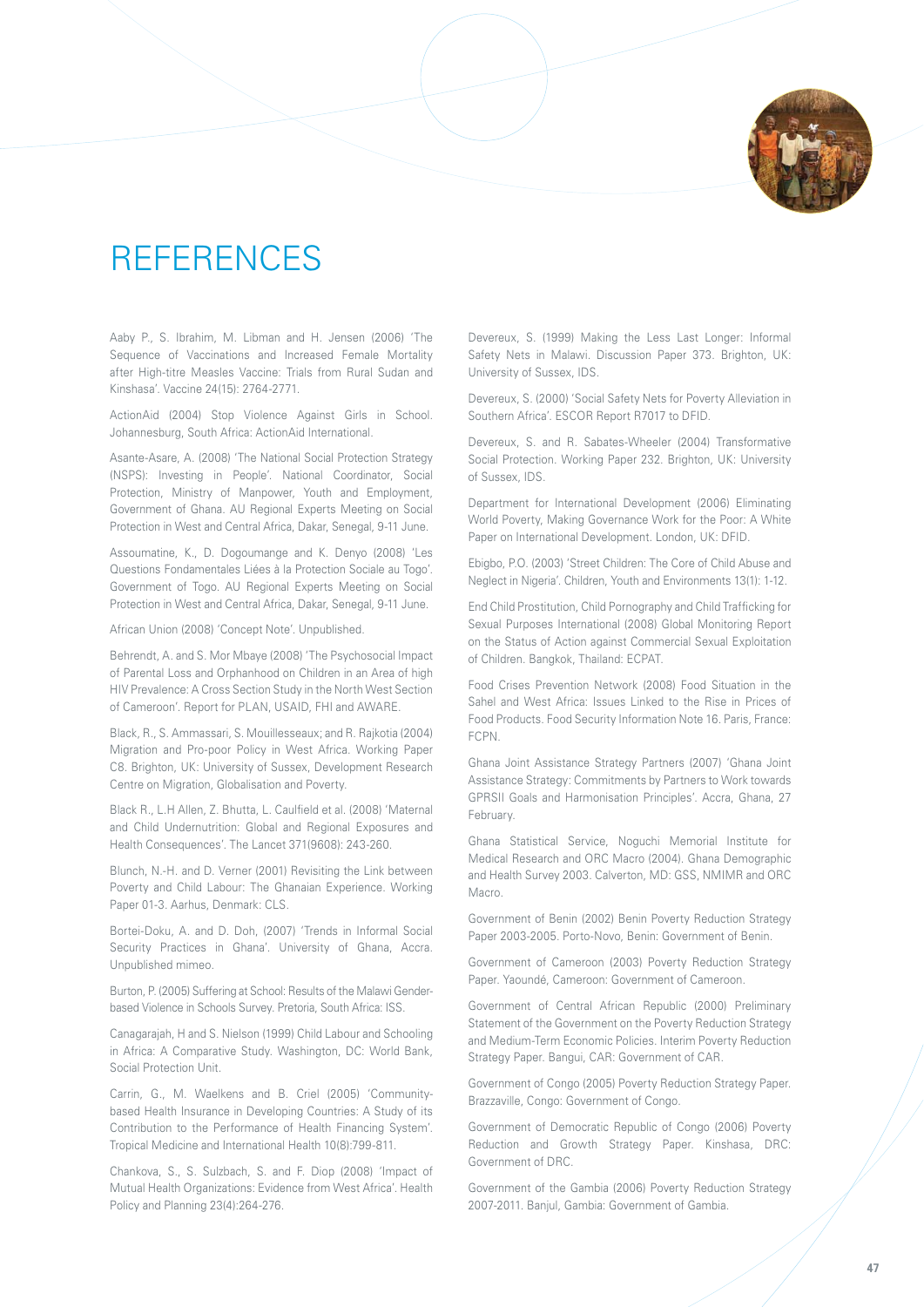

Government of Ghana, US Agency for International Development and UN Children's Fund (2006) Ghana Multiple Indicator Cluster Survey 2006. Accra, Ghana: UNICEF.

Government of Guinea (2008) 'Investir dans la Protection Sociale en Afrique'. AU Regional Experts Meeting on Social Protection in West and Central Africa, Dakar, Senegal, 9-11 June.

Government of Liberia (2007) Interim Poverty Reduction Strategy: Breaking with the Past: from Conflict to Development. Monrovia, Liberia: Government of Liberia.

Government of Mali (2002) Poverty Reduction Strategy Paper. Bamako, Mali: Government of Mali.

Government of Mauritania (2006) Poverty Reduction Strategy Paper Action Plan 2006-2010. Nouakchott, Mauritania: Government of Mauritania.

Government of Niger (2002) Poverty Reduction Strategy. Niamey, Niger: Government of Niger.

Government of São Tomé and Príncipe (2003) National Poverty Reduction Strategy. São Tomé, São Tomé and Príncipe: Government of São Tomé and Príncipe.

Government of Sierra Leone (2005) Poverty Reduction Strategy Paper: A National Programme for Food Security, Job Creation and Good Governance 2005-2007. Freetown, Sierra Leone: Government of Sierra Leone.

Handley G (2009) 'Fiscal Space for Strengthened Social Protection in West and Central Africa' Regional Thematic Report 2 for the Study on Social Protection in West and Central Africa. commissioned by UNICEF WCARO. ODI, London, UK.

Harper, C., R. Marcus and K. Moore (2003) 'Enduring Poverty and the Conditions of Childhood: Lifecourse and Intergenerational Poverty Transmissions'. World Development 31(3): 535-554.

Hickey, S. (2007) Conceptualising the Politics of Social Protection in Africa. Working Paper 4. Manchester. UK: University of Manchester, BWPI.

Hodges, A. (2008a) 'Meeting Report'. AU Regional Experts Meeting on Investing in Social Protection in Africa, Dakar, Senegal, 9-11 June

Hodges, A. (2008b) 'Mission to Nigeria'. Unpublished UNICEF trip report, 9-12 October.

Hodges, A. (2008c) 'Strengthening Social Policy work in UNICEF Burkina Faso'. Unpublished UNICEF trip report on mission to Ouagadougou, 13-18 October.

Hodges, A. (2008d) 'Perspectives for Social Protection in West and Central Africa'. Social Protection for the Poorest in Africa: Learning from Experience, Kampala, Uganda, 8-10 September.

Holmes, R. and A. Barrientos (2009) 'The Potential Role of Cash Transfers in Addressing Childhood Poverty and Vulnerability in West and Central Africa'. Regional Thematic Report 3 for the Study on Social Protection in West and Central Africa, commissioned by UNICEF WCARO. ODI, London, UK.

Holmes, R. and A. Jackson (2007) Cash Transfers in Sierra Leone: Appropriate, Affordable and Feasible? Freetown, Sierra Leone and London, UK: Ministry of Finance, EPRU and ODI.

Holmes, R. and N. Jones (2009) 'Child-sensitive Social Protection in West and Central Africa: Opportunities and Challenges'. Forthcomina.

Holmes, R. and E. Villar (2009) 'Social Protection and Children in West and Central Africa: Case Study, Fquatorial Guinea', Country case study for the Study on Social Protection in West and Central Africa, commissioned by UNICEF WCARO, ODI, London, UK. Second draft

Human Rights Watch (2001) World Report. New York: Human Rights Watch.

Human Rights Watch (2003) Borderline Slavery: Child Trafficking in Togo. New York: Human Rights Watch.

Human Rights Watch (2004) 'How to Fight, How to Kill: Child Soldiers in Liberia'. Human Rights Watch 16(2A): 2-4.

Human Rights Watch (2007a) Bottom of the Ladder: Exploitation and Abuse of Girl Domestic Workers in Guinea. Addressing Exploitation of Child Domestic Workers in Guinea. New York: Human Rights Watch.

Human Rights Watch (2007b) Early to War: Child Soldiers in the Chad Conflict. New York: Human Rights Watch.

International Fund for Agricultural Development (2001) Rural Poverty Report 2001: The Challenge of Ending Rural Poverty. Oxford, UK: Oxford University Press.

International Fund for Agricultural Development (2008) 'Remittance Forum: Africa'. www.ifad.org/events/remittances/maps/africa.htm 4th September 2008. Updated 1 April.

International Labour Organization (2001) Combating Trafficking in Children for Labour Exploitation in West and Central Africa. IPEC Synthesis Report. Geneva, Switzerland: ILO.

International Labour Organization (2006) The End of Child Labour: Within Reach? Geneva, Switzerland: ILO.

International Labour Organization, United Nations Children's Fund and World Bank (2005) 'Mali: Enquête sur le Travail des Enfants 2005'. Understanding Child Work Project http://ucw-project.org/.

International Monetary Fund (2008) African Economic Outlook. Washington, DC: IMF.

Jewkes, R., J. Levin, N. Mbananga and D. Bradshaw (2002) 'Rape of Girls in South Africa'. The Lancet 359(9303): 319-320.

Jones, N. (2009) 'Child Protection and Broader Social Protection Linkages in West and Central Africa'. Regional Thematic Report 5 for the Study on Social Protection in West and Central Africa, commissioned by UNICEF WCARO. ODI, London, UK.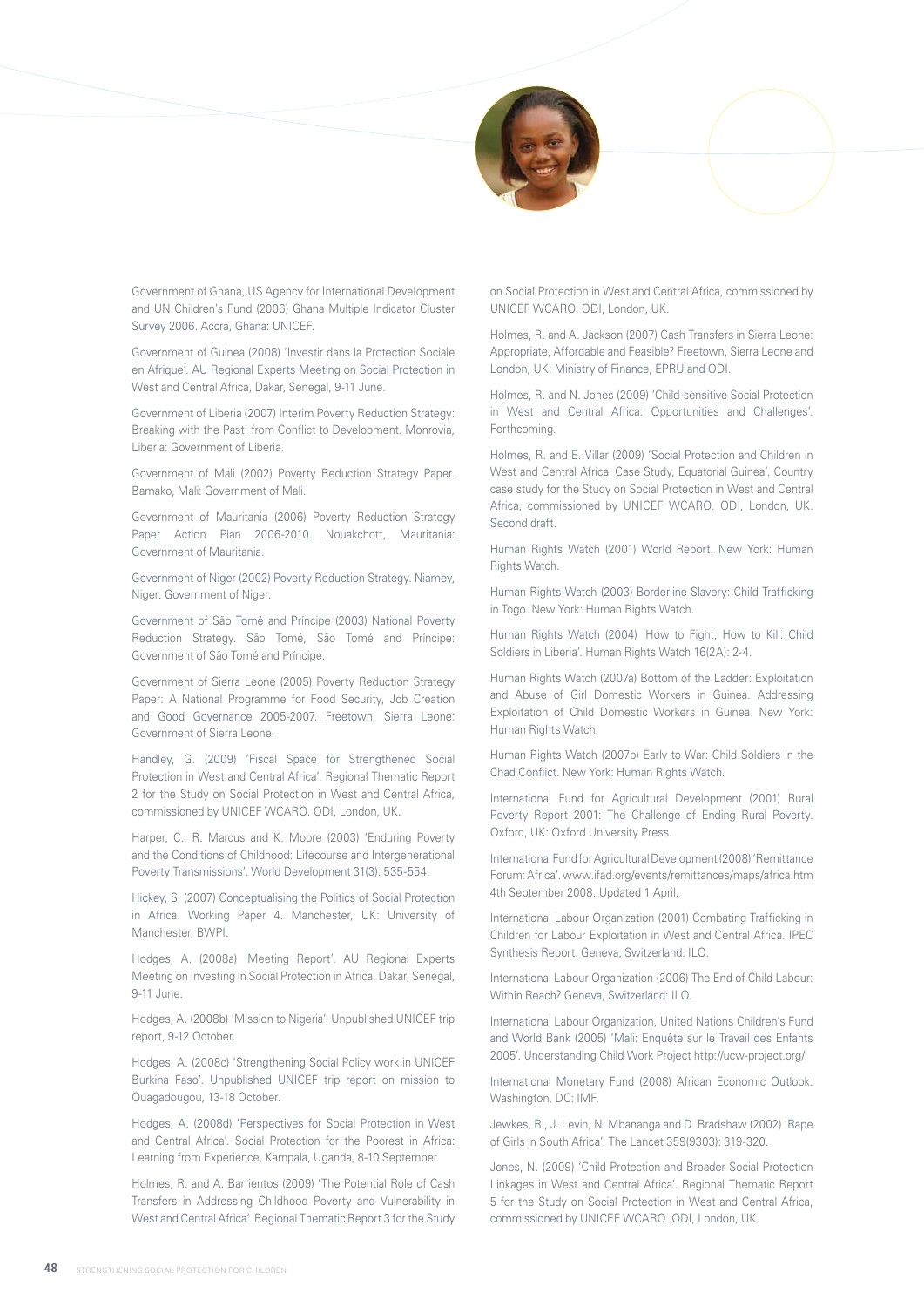

Jones, N. and J. Espey (2008) Increasing Visibility and Promoting Policy Action to Tackle Sexual Exploitation in and around Schools in Africa: A Briefing Paper with a Focus on West Africa. Dakar, Senegal: Plan West African Regional Office.

Jones, N. and A. Sumner (2007) Does Mixed Methods Research Matter to Understanding Childhood Well-being? Working Paper 40 Bath UK: WeD

Jones, N., W. Ahadzie and D. Doh (2009) 'Social Protection and Children in West and Central Africa: Opportunities and Challenges in Ghana'. Country case study for the Study on Social Protection in West and Central Africa, commissioned by UNICEF WCARO. ODI, London, UK. Second draft.

Kaufman, D., A. Kraay, and M. Mastruzzi (2007) Governance Matters VI: Aggregate and Individual Governance Indicators 1996-2006. Policy Research Working Paper 4280. Washington, DC: World Bank.

Kim, J.H. and S. Bailey (2003) 'Unsafe Schools: A Literature Review of School-Related Gender-Based Violence in Developing Countries'. USAID, Washington, DC.

Lourenço-Lindell, I. (2002) Walking the Tight Rope: Informal Livelihoods and Social Networks in a West African City. Stockholm Studies in Human Geography 9. Stockholm, Sweden: Stockholm University, Department of Human Geography.

Machel, G. (1996) 'The Impact of Armed Conflict on Children'. Report to the UN General Assembly.

Machel, G. (2007) 'Children and Conflict in a Changing World'. 10-Year Strategic Review on the Machel Study.

Ministry of Economy and Development, Burkina Faso (2004) Poverty Reduction Strategy Paper. Ouagadougou, Burkina Faso: Government of Burkina Faso

Ministry of Labour and Solidarity, Cape Verde (2006) Estratégia para o Desenvolvimento da Protecção Social de Cabo Verde. Praia, Cape Verde: Ministry of Labour and Solidarity.

Ministry of Social Affairs, Cameroon (2008) 'Résumé du Rapport National sur la Protection Sociale au Cameroun'. AU Regional Experts Meeting on Social Protection in West and Central Africa, Dakar, Senegal, 9-11 June.

Ministry of Social Development, Solidarity and the Elderly, Mali, Observatoire du Développement Humain Durable et de la Lutte contre la Pauvreté and United Nations Children's Fund (2008) 'Transferts de Revenus entre Ménages, Quel Impact dans la Réduction de la Pauvreté au Mali'. Bamako, Mali.

Murdoch, J. and M. Sharma (2002) 'Strengthening Public Safety Nets from the Bottom Up'. Development Policy Review 20(5): 569-588

National Centre of Statistics and Economic Research and ORC Macro (2006) Enquête Démographique et de Santé du Congo 2005. Calverton, ND: CNSEE and ORC Macro.

National Development Planning Commission (2005) Growth and Poverty Reduction Strategy (GPRS II) 2006-2009. Accra, Ghana: Republic of Ghana.

Nigerian National Planning Commission (2004) Meeting Everyone's Needs: National Economic Empowerment and Development Strategy. Abuja, Nigeria: Government of Nigeria.

Notten, G., B. Makosso and A. Mpoue (2008) 'La Pauvreté Multidimensionnelle des Enfants et des Femmes en République du Congo'. UNICEF, CNSEE and FNUAP, Brazzaville, Republic of Congo.

Notten, G., B. Buligescu and A. Mpoue (2008) 'Policy Options to Reduce Child Poverty and Improve Access to Education and Health Care in the Republic of Congo', UNICEF, Brazzaville, Republic of Congo.

Ogunyemi, B. (2000) 'Knowledge and Perception of Child Sexual Abuse in Urban Nigeria: Some Evidence from a Communitybased Project'. African Journal of Reproductive Health/La Revue Africaine de la Santé Reproductive 4(2): 44-52.

Ondaye, J.-B. (2008) 'La Situation de la Protection Sociale en République du Congo'. Director-General of Planning and Development. AU Regional Experts Meeting on Social Protection in West and Central Africa, Dakar, Senegal, 9-11 June.

Pereznieto, P. and V. Diallo (2009) 'Social Protection and Children in West and Central Africa: Case Study Mali'. Country case study for the Study on Social Protection in West and Central Africa, commissioned by UNICEF WCARO. ODI, London, UK. First draft. September.

Pereznieto, P. and A. Fall (2009) 'Social Protection and Children in West and Central Africa: Case Study Senegal'. Country case study for the Study on Social Protection in West and Central Africa, commissioned by UNICEF WCARO. ODI, London, UK. Second draft, September,

Plan International (2008) Because Lam a Girl: State of the World's Girls 2008; Special Focus: In the Shadow of War London, UK: Plan International.

Plan Togo (2006) Suffering to Succeed? Violence and Abuse at Schools in Togo. Lomé, Togo: Plan Togo.

Planning and Statistics Unit and ORC Macro (2002) Enquête Démographique et de Santé au Mali 2001, Calverton, MD; CPS/ MS, DNSI et ORC Macro.

Prowse, M. and T. Braunholtz-Speight (2007) The First Millennium Development Goal, Agriculture and Climate Change. Opinion Paper 85. London, UK: ODI.

Ratha, D., S. Mohapatra, K.M. Vijayalakshmi and X. Zhimei (2007) Remittance Trends 2007. Migration and Development Brief 3. Washington, DC: World Bank.

Ray, R. (2002) 'The Determinants of Child Labour and Child Schooling in Ghana'. Journal of African Economies 11(4): 561-590.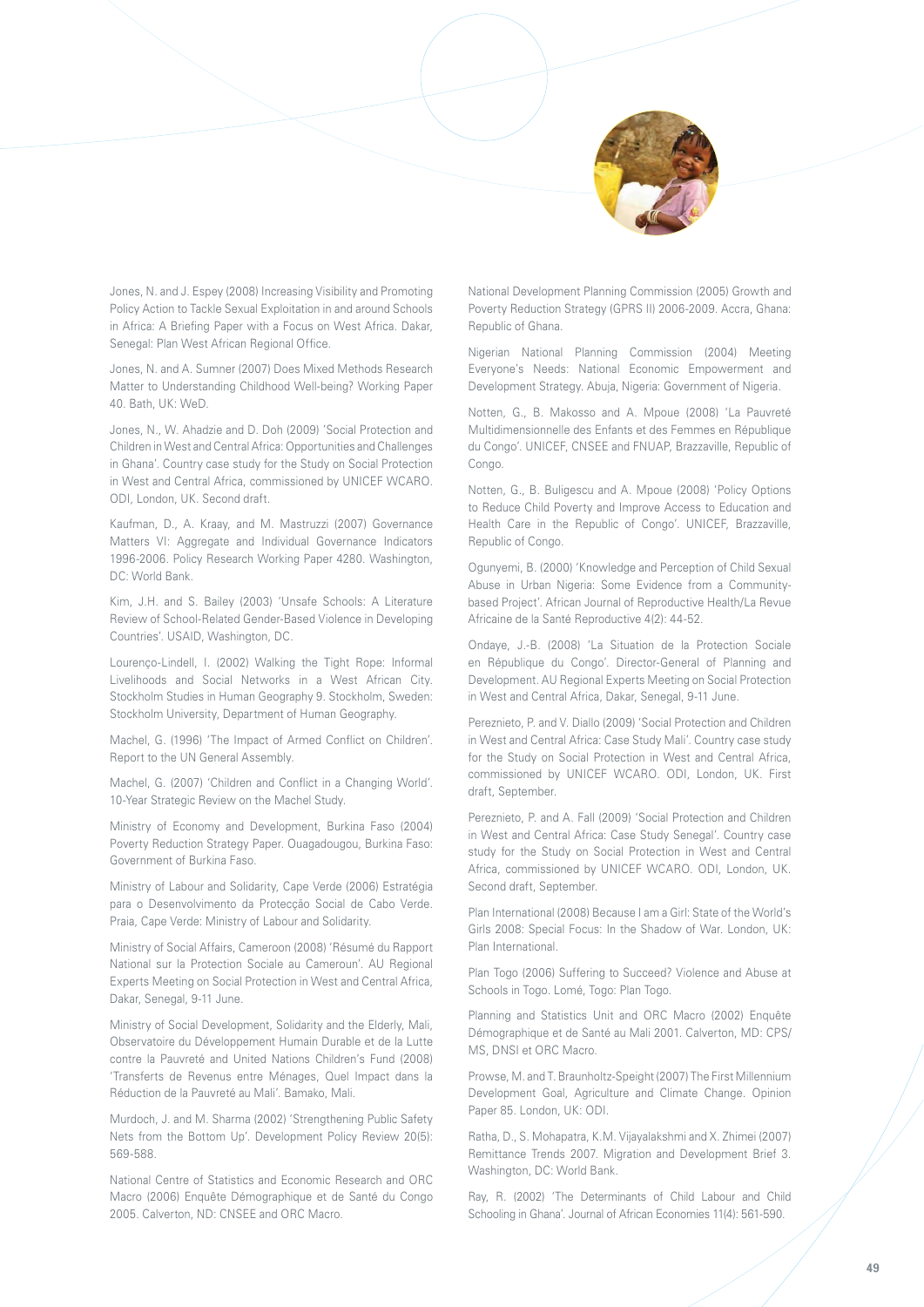

Razavi, S. (2007) The Political and Social Economy of Care in a Development Context: Conceptual Issues, Research Questions and Policy Options. Geneva, Switzerland: UNRISD.

Save the Children Sweden (2004) After the UN Study: What Next? Possible Outcomes of the UN Study on Violence against Children. Discussion Paper. Stockholm, Sweden: Save the Children Sweden

Save the Children Sweden (2006) Call for Action: Working with Child Soldiers in West Africa. Stockholm, Sweden and London, UK: Save the Children Sweden and Coalition to Stop the Use of Child Soldiers

Save the Children UK (2006) From Camp to Community: Liberia Study on Exploitation of Children. London, UK: Save the Children UK.

Scott, S.B.E. (2008) 'Statement'. Director of Planning in the Ministry of Finance and Economic Development, Sierra Leone. AU Regional Experts Group Meeting on Social Protection, Dakar, Senegal, 9-11 June.

Social Security Worldwide (2007) 'Social Security Worldwide, Scheme Description, Africa'. Comparative tables. wwwssw.issa.int/sswen/lpext.dll/ssptwen/safr1/tableafr2005/ tabafr2007?fn=document-frame.htm&f=templates&2.0.

Stewart, S.R. and S. Handa (2008) 'Reaching OVC through Cash Transfers in Sub-Saharan Africa: Simulation Results from Alternative Targeting Schemes'. Draft.

Sultan, S. and T. Schrofer (2008) 'Building Support to Have Targeted Social Protection Interventions for the Poorest - the Case of Ghana'. Social Protection for the Poorest in Africa: Learning from Experience, Entebbe, Uganda, 8-10 September.

Temin, M. (2008) Expanding Social Protection for Vulnerable Children and Families: Learning from an Institutional Perspective. Working Paper. Washington, DC: IATT on Children and HIV and AIDS, Working Group on Social Protection.

Tiefenbrun, S. (2007) 'Child Soldiers, Slavery, and the Trafficking of Children'. Legal Studies Research Paper 1020341. San Diego. CA: TJSL.

United Nations (2006) Report of the Independent Expert for the United Nations Study on Violence against Children. New York: UN General Assembly.

United Nations Population Fund (2007) State of the World Population 2007: Unleashing the Potential of Urban Growth. New York: UNFPA.

United Nations Children's Fund (2006) The State of the World's Children 2007. New York: UNICEF.

United Nations Children's Fund (2007) The State of the World's Children 2008, New York: UNICEF.

United Nations Children's Fund (2008) The State of the World's Children 2009. New York: UNICEF.

United Nations Children's Fund et al. (2008) 'Advancing Child Sensitive Social Protection'. Joint Statement of Governments, International Organisations and Research Bodies concerned with Social Development and Child Rights, Unpublished.

Victora, C., B. Fenn, J. Bryce and B. Kirkwood (2005) 'Cocoverage of Preventive Interventions and Implications for Child-Survival Strategies: Evidence from National Surveys'. The Lancet 366 (9495): 1460-1466.

Villar, E. and B. Makosso with R. Holmes, N. Jones and P. Pereznieto (2009) 'Social Protection and Children in West and Central Africa: Congo Case Study'. Country case study for the Study on Social Protection in West and Central Africa, commissioned by UNICEF WCARO. Second draft, September. ODI, London, UK.

Walsh, C. with N. Jones (2009) 'Alternative Approaches to Social Protection for Health in West and Central Africa'. Regional Thematic Report 4 for the Study on Social Protection in West and Central Africa, commissioned by UNICEF WCARO. ODI, London, UK.

World Food Programme (2007a) Country Programme Sierra Leone (2008-2010). Rome, Italy: WFP.

World Food Programme (2007b) World Food Programme 2007. Rome, Italy: WFP.

World Bank (2005) World Development Report 2006. Washington, DC: World Bank

World Bank (2007a) World Development Report 2008. Washington, DC: World Bank.

World Bank (2007b) République du Congo. Diagnostique de la Pauvreté. Washington, DC : World Bank.

World Bank (2008) 'Rising Food Prices: Policy Options and World Bank Response'. Background note for the Development Committee. World Bank, Washington, DC.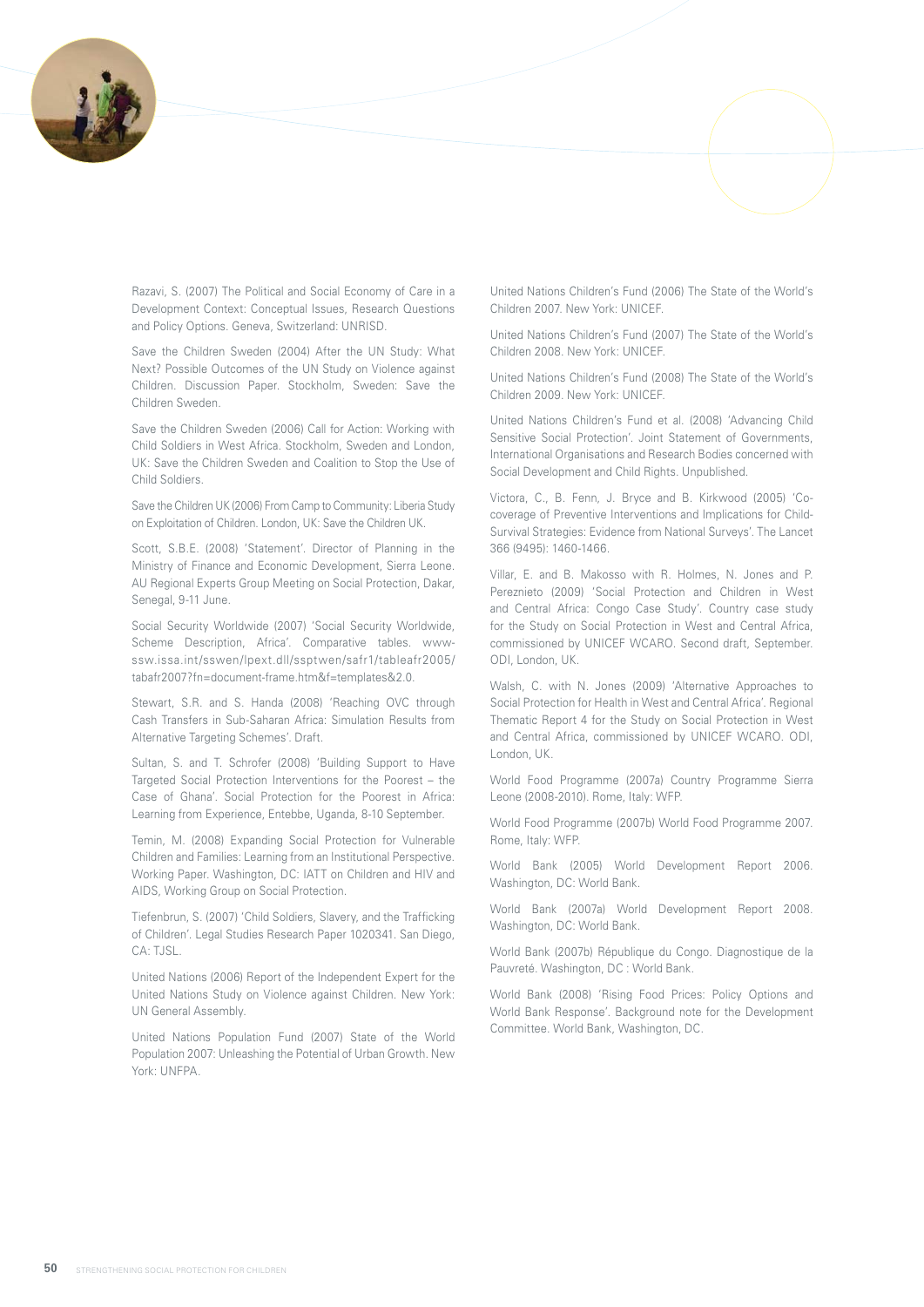

# ANNEX 1. OVERVIEW OF SOCIAL PROTECTION IN SELECTED PRSPS

### **Burkina Faso (2004)**

**Objectives:** Pillar 2 - Promoting access to basic social services and social protection by the poor. Social protection is needed to address social risks (including social exclusion) and vulnerability. **Target groups:** The government is concerned with improving social protection for the whole population, including

the poorest citizens. Additional efforts will primarily target safety nets at groups that are marginalised and at risk. **Programmes/strategies:** Includes health insurance.

### **Cameroon (2003)**

**Objectives:** Social protection strategy aims to create an institutional, legal and regulatory framework guaranteeing rights and social protection to vulnerable groups to mitigate inequalities and exclusion. **Target groups:** Extension of social protection to the informal sector, rural dwellers and self-employed professionals, tradesmen and artisans.

**Programmes/strategies:** Activities include: (i) finalise the draft law relative to the social protection of children; (ii) help cover the cost of treatments by instituting a health risk-sharing system through the development of health mutual benefit associations; (iii) improve existing benefits, notably pensions, family allowances and professional risks.

### **Cape Verde (2004)**

**Objectives:** Pillar 4 - Income distribution and social protection policy. Aim is to contribute to the protection and improvement of living conditions of the poor and the excluded. Social protection is an income redistribution tool to guarantee social equity, justice and cohesion. Strategic objectives include formulating a strategy of social protection with a new approach based on the management of social risk.

**Target groups:** To include support to families, mainly women heads of households; the elderly; the disabled; children; and pre-school children.

**Programmes/strategies:** Includes school feeding programmes, subsidies.

### **Chad (2003)**

**Objectives:** Aim of social protection is to lessen vulnerability, to reduce excessive inequality and disparities between social strata and to mitigate possible negative impact of social and economic policy decisions and choices or of social unrest. Vulnerable groups at greater risk than others have insufficient capacity to cope with life's hazards, income shocks or a sharp decline in living standards.

**Target groups:** Vulnerable groups including widows, divorcees, single mothers and children needing special protection. **Programmes/strategies:** Social protection may be institutional (laws, regulations) and/or programmes and projects. A comprehensive strategy should be based on three types of interventions: prevention, foresight and interventions.

### **Congo, Democratic Republic (2007)**

**Objectives:** National Social Protection Support Programme was developed in October 2005. Key policy objectives in the social protection sector are to: (i) improve the social standing of vulnerable persons; (ii) facilitate access of all to basic social services; (iii) implement wealth creation programmes adapted to the situations of the various target groups; and (iv) promote development at the grassroots level.

**Target groups:** Vulnerable groups, including women and children.

**Programmes/strategies:** In particular, social protection actions for vulnerable women and children include: (i) protection of child victims of the conflict and HIV/AIDS; (ii) reintegration of vulnerable children into formal or nonformal education channels; (iii) support for the food and nutritional needs of families with vulnerable children; (iv) targeted support for children with life-threatening disabilities and for their education.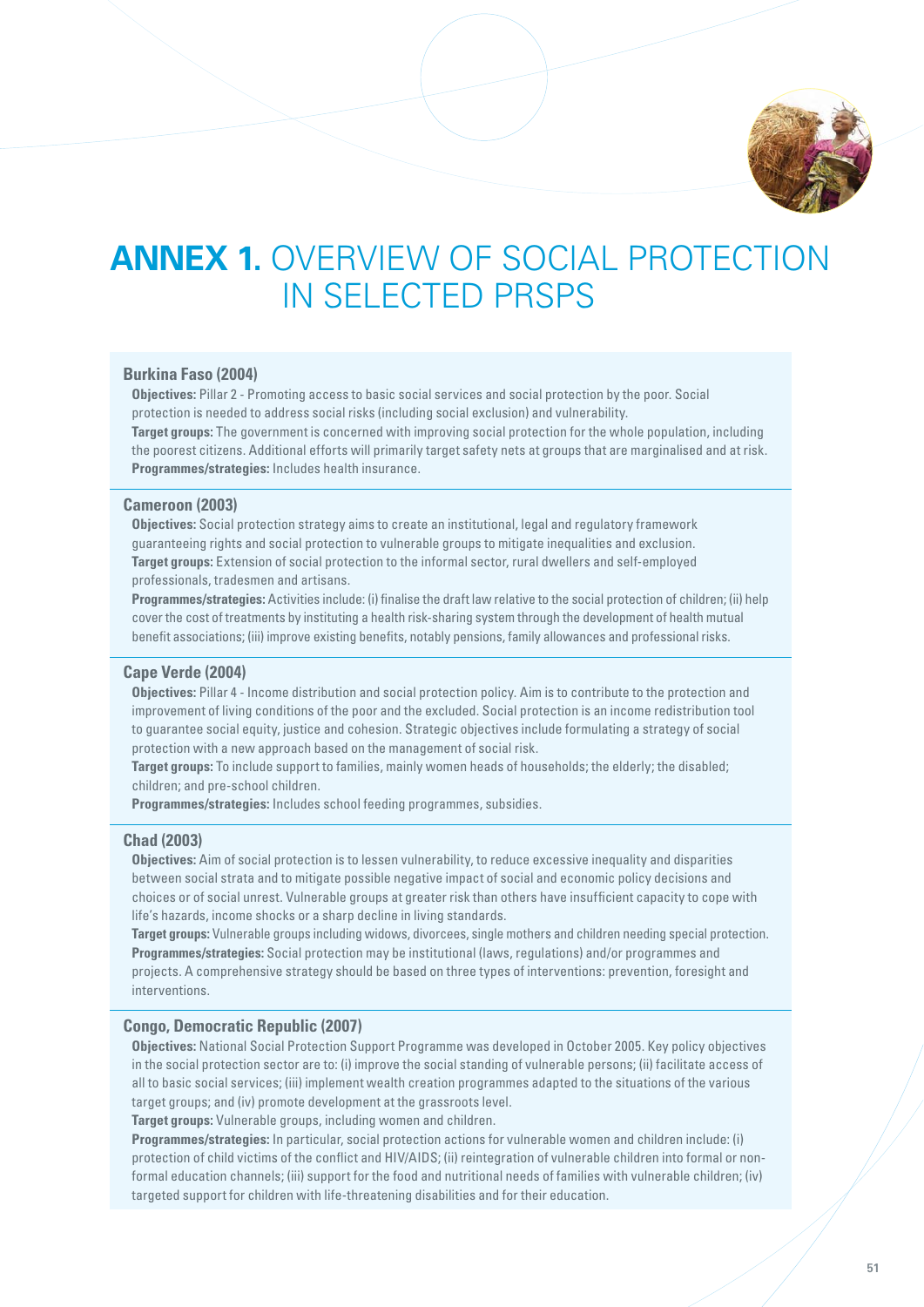### **Congo, Republic (2005)**

**Objectives:** The third pillar of the Interim PRSP is to improve access to basic services and social protection. **Target groups:** Women, victims of the conflict, disabled persons and minorities.

**Programmes/strategies:** Legal and socioeconomic protection of women and unwed mothers; socioeconomic rehabilitation of victims, displaced persons and former combatants; socioeconomic rehabilitation of disabled persons and minorities; communities and families to care for vulnerable groups; pension reforms.

#### **Côte d'Ivoire (2002)**

**Objectives:** To improve the living conditions of disabled and vulnerable people (women, elderly) and to ensure integrated coverage of infants in disadvantaged districts.

**Target groups:** Coverage of vulnerable groups – women, children, disabled, elderly, notably the poorest. **Programmes/strategies:** Strategies include: (i) intensifying information, education and communication in order to prevent and avoid the worsening of marginalisation of the disabled and children in difficult situations; (ii) the creation of a fund for training of young people over 18 and their establishment in informal sector activities; (iii) insertion and reintegration programme for street children, orphans and babies in families; (iv) reintegration programme for former prisoners; (v) promotion and development of community activities; (vi) promotion of universal health insurance so that all may have access to health care, notably the poor.

#### **Ghana (2005)**

**Objectives:** Social protection aim is to empower the vulnerable and excluded, especially women, to contribute to and share in the benefits of growth of the economy, thus ensuring sustained poverty reduction and growth. **Target groups:** Children, unemployed youth, women, persons with disabilities and the elderly.

**Programmes/strategies:** Social protection will promote conditional and unconditional cash transfer systems and other support to displaced workers while they seek employment and pregnant and lactating women, and provide target subsidies to the elderly, pensioners, smallholder farmers and people with disabilities. The strategy will also expand coverage of the school feeding programme and facilitate access to microcredit for small-scale informal operators. NHIS (fee waivers).

#### **Guinea (2007)**

**Objectives:** The national policy on population includes progressively expanding social protection for all. Rapid growth also requires an adequate supply of basic services.

**Target groups:** Vulnerable individuals – the disabled, displaced, women, children and the elderly. **Programmes/strategies:** Extend social protection to the entire population and to all workers in particular; promote mutual associations; establish social funds for vulnerable groups.

#### **Guinea-Bissau (2006)**

**Objectives:** Improve the social protection of vulnerable groups.

**Target groups:** War veterans and senior citizens.

**Programmes/strategies:** Promote the socioeconomic integration of vulnerable groups.

#### **Mali (2002)**

**Objectives:** Pillar 2 - Human development and strengthening access to basic social services, includes access to social protection.

**Target groups:** Includes street children, the elderly and female-headed households.

**Programmes/strategies:** Priorities include improving the information system; strengthening risk prevention; developing welfare benefits in light of risks; strengthening appeals procedures and rationalising the advocacy system; specific initiatives aimed at target groups.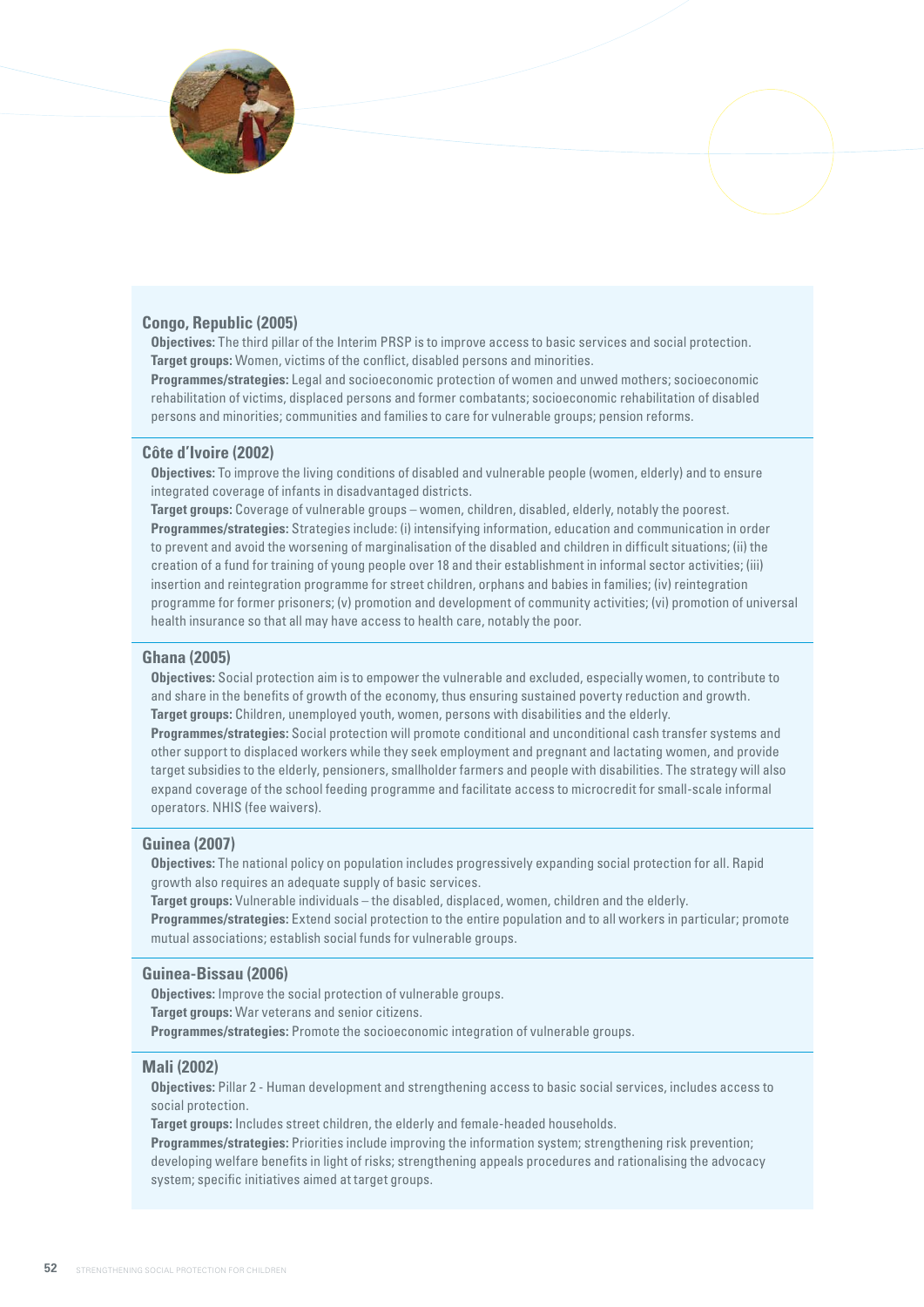### **Mauritania (2006)**

**Objectives:** National Social Protection Strategy that fully takes into account the multidimensional nature of poverty and combats social marginalisation.

**Target groups:** Includes persons who are not necessarily poor, but whose income level does not enable them to cope with exceptional situations (accidents, serious health problems, job loss, etc.) or even foreseeable circumstances (retirement, old age, etc.), e.g. the disabled, children at risk, female heads of household, the elderly.

**Programmes/strategies:** Main strategies include (i) improve medical care and education for vulnerable groups and offer them an environment conducive to their integration and socioeconomic development; (ii) evaluate and revise the existing legal framework in order to orient it more towards the promotion and protection of the rights of all these vulnerable groups; (iii) develop suitably adapted decentralised infrastructures; (iv) strengthen coordination between the various sectors involved in social action; (v) enhance the capacities of the de-concentrated social action units; (vi) strengthen and supplement experiments aimed at creating mutual associations for medical coverage.

#### **Nigeria (2004)**

**Objectives:** Social protection consists of interventions aimed at safeguarding the poor from becoming poorer and the non-poor from becoming poor.

**Target groups:** Vulnerable groups, including children.

**Programmes/strategies:** Providing safety nets for vulnerable groups, including children. Creation of a national health insurance scheme.

### **Senegal (2006)**

**Objectives:** Pillar 3 - 'Social protection, risk and disaster prevention and management' aims to support management of (natural and economic) risks and disasters.

**Target groups:** Vulnerable groups, including the disabled, women in vulnerable situations, children at risk, youths, non-traditional workers, refugees and repatriated persons, the elderly, persons living with chronic diseases and displaced persons.

**Programmes/strategies:** (i) Reform and strengthening of the formal social security systems; (ii) extension of social protection; (iii) prevention and management of major risks and disasters; and (iv) social protection of vulnerable groups. Establish a health risk protection system for vulnerable persons and social insurance systems for persons engaged in agriculture and the informal sector.

#### **Sierra Leone (2005)**

**Objectives:** Formulation and implementation of a national social protection policy for vulnerable citizens. **Target groups:** Vulnerable citizens.

**Programmes/strategies:** Expansion of school feeding and food-for-work programmes.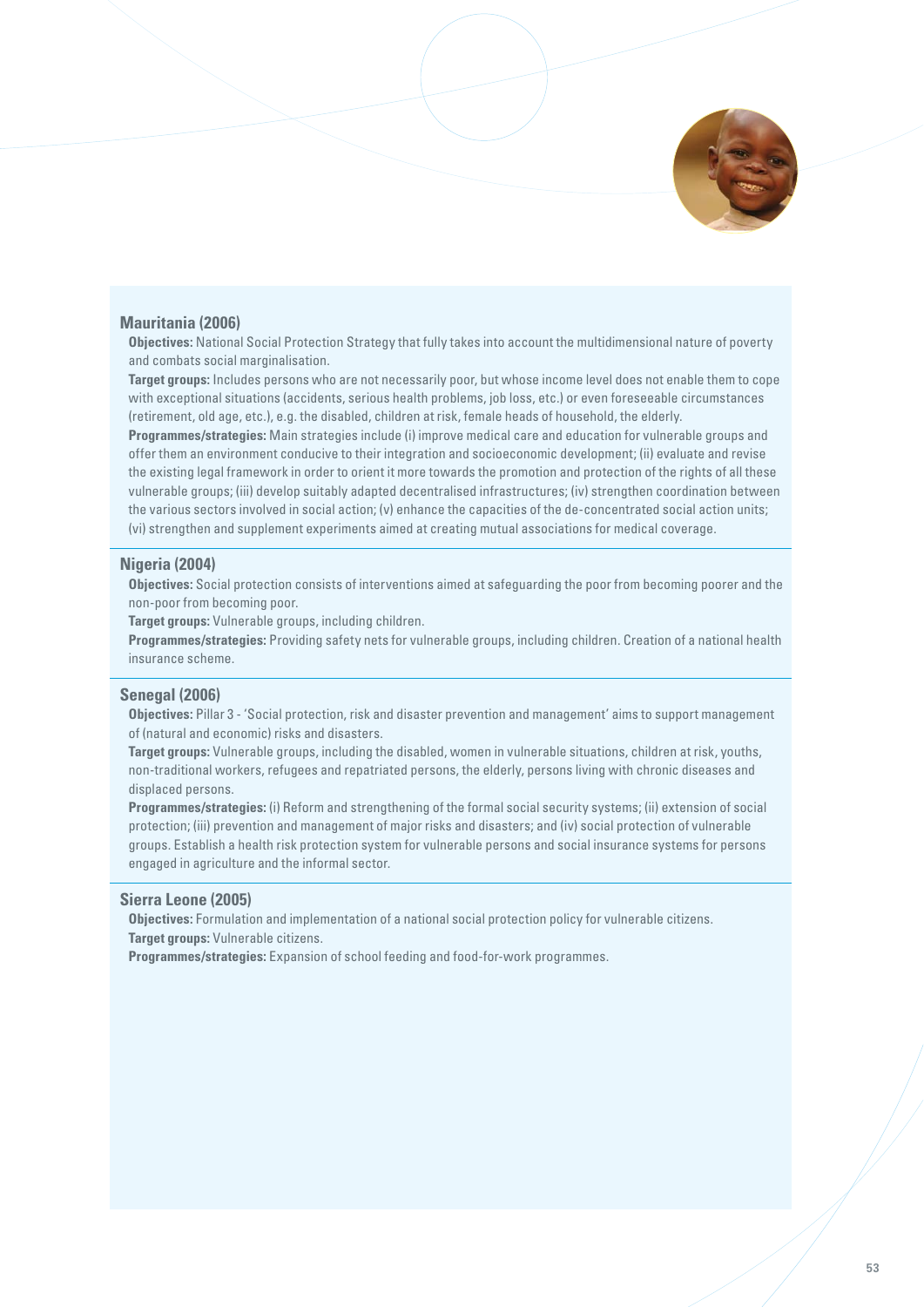

### **Overseas Development Institute**

111 Westminster Bridge Road London SE1 7JD, UK Tel: +44 (0)20 7922 0300 Fax: +44 (0)20 7922 0399 www.odi.org.uk



**UNICEF West and Central Africa Regional Office** P.O. Box 29720 Yoff

Dakar, Senegal wcaro@unicef.org www.unicef.org/wcaro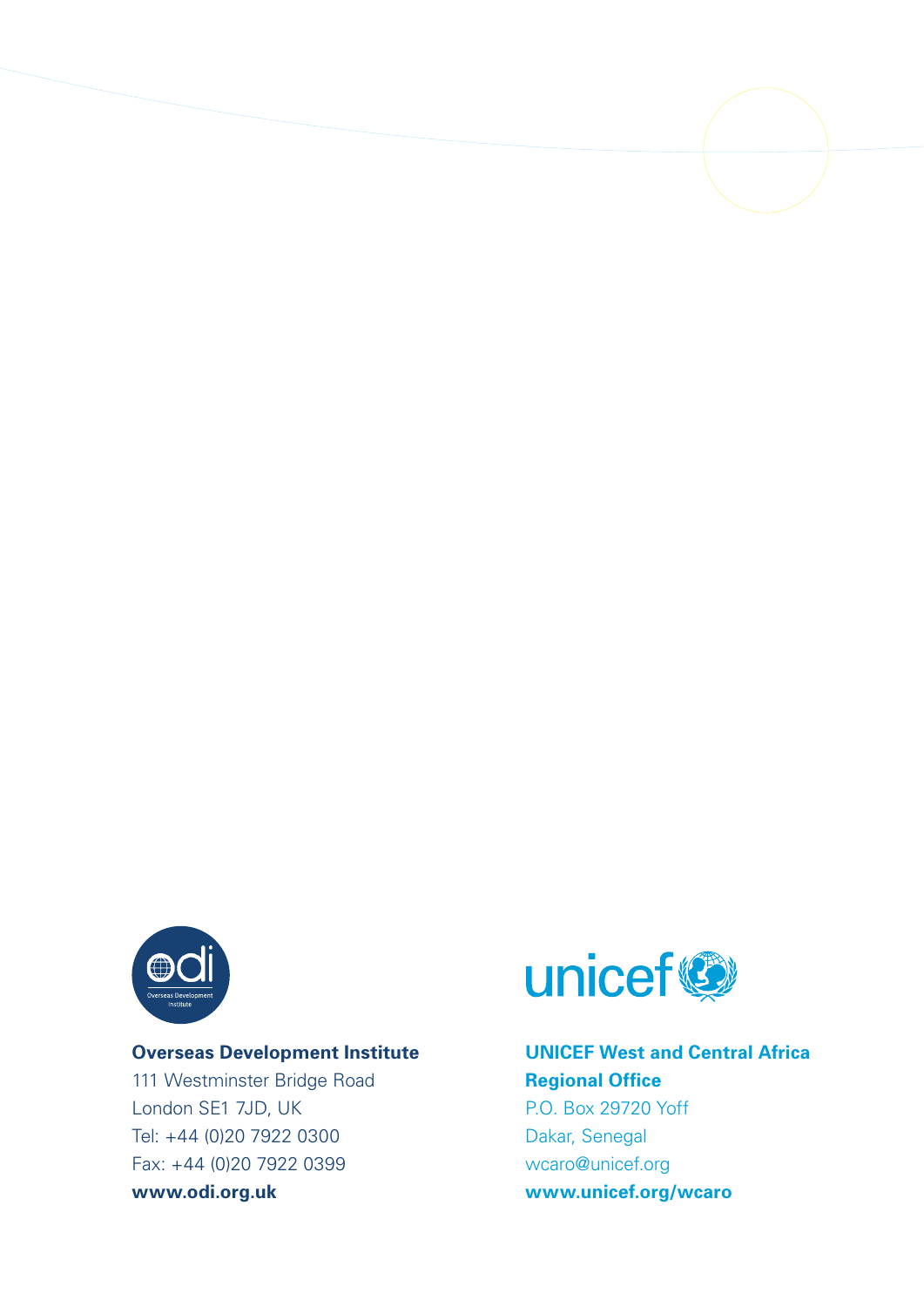